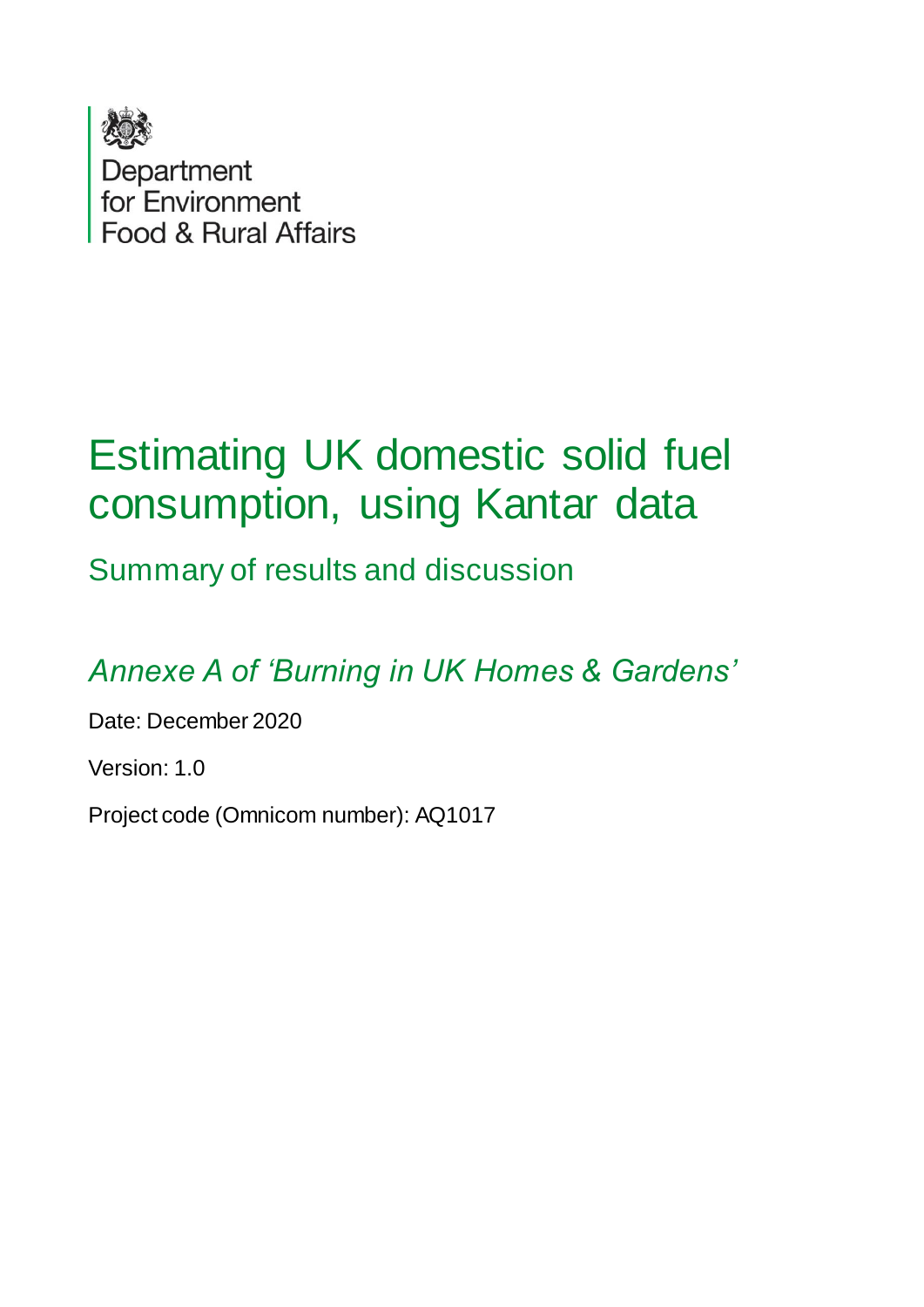We are the Department for Environment, Food and Rural Affairs. We're responsible for improving and protecting the environment, growing the green economy and supporting our world-class food, farming and fishing industries.

We work closely with our 33 agencies and arm's length bodies on our ambition to make our air purer, our water cleaner, our land greener and our food more sustainable. Our mission is to restore and enhance the environment for the next generation, and to leave the environment in a better state than we found it.



© Crown copyright 2020

This information is licensed under the Open Government Licence v3.0. To view this licence, visit [www.nationalarchives.gov.uk/doc/open-government-licence/](http://www.nationalarchives.gov.uk/doc/open-government-licence/)

The publication is available at Defra, UK – Search Science: www.randd.defra.gov.uk

Any enquiries regarding this publication should be sent to us

*By post at:*

Evidence team (social research) Air Quality and Industrial Emissions Ground Floor Seacole Building 2 Marsham Street London SW1P 4DF

*By email to:* [aqevidence@defra.gov.uk](mailto:aqevidence@defra.gov.uk)

PB 14644

[www.gov.uk/defra](http://www.gov.uk/defra)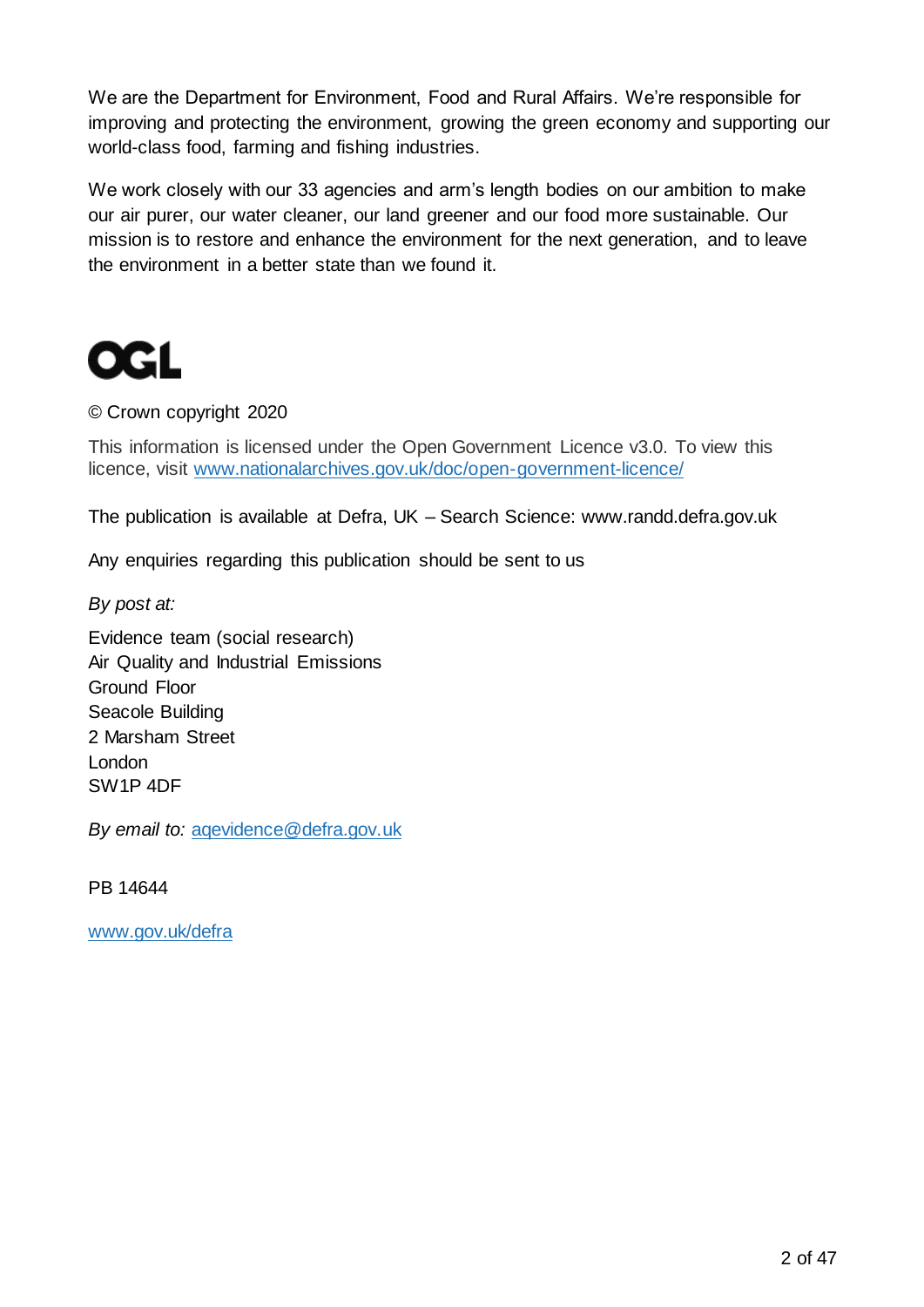## **Contents**

| 1. |                                                                                  |
|----|----------------------------------------------------------------------------------|
| 2. | Overview of estimation method for quantifying use of domestic solid fuel6        |
|    |                                                                                  |
|    |                                                                                  |
| 3. |                                                                                  |
|    |                                                                                  |
|    |                                                                                  |
|    |                                                                                  |
| 4. | Comparing domestic wood fuel estimates from Kantar-based and DUKES methods14     |
|    | 4.1 Potential sources of difference between Kantar-based and DUKES domestic wood |
| 5. | Comparing domestic coal estimates from Kantar-based and DUKES methods25          |
| 6. |                                                                                  |
| 7. |                                                                                  |
|    | 7.1 Defra UK domestic solid fuel quantification - Quality Assurance 29           |
|    |                                                                                  |
|    |                                                                                  |
|    |                                                                                  |
|    |                                                                                  |
|    |                                                                                  |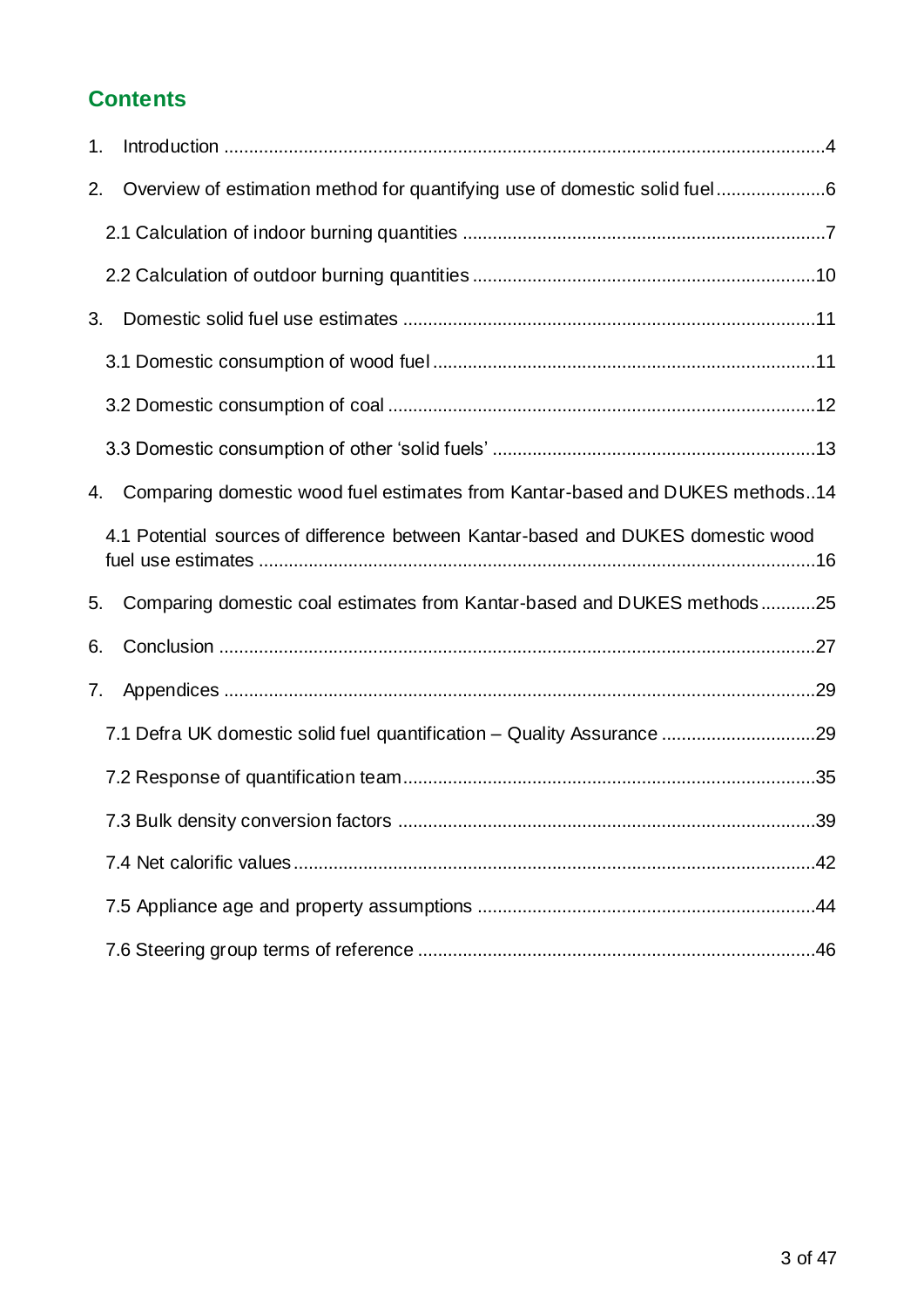# <span id="page-3-0"></span>**1. Introduction**

1

The purpose of this paper is to: present the results of a quantification method conducted by Defra that takes data from a Defra-commissioned research by Kantar Public (Kantar) in 2018-19 to estimate the UK quantity of solid fuels burned domestically over that period; and to objectively compare these results with the estimates published by the Department of Business, Energy and Industrial Strategy (BEIS) in The Digest of UK Energy Statistics (DUKES) 2019<sup>1</sup> for residential solid fuel use in 2018. This is of interest to Defra because in order to estimate air pollution emissions from solid fuel burning, there is a need to understand the quantities of solid fuel being burnt, the burning appliances<sup>2</sup> used, and the amount of emissions burning different solid fuels on different appliances give rise to. This report explores the first two elements.

For domestic combustion of solid fuels, the National Atmospheric Emissions Inventory primarily uses (DUKES) that is published by the Department of Business, Energy and Industrial Strategy (BEIS) to provide estimates of the amounts of solid fuels being burned domestically each year. The DUKES figures for how much coal-based solid fuels are burned in total each year are seen as relatively robust because they are based on industry sales figures. However, estimating the quantity of wood fuel that is burned domestically is seen as particularly challenging<sup>3</sup>, because wood may be purchased through informal means or accessed free. Therefore, household surveys of domestic burning are commonly used internationally in order to estimate the quantity of wood fuel consumed domestically.

In 2015, BEIS (the Department of Energy and Climate Change, at the time of the survey) commissioned a one-off survey on domestic combustion for the winter and summer burning seasons from autumn 2013 through 2014, which was used to produce an estimate of residential wood fuel use in the UK for 2014. The results of the survey and the tables used in the final energy calculation that produced the total domestic wood fuel consumption estimate were published by BEIS in 2016 in Energy Trends, with the title 'Summary results of the Domestic Wood Use Survey'4. The study that this was based on will therefore be referred to in this paper as the DWUS. The final energy calculation produced as a result provides a baseline for DUKES' annual estimate of domestic wood fuel. This baseline is updated each year with data on new indoor burning appliance installations, and a temperature-correction methodology is applied.

<sup>1</sup> A more recent DUKES was published in July 2020[: https://www.gov.uk/government/collections/digest-of](https://www.gov.uk/government/collections/digest-of-uk-energy-statistics-dukes#2020)[uk-energy-statistics-dukes#2020](https://www.gov.uk/government/collections/digest-of-uk-energy-statistics-dukes#2020), but the reference for this report is DUKES 2019 for 2018.

<sup>&</sup>lt;sup>2</sup> Burning appliances include closed stoves and open fires (see the Kantar Final Report for more details). <sup>3</sup> See AQEG (2017, pp25-26): 'The Potential Air Quality Impacts from Biomass Combustion'. Available here:

[https://uk-air.defra.gov.uk/assets/documents/reports/cat11/1708081027\\_170807\\_AQEG\\_Biomass\\_report.pdf](https://uk-air.defra.gov.uk/assets/documents/reports/cat11/1708081027_170807_AQEG_Biomass_report.pdf)

<sup>4</sup> These are available here: [https://www.gov.uk/government/publications/summary-results-of-the-domestic](https://www.gov.uk/government/publications/summary-results-of-the-domestic-wood-use-survey)[wood-use-survey](https://www.gov.uk/government/publications/summary-results-of-the-domestic-wood-use-survey)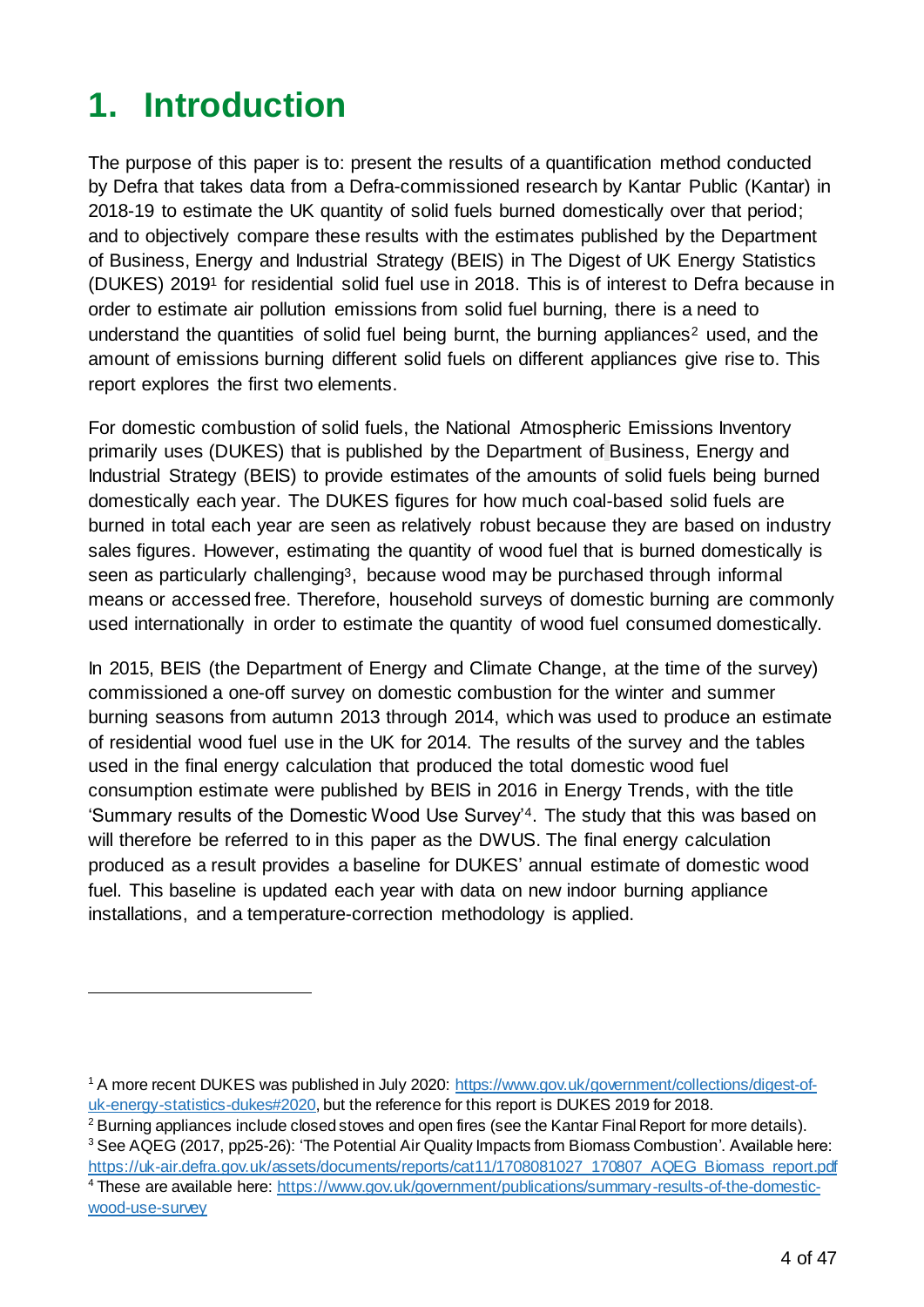It is possible that domestic combustion has risen since the DWUS, with possible consequences in terms of air pollution. Therefore, Defra commissioned research in 2018 to update and extend the understanding of domestic burning that had been developed as a result of the DWUS to include the range of solid fuels and appliances now used, both indoors and out and to enable the spatial disaggregation of data collected. This research was conducted by Kantar Public, advised by a steering group that included DWUS project expertise from BEIS. It also included representation from the Devolved Administrations and members with extensive knowledge of domestic combustion, wood fuel production and consumption, related emissions and how they are estimated in the National Atmospheric Emissions Inventory (NAEI).

The core activity survey (CAS) that Kantar conducted to gather data for the solid fuel quantification that Defra has done built on lessons from the DWUS in order to reduce some of the uncertainties in the DWUS dataset<sup>5</sup>. In particular, this led to shifting the focus of the survey from burning in the last year (the approach taken in the DWUS) to burning in the last week, in order to facilitate recollection and the accuracy of responses. These improvements have resulted in different questions being asked and therefore required the creation of a very different method for calculating the UK solid fuel quantity estimates from the one used in the DWUS project.

Like with the DWUS, the method that has been developed for estimation has required making a number of assumptions in order to scale up to the national level. The methods section (Section 2) and the quality assurance (QA) report in the appendices provide an overview of the approach taken to the quantification that this paper reports on. They also detail the associated assumptions made and how recommendations arising from the QA have been addressed.

This paper, therefore, presents a summary of the main results from the quantification of different solid fuels used in UK domestic settings during April 2018-March 2019, based on the data collected by Kantar through the CAS<sup>6</sup>. Beyond an overview of the resulting UK solid fuel estimates and the method used to produce them, it compares<sup>7</sup> the results with the estimates from the 2019 DUKES for 2018 since this was the latest estimate available at the time of analysis. This has been slightly revised in DUKES 20208.

The paper also provides a discussion of likely sources of differences between the two sets of estimates, alongside related evidence from the Kantar research.

<sup>&</sup>lt;sup>5</sup> The CAS was conducted as part of a Defra-funded research project called 'Burning in UK Homes and Gardens'. This paper is an annexe to Kantar's final report for this project.

<sup>&</sup>lt;sup>6</sup> For further details, please see the methods section in Chapter 1 of Kantar's final report called 'Burning in UK Homes and Gardens', which is available at <http://randd.defra.gov.uk/>, to which this paper is an Annex.  $7$  A direct comparison with DUKES is not straightforward because in the case of wood the units used are different, and in the case of coal the categories are different.

<sup>&</sup>lt;sup>8</sup> The revision made to domestic wood increased the total slightly by 2.2 ktoe.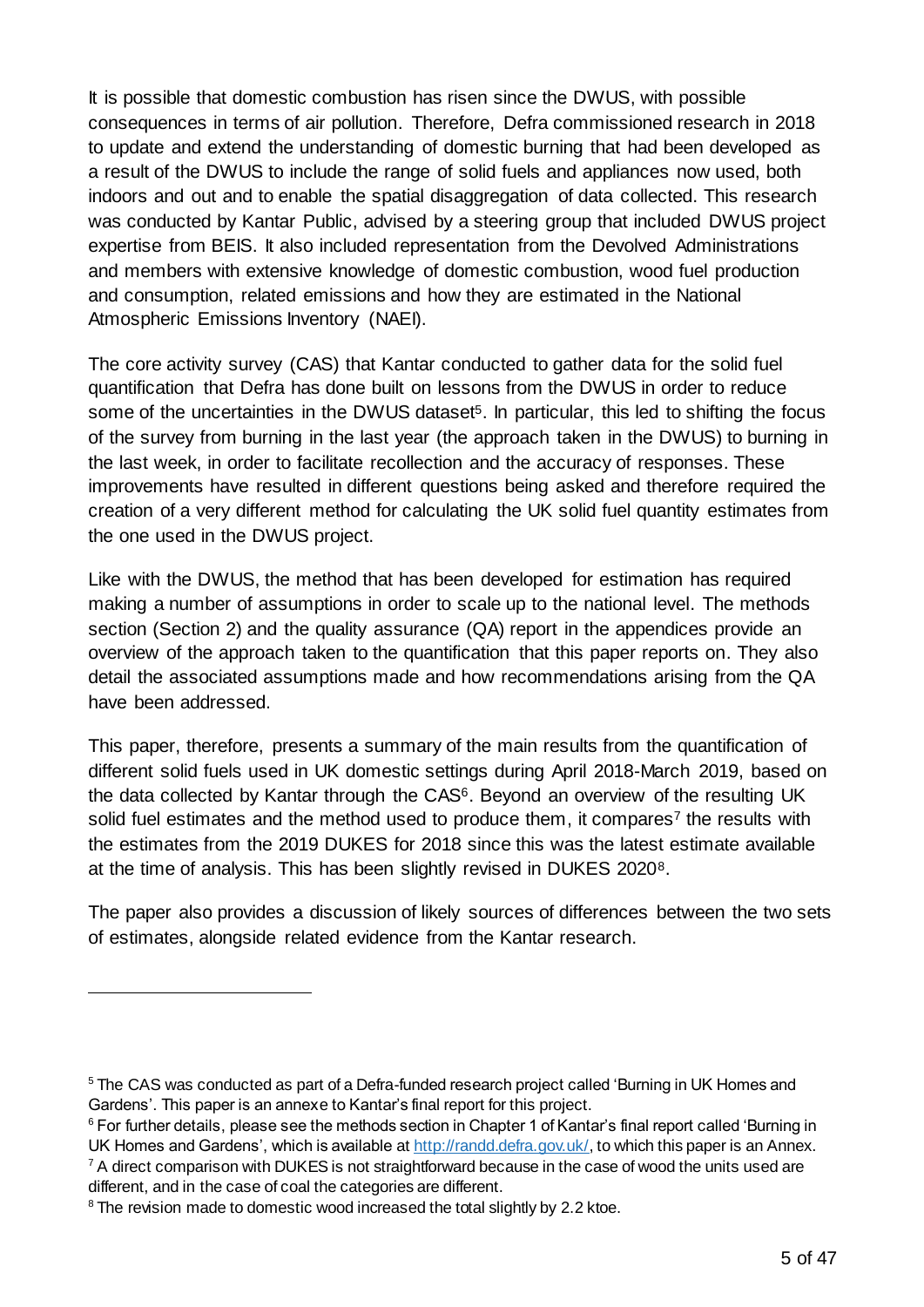# <span id="page-5-0"></span>**2. Overview of estimation method for quantifying use of domestic solid fuel**

This section outlines the processing involved in getting from the raw survey data to national estimates of solid fuel burning in an indoor environment. (A simpler method is used for outdoor burning and this is briefly mentioned). The final method chosen<sup>9</sup>, in consultation with the steering group for the quantification, drew particularly on data from both survey questions outlined earlier: the hours a respondent said their main burning appliance was lit for the previous week (appliance running time) and the quantity of each solid fuel they estimated they had burned over the same period (by weight [kg] or bulk volume [buckets]).

The method primarily relies on the appliance running time data. The steering group advised that this was likely to be more reliable because it is easier to recall and estimate hours an appliance is lit than the weight or bulk of solid fuels used. Therefore it advised that this is the data most commonly applied in estimating emissions from domestic combustion internationally. However, the quantities data was used to attribute the hours of appliance usage to the different solid fuels burned. The method also took a 'bottom-up' approach, given the survey focus on burning in the previous week, to build up from respondent data to an annual figure for each solid fuel burned (the unweighted sample size who provided this data was 807 respondents).

Whilst the starting point for the method used for estimation is very similar for both the DWUS and the Kantar-based approach (data on the weekly hours an appliance is lit), the Kantar-based approach apportions the input fuel type to achieve a split by solid fuels based on the solid fuel use weights and volumes reported. On the other hand, because 90% of respondents to the DWUS reported burning wood logs, for the DWUS's analysis the assumption was made that the hours of burning reported were attributable to wood fuel consumption, and that therefore use of appliance running time data alone was justified.

The other major difference in the approaches taken to estimation is that the Kantar-based method apportioned solid fuel use (by appliance type) based on individual responses about household usage, and then scaled up. The DWUS drew on the seasonal hours data collected and used respondent estimates of average number of hours burned in the past winter and summer, as well as numbers of appliances reported, to provide a more topdown quantification of wood fuel usage. These differences in approach make the outputs from the two methods challenging to compare.

<sup>&</sup>lt;sup>9</sup> For an outline of options considered, how the survey was designed in relation to these, and the reasons this approach was chosen, please see Appendix 7.2.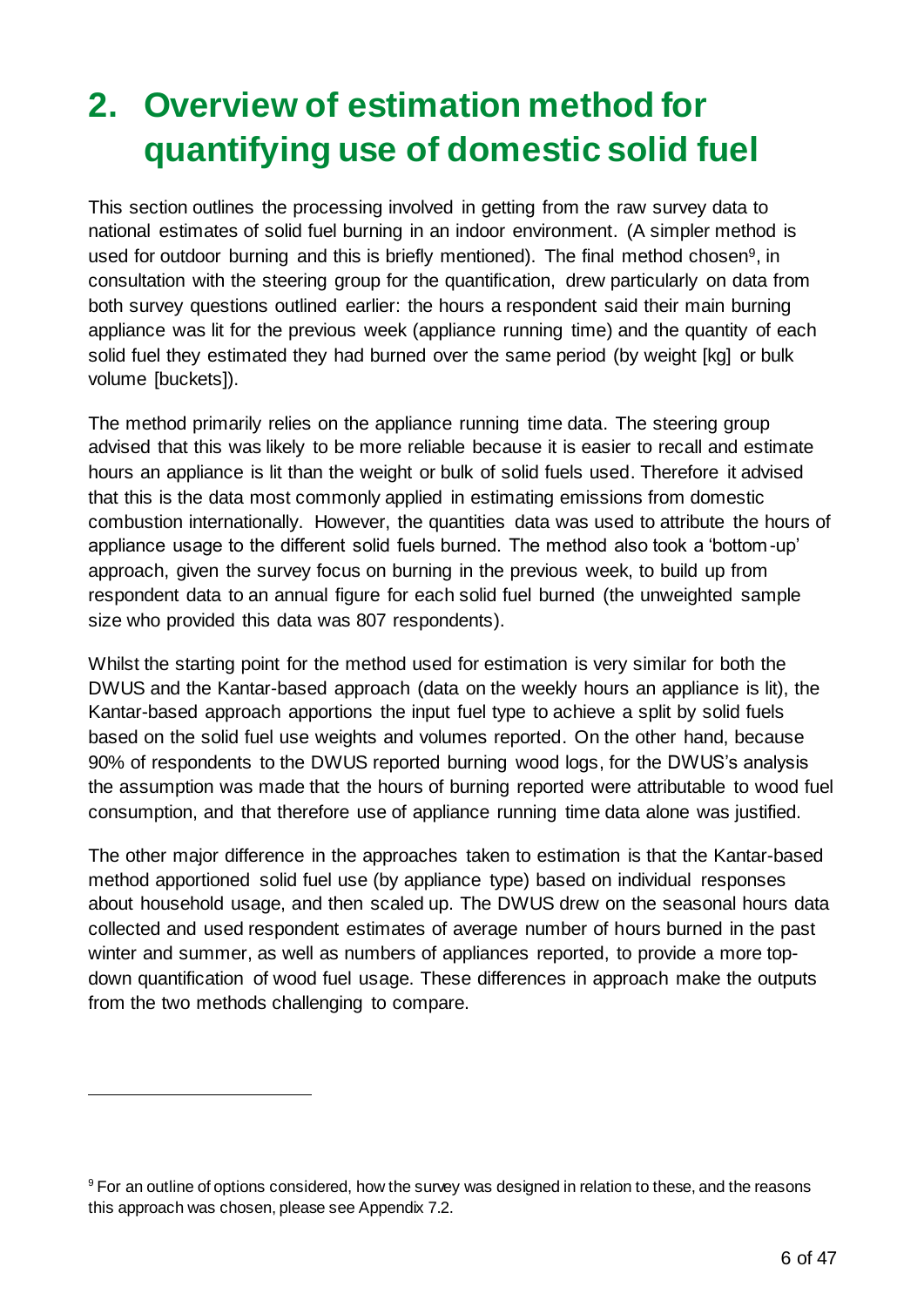*Inputs from Kantar core activity survey*

| <b>Inputs</b>                                                                                                    | <b>Use</b>                                                                                                                                                        |
|------------------------------------------------------------------------------------------------------------------|-------------------------------------------------------------------------------------------------------------------------------------------------------------------|
| Appliance type                                                                                                   | Applying correct fuel use/hour for<br>conversion from running time                                                                                                |
| Running time of main appliance used in previous<br>week (hours)                                                  | Primary variable used for calculation<br>of each fuel used                                                                                                        |
| Fuels used in last 12 months and indoor/outdoor                                                                  | Counting the number of fuels to split<br>the running time by                                                                                                      |
| Weight of each fuel used in previous week (kgs)                                                                  |                                                                                                                                                                   |
| Bulk volume of each fuel used in previous week,<br>if weight not provided (10 litre buckets converted<br>to kgs) | Assigning proportion of the running<br>time to each fuel (if the respondent<br>used multiple fuels)                                                               |
| Seasoning of most wood burned in the last week<br>(if wood logs were used)                                       | Application of Net Calorific Values<br>(NCVs) and fuel use/hour for<br>conversion from running times;<br>assigning proportion of the running<br>time to each fuel |
| Region                                                                                                           |                                                                                                                                                                   |
| Urban/rural                                                                                                      | Grossing up to national figures                                                                                                                                   |
| Smoke Control Area (SCA) <sup>10</sup>                                                                           |                                                                                                                                                                   |

# <span id="page-6-0"></span>**2.1 Calculation of indoor burning quantities**

1

The indoor quantities are based on the appliance running time variable. Fundamentally the method apportions the running time between the fuels that the respondent has indicated they have used indoors, and then the running time for each fuel is converted to weight and scaled appropriately. More detailed steps are described below.

Firstly, if the respondent used more than 1 fuel indoors in the past 12 months, we assume that the running time provided needs to be split between all the indoor fuels that are stated. A respondent is assumed to use a fuel indoors for the survey week if a positive appliance running time is provided, a positive quantity or bulk estimate is provided, and they state they have used the fuel 'indoors only' in the past 12 months or 'both indoors and

<sup>&</sup>lt;sup>10</sup> A smoke control area is an area in the UK where residents are not permitted to emit smoke from a chimney unless they are burning an authorised fuel or using an exempted appliance. For more information, se[e https://www.gov.uk/smoke-control-area-rules](https://www.gov.uk/smoke-control-area-rules).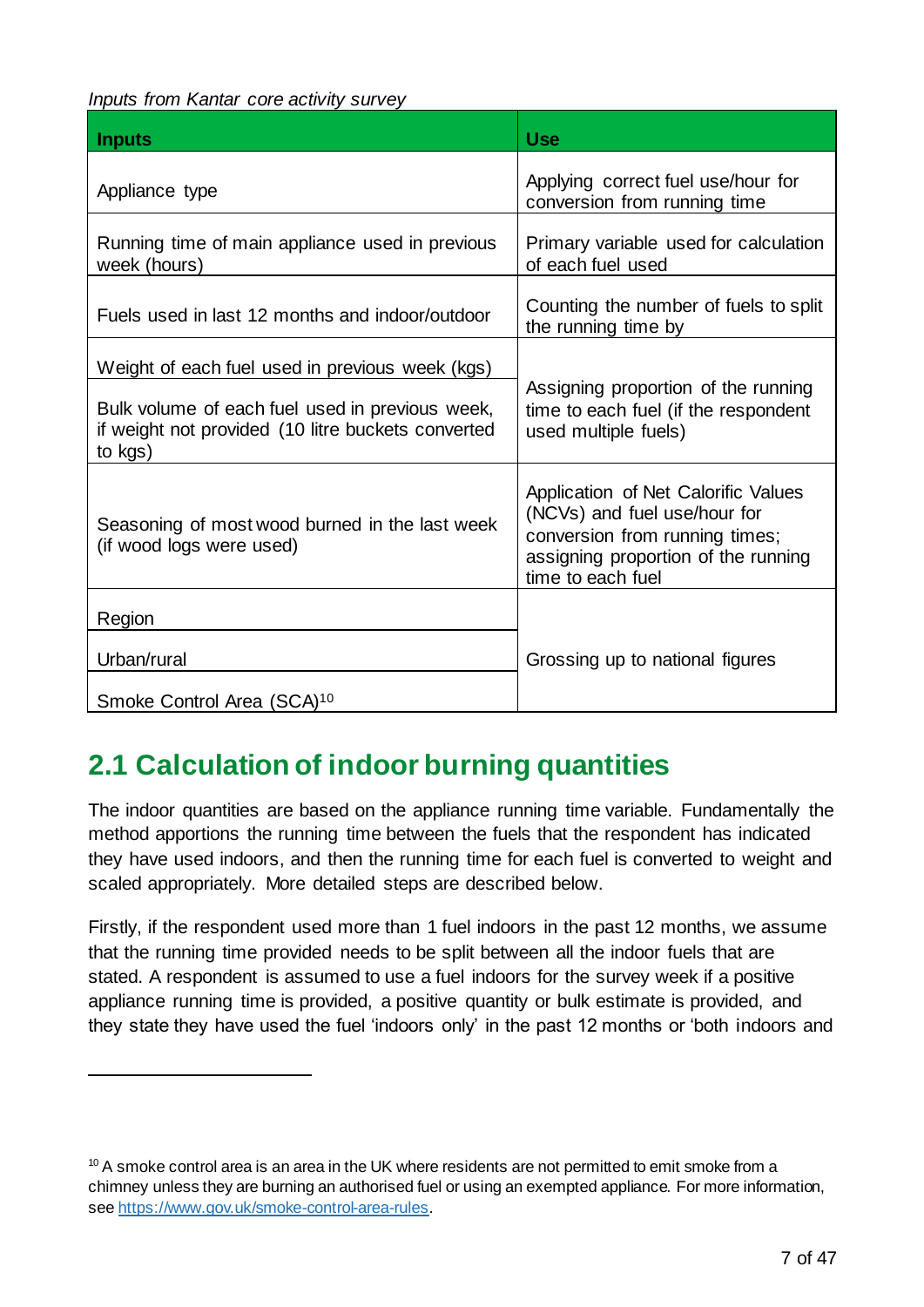outdoors' and the survey month is any of: April 2018, October 2018 to February 2019. This set of months was chosen based on the monthly totals of appliance running time – these months had substantially greater running time of indoor appliances compared to other months.

Once the number of solid fuels to apportion the total appliance running time has been determined, we use the weight and bulk estimates provided and convert these to energy use. There are several steps and assumptions to carry out these conversions. For wood logs, the bulk density conversion and the net calorific value (NCV) used is dependent on the response to the seasoning question:

| <b>Assumed moisture</b><br>∣ content | Answer to seasoning question                                                                                                                                                  |
|--------------------------------------|-------------------------------------------------------------------------------------------------------------------------------------------------------------------------------|
| 10%                                  | It was pre-dried when you bought or got it                                                                                                                                    |
| 20%                                  | No response; Don't know; It was seasoned when you bought<br>or got it; It was seasoned at home for between 13-18<br>months; It was seasoned at home for over 18 months; Other |
| 30%                                  | It was seasoned at home for less than 6 months; It was<br>seasoned at home for between 6-12 months, It was<br>unseasoned                                                      |

|  | Wood logs moisture content <sup>11</sup> |  |
|--|------------------------------------------|--|
|--|------------------------------------------|--|

-

 $11$  The moisture contents (MC) used here for the different options provided for the seasoning question are based on assumptions, informed by: (a) the FAO's and Forestry Commission's bulk density moisture content options; (b) Defra's policy position that dry wood has an MC of 20% or below, and wet wood has an MC above 20%; (c) Defra guidance that wood needs to be seasoned at least a year to become dry (meaning have a moisture content of 20% or less); and (d) the proportion of respondents who said they were burning wood that was completely unseasoned. When taking account of the estimates of the quantities of wood burned at these different MCs, the average MC for all wood fuel burned is approximately 21%. There was not a clear consensus amongst the steering group as to whether the assumptions made seemed sensible, with suggestions made that they were both too high and too low. It should be noted that the new solid fuels legislation requires that wet wood is dried for at least two years. This is based on advice from industry and consistent with the definition of seasoned wood used in the consultation on cleaner domestic burning in 2018. Defra guidance is being updated.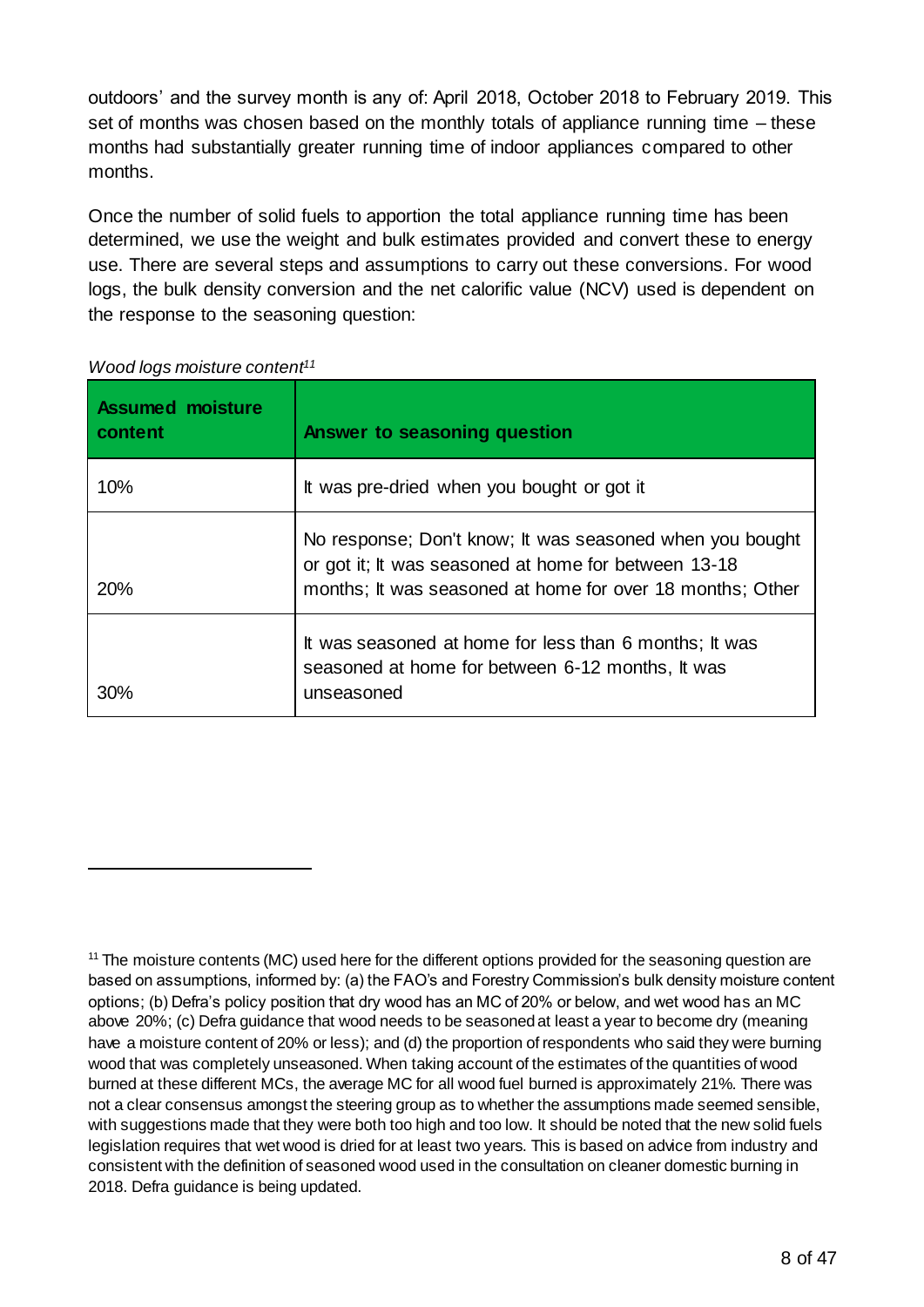For respondents who provided volumes (in number of 10 litre buckets) of solid fuel used rather than weight (in kg), a simple conversion is used:

#### *Weight of solid fuel = Bulk density (kg per 10 litres) \* Number of 10 litre buckets used*

The bulk density conversion factors used for each fuel were drawn from a literature review conducted by Wood plc for the research project. A number of the bulk density conversion factors recommended by Wood plc are based on various sources with different figures. After discussion with the steering group, it was decided to use the stacked wood bulk density conversion factors published by the UN's Food and Agriculture Organisation<sup>12</sup> for logs<sup>13</sup>, taking account of the different moisture contents. This was weighted to softwood because of industry information that they largely sell softwood for wood fuel, and that hardwood that is burned is likely to come from informal sources<sup>14</sup>. See Appendix 7.3 for the bulk density factors used for the different fuels.

The total running time was apportioned to each fuel, based on the proportion of total energy use to which that solid fuel contributed in the week the respondent was asked to recall how long their appliance was lit. To calculate this proportion the weight in kg needs to be converted to energy used (kWh) using the following formula<sup>15</sup> (step 1):

Total energy use 
$$
(kWh) = \sum_{i} \frac{Weight\ of\ fuel\ i\ burnt\ (kg)}{1000} \times NCV\ of\ fuel\ i\ (\frac{GI}{t}) \times 277.8
$$

Using this energy use estimate, we can derive a proportion of the total energy use for that respondent that is attributable to each solid fuel they used. These proportions are applied to the total running time in a later step.

The appliance running time for each respondent is then scaled up to reflect:

- Each wave of the survey measures burning activity during a week. To capture burning across the whole period the survey covered without gaps between waves,

-

<sup>12</sup> FAO (2015) Wood Fuels Handbook.

 $13$  Wood plc had recommended using an average for spruce and oak for both RWE (round wood equivalent) and Fw (stacked chopped wood logs) across moisture contents (0-50%). The steering group suggested that bulk measurements using buckets required more account to be taken of the air gaps between logs, thus the team did a brief review of the literature highlighted by the steering group and adopted the FAO Fw (stacked chopped wood logs figures) based on the MCs identified earlier and a weighting of 75% of spruce and 25% for oak because of information that commercial sales of wood fuel are predominantly softwood and hardwood more likely to be accessed through the grey market or free (rather than 50% for each that Wood plc had suggested).

<sup>&</sup>lt;sup>14</sup> As mentioned earlier, bought wood only forms part of what is burned in the UK. However, data on the grey and free wood market is minimal, and therefore the only information found in relation to softwood and hardwood usage for wood fuel was from the commercial sector.

<sup>&</sup>lt;sup>15</sup> Note that the constant 277.8 is an approximate conversion between GJ and kWh.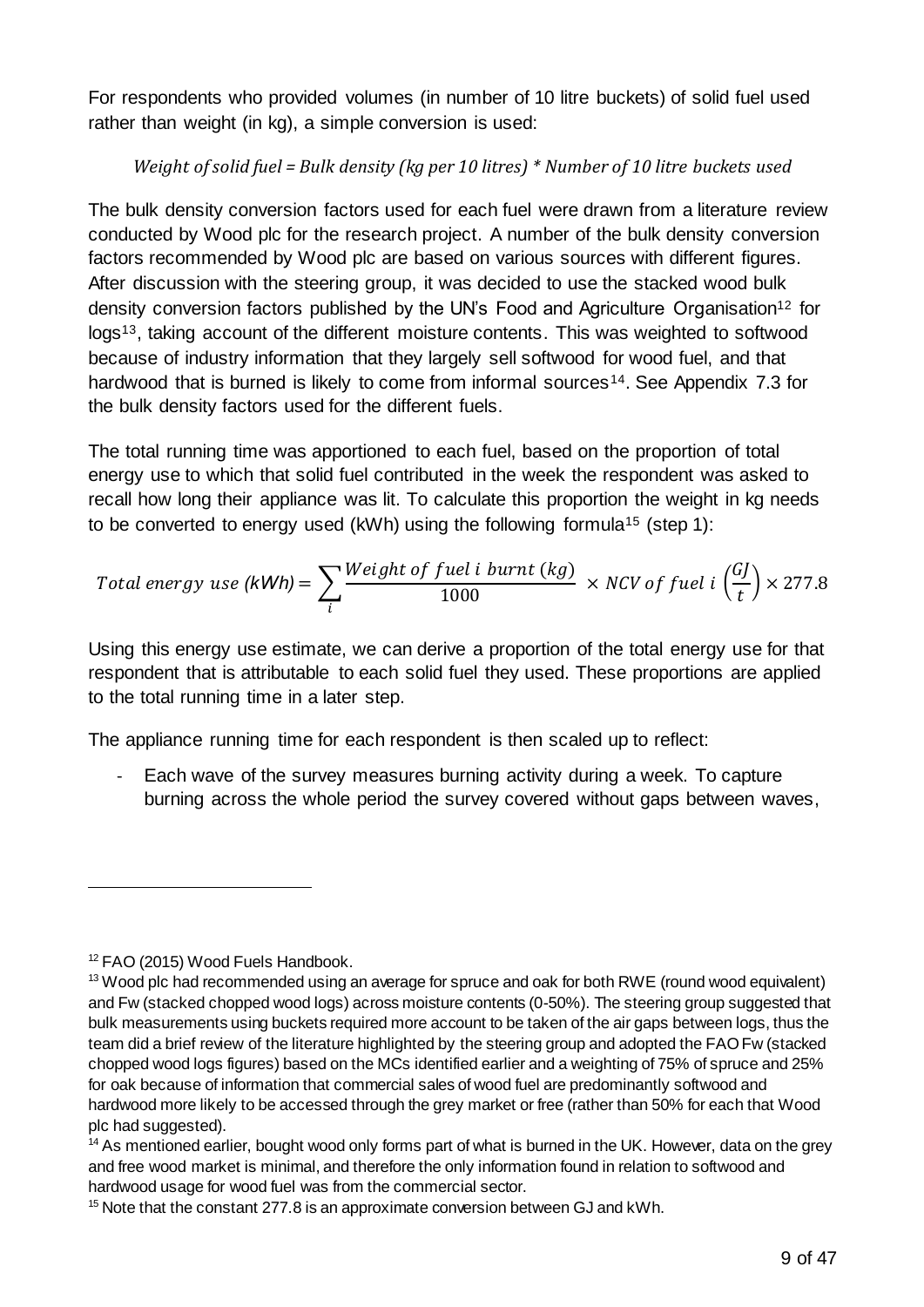each wave needs to account for between 1.5 and 3 weeks, so a simple scaling factor is used for this.

- Scaled to the household population for their combination of region, urban/rural status, and SCA status.
- A small uplift is applied to account for non-response within their combination of region, urban/rural status and SCA status – usually less than 5%.
- Running time is scaled up by 14% to account for no data gathering in March 2019 this figure comes from the BEIS heating degree days statistics provided alongside DUKES (the survey ran from April 2018 to February 2019; to scale the usage to the period April 2018 to March 2019 we took the total heating degree days for the two periods and divided the April 2018 to March 2019 total by the April 2018 to February 2019 total).

This gives us the total running time, which is then split by fuel using the proportions determined in step 1 outlined above and in more detail in Appendix 7.1.

The running time for each fuel is then converted to weight (kg) through use of fuel use per hour for each appliance<sup>16</sup> and the net calorific value (NCV)<sup>17</sup> for each fuel (reflecting moisture content for wood fuels)<sup>18</sup>:

Weight of fuel  $(kg) =$ 1000 \* appliance running time  $(h)$  \* energy use per hour(kW) NCV of fuel  $\left(\frac{GJ}{t}\right)$  $\left(\frac{dy}{t}\right) \times 277.8$ 

# <span id="page-9-0"></span>**2.2 Calculation of outdoor burning quantities**

The appliance running time question in the CAS only applies to indoor burning, so we are limited to the weight and bulk estimates provided by respondents. These are used to calculate a straightforward ratio of indoor to outdoor burning for each fuel; this ratio is then applied to the indoor burning estimates to come up with a simple and highly uncertain estimate of outdoor burning.

<sup>16</sup> See Appendix 7.5 for figures used, sources and calculations.

<sup>&</sup>lt;sup>17</sup> The net calorific values used largely come from DUKES 2019 and are listed in Appendix 7.4.

<sup>&</sup>lt;sup>18</sup> Note that the constant 277.8 is an approximate conversion between GJ and kWh.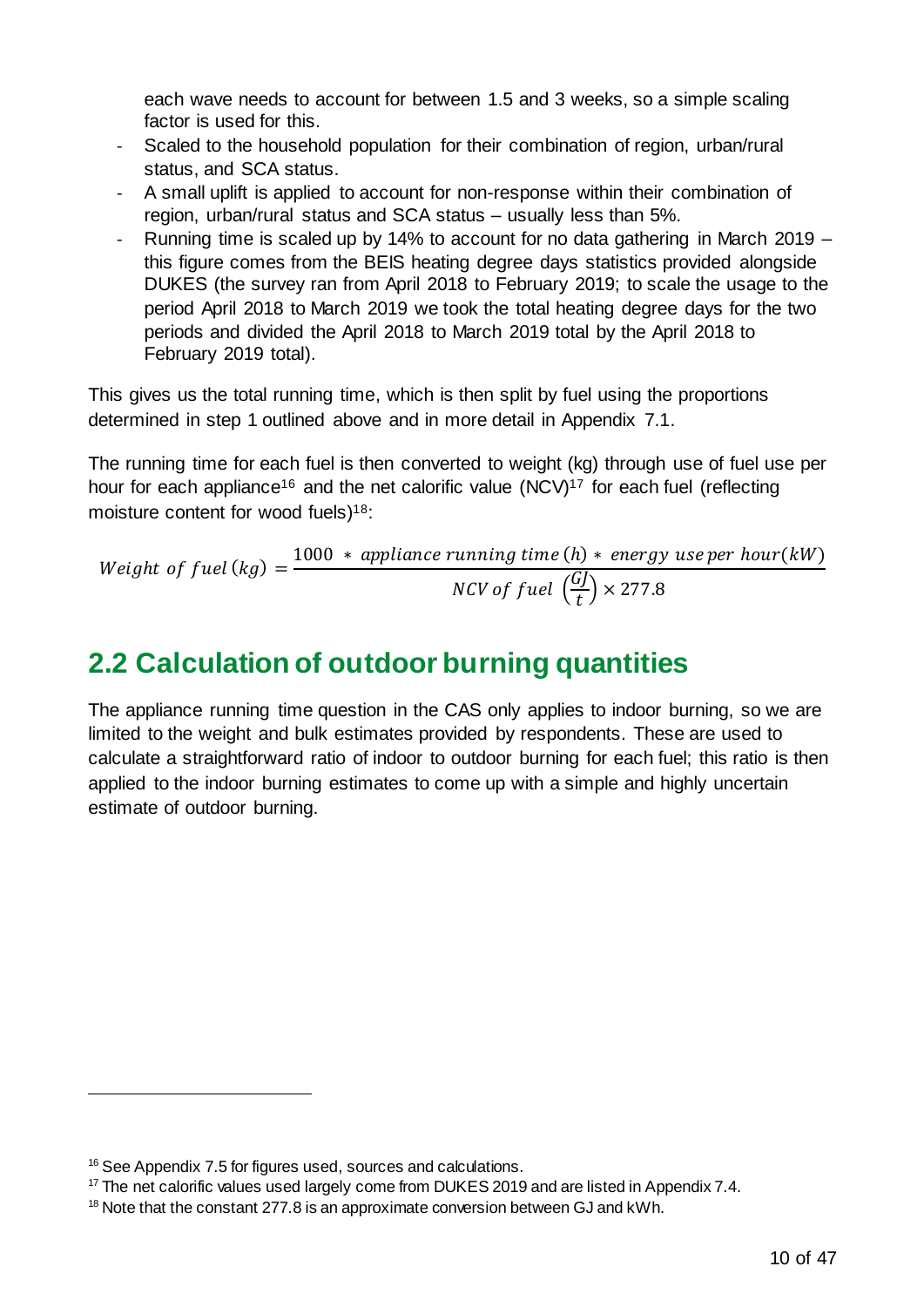# <span id="page-10-0"></span>**3. Domestic solid fuel use estimates**

## <span id="page-10-1"></span>**3.1 Domestic consumption of wood fuel**

Table 1 below provides the main results of the quantification derived from the Kantar research for UK wood fuel consumption in the period April 2018 to March 2019. This is divided into a number of sub-categories of wood fuel: wood logs (pre-dried, seasoned [airdried] and wet [partially seasoned or unseasoned]19), wood briquettes, wood pellets, wood chips and waste wood. The waste wood category includes both discarded wood that has been salvaged (for example, from skips) and fallen wood that has been gathered, although it is clear from a question on the sourcing of wood that some of the wood that respondents categorised as wood logs had also been collected or given20.

Using the Kantar data and Defra quantification method, the estimate for total UK domestic wood fuel consumption in homes and gardens in 2018-19, is 2.41 megatonnes<sup>21</sup> (Mt), of which 1.74 Mt was burned indoors and 0.67 Mt outdoors. Indoors, the greatest quantity of wood fuel used was in the form of wood logs with a mix of moisture contents: in total, wood logs made up 1.43 Mt of wood fuel burned indoors in the UK in that 12 month period. Waste wood was the next largest of the wood categories used indoors, constituting 0.20 Mt of indoor wood consumption<sup>22</sup>.

Outdoors, waste wood was the main type of wood fuel burned (0.60 Mt), and whilst wood logs came second, the amount of wood logs burned outdoors across the UK in that period was much smaller (0.06 Mt).

The total quantities of wood briquettes (0.04 Mt indoors and 0.01 Mt outdoors), wood pellets (0.06 Mt indoors and <0.005 Mt outdoors) and wood chips (0.01 Mt indoors and 0.01 Mt outdoors) estimated to have been burned domestically in 2018-19 were all relatively small in comparison.

 $19$  The information on seasoning of wood logs came from a question asked of respondents who had burned wood the previous week about whether most of it had been bought or got pre-dried or seasoned, been seasoned by the burner (and if so for how long), or burned unseasoned. As mentioned, any quantities of wood logs seasoned for 12 months or less were treated as wet as per current Defra guidance [\(https://uk](https://uk-air.defra.gov.uk/assets/documents/reports/cat09/1903131256_Seasoning_Wood_Web_Feb_2019_V5.pdf)[air.defra.gov.uk/assets/documents/reports/cat09/1903131256\\_Seasoning\\_Wood\\_Web\\_Feb\\_2019\\_V5.pdf](https://uk-air.defra.gov.uk/assets/documents/reports/cat09/1903131256_Seasoning_Wood_Web_Feb_2019_V5.pdf)) and assumed to have a moisture content of 30%. Wood logs that were seasoned for over a year, as well as any that were bought/got seasoned, were assumed to be seasoned properly and have a moisture content of 20%. Any wood logs that were bought or got pre-dried was assumed to have a moisture content of 10%.  $20$  It is also possible that some of the gathered wood burned in the last week by respondents in the survey and classified by them as waste wood were logs.

<sup>&</sup>lt;sup>21</sup> 1 megatonne is equivalent to 1 million tonnes; 1 tonne = 1,000 kg.

 $^{22}$  It is important to note that the quantity of solid fuel burned is only one aspect of establishing pollution emissions estimates, given emission factors and the calibration of the NAEI model against measured levels of PM.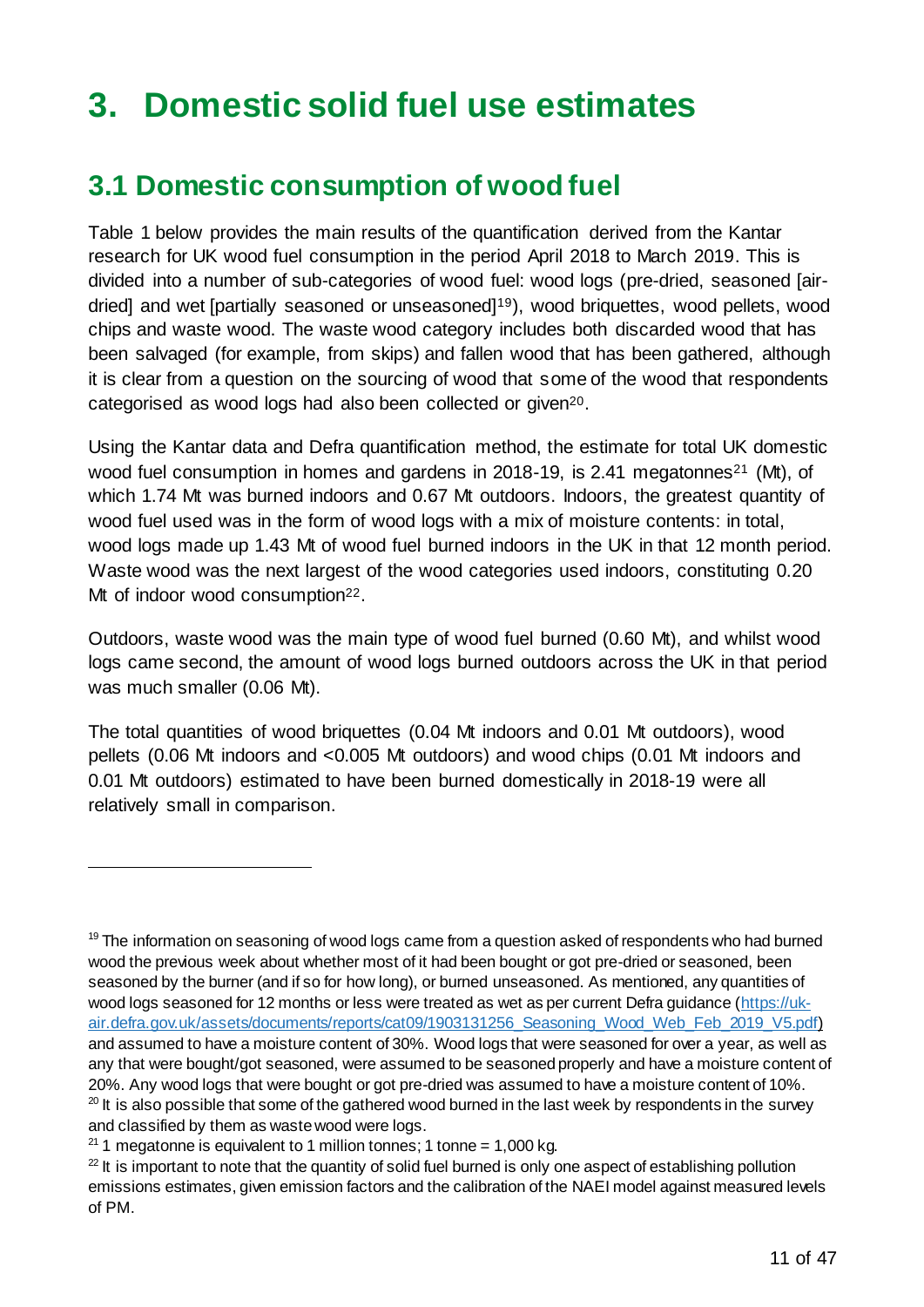|  | Table 1: UK domestic wood fuel consumption estimate for April 2018 to March 2019 |  |
|--|----------------------------------------------------------------------------------|--|
|--|----------------------------------------------------------------------------------|--|

| <b>Fuel</b>            | <b>Seasoning</b>                      | <b>Indoor</b><br>estimate<br>(tonnes) | <b>Outdoor</b><br>estimate<br>(tonnes) | <b>Total</b><br>(tonnes) |
|------------------------|---------------------------------------|---------------------------------------|----------------------------------------|--------------------------|
| <b>Wood logs</b>       | Kiln-dried (10% MC*)                  | 258,324                               | 10,944                                 | 269,268                  |
| <b>Wood logs</b>       | Seasoned (20% MC*)                    | 798,239                               | 22,021                                 | 820,259                  |
| <b>Wood logs</b>       | Wet (30% MC*)                         | 372,838                               | 24,781                                 | 397,619                  |
| <b>Wood briquettes</b> | Seasoned (10% MC**)                   | 36,276                                | 5,633                                  | 41,909                   |
| <b>Wood pellets</b>    | Seasoned (10% MC**)                   | 56,304                                | 2,749                                  | 59,053                   |
| <b>Wood chips</b>      | Seasoned (20% <sup>23</sup><br>$MC**$ | 14,834                                | 6,822                                  | 21,656                   |
| <b>Waste wood</b>      | Mixed (20% MC*)                       | 199,517                               | 596,937                                | 796,454                  |
| <b>WOOD TOTAL</b>      |                                       | 1,736,331                             | 669,887                                | 2,406,218                |

\* Assumed moisture content

-

\*\*Based on use of wood log net calorific values and associated moisture contents from Forest Research and/ or DUKES (see Appendix 7.4 for detail).

## <span id="page-11-0"></span>**3.2 Domestic consumption of coal**

Table 2 below provides the results for the estimation of the UK domestic consumption of coal in 2018-19, based on the Kantar data. Three sub-categories of coal-based fuels are used in the core activity survey: house coal, smokeless coal and coal briquettes<sup>24</sup>.

 $23$  The NCV used for wood chips is from work by Wood plc on the Kantar hours and weight data and converting bulk densities. But please note that the bulk density conversion for wood chips recommended as a result of a literature review, was based on an average for spruce and oak wood chips from 0%-50% moisture content (MC) that can be found in the FAO (2015) Wood Fuels Handbook, and that Forest Research recommends an NCV of 12.5 that equates to 30%.

 $24$  There are a number of different types of coal-based solid fuel that can be classified as smokeless, including naturally-occurring anthracite and manufactured solid fuels that are often based on anthracite. Coal briquettes are a form of manufactured solid fuel, which are often smokeless, but not necessarily. Smokeless fuels are authorised fuels under the Clean Air Act 1993.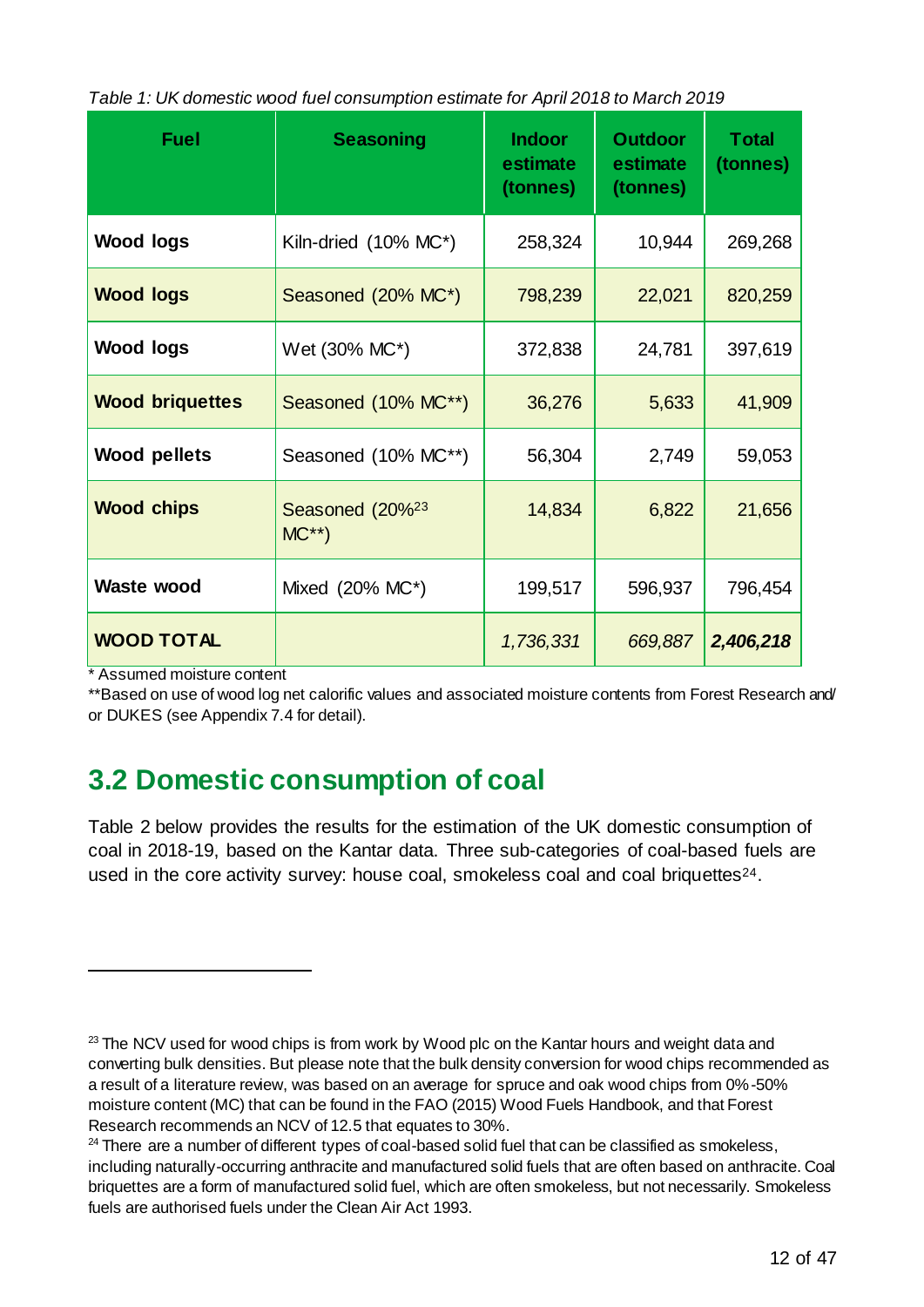The total for UK coal consumption in that period derived from Defra's quantification approach, using net calorific values, is 0.88 megatonnes (Mt), of which 0.86 Mt was burned indoors and 0.02 Mt was burned outdoors. Smokeless coal accounted for 0.42 Mt indoors and 0.01 Mt outdoors, house coal 0.34 Mt indoors and 0.01 Mt outdoors, and coal briquettes 0.09 Mt indoors and 0.01 Mt outdoors.

| <b>Fuel</b>            | <b>Indoor estimate</b><br>(tonnes) | <b>Outdoor estimate</b><br>(tonnes) | <b>Total (tonnes)</b> |
|------------------------|------------------------------------|-------------------------------------|-----------------------|
| <b>Smokeless coal</b>  | 417,753                            | 6,608                               | 424,361               |
| <b>Coal briquettes</b> | 90,791                             | 6,198                               | 96,989                |
| <b>House coal</b>      | 350,271                            | 7,641                               | 357,912               |
| <b>COAL TOTAL</b>      | 858,816                            | 20,446                              | 879,262               |

*Table 2: UK domestic coal-based solid fuel consumption estimate for April 2018 to March 2019*

## <span id="page-12-0"></span>**3.3 Domestic consumption of other 'solid fuels'**

Table 3 below provides the estimates of the UK 2018-19 quantities of the other solid fuels burned domestically identified in the Kantar core activity survey: green (or garden) waste, household rubbish, charcoal and peat. These estimates are the least reliable because they are based on small sample sizes. The largest quantities burned were of green waste (0.18 Mt) and household rubbish (also 0.18 Mt), the vast majority of which was burned outside. Charcoal was also largely burned outdoors (0.13 Mt), with 0.01 Mt apparently burned indoors. The small amount of peat that was estimated to be burned was almost all burned indoors (0.01 Mt).

| <b>Fuel</b>        | <b>Indoor estimate</b><br>(tonnes) | <b>Outdoor estimate</b><br>(tonnes) | <b>Total (tonnes)</b> |
|--------------------|------------------------------------|-------------------------------------|-----------------------|
| <b>Charcoal</b>    | 9,726                              | 133,650                             | 143,376               |
| <b>Green waste</b> | 3,698                              | 181,123                             | 184,821               |
| <b>Rubbish</b>     | 11,158                             | 171,180                             | 182,337               |
| <b>Peat</b>        | 13,038                             | 213                                 | 13,252                |

*Table 3: UK domestic consumption estimates of other solid fuels in April 2018 to March 2019*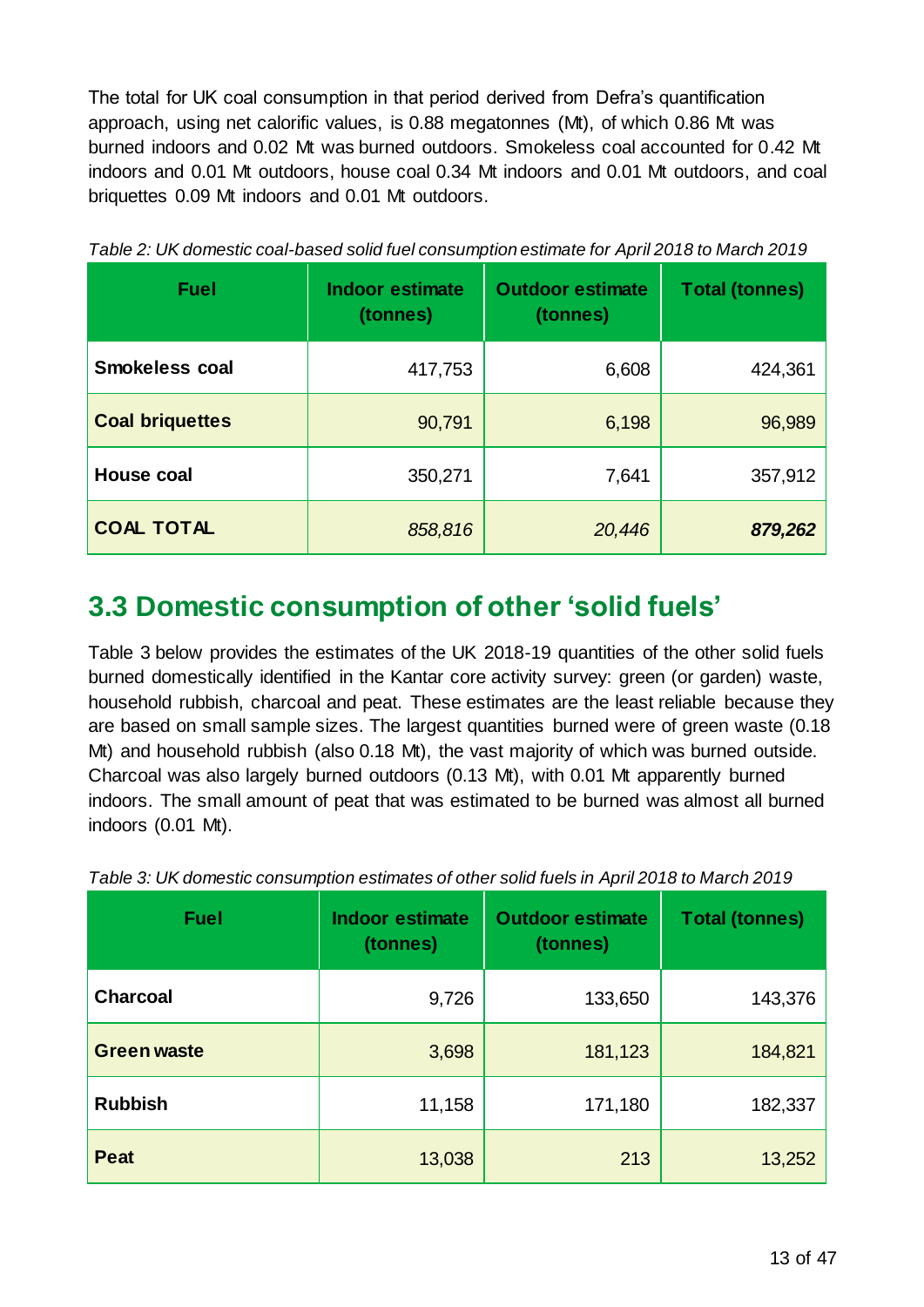# <span id="page-13-0"></span>**4. Comparing domestic wood fuel estimates from Kantar-based and DUKES methods**

This section compares the estimate of domestic wood fuel use using the quantification method described above based on the Kantar data, with the estimate for domestic wood fuel use published in DUKES (in 2019) for 2018. As mentioned, the Kantar-based wood fuel use estimates includes estimates for both indoors and outdoors burning in domestic settings, while the DUKES wood fuel estimate is founded on research that covered the winter and summer periods, starting in autumn 2013 through 2014 so that a full winter season was included. It focused solely on wood use indoors. The domestic wood fuel use estimate derived from the DWUS is updated in DUKES on an annual basis with data on new indoor burning appliance installations. A temperature-correction methodology is also applied to account for variation in temperature from the baseline year (2014).

To facilitate comparison between the Kantar-based wood fuel use estimate reported here and the DUKES residential wood use estimate, two sets of calculations have been done. The first is that the DUKES estimate, which is given in tonnes of oil equivalent has been converted to Gigajoules by multiplying by 41,86825, and then to tonnes by dividing the Gigajoules total by the Gross Calorific Value (GCV) for domestic wood in 2018, which was 16.326.

The second is that the Kantar-based estimates have been re-calculated so as to show weights in tonnes that are equivalent to wood at 20% moisture content<sup>27</sup> as this is the underlying moisture content assumption in the DUKES wood fuel estimate<sup>28</sup>. This has then been multiplied by the Net Calorific Value (NCV) for wood at 20% MC of 14.7 (see appendix 7.4 for sources) as the Defra quantification approach used NCVs.

A comparison between energy values in kWh (gross) is also provided as this requires less application of assumptions (for example on moisture contents) than the conversions between energy and mass described above. The results of the conversion of all wood

<sup>&</sup>lt;sup>25</sup>[https://assets.publishing.service.gov.uk/government/uploads/system/uploads/attachment\\_data/file/840015/](https://assets.publishing.service.gov.uk/government/uploads/system/uploads/attachment_data/file/840015/DUKES_2019_MASTER_COPY.pdf) [DUKES\\_2019\\_MASTER\\_COPY.pdf](https://assets.publishing.service.gov.uk/government/uploads/system/uploads/attachment_data/file/840015/DUKES_2019_MASTER_COPY.pdf)

<sup>&</sup>lt;sup>26</sup> From:<https://www.gov.uk/government/statistics/dukes-calorific-values> (Note -- these are updated every year, but the 2018 and 2019 domestic wood GCVs were the same.)

 $27$  What this report refers to as 'seasoned wood'.

 $^{28}$  Moisture content (MC) indicates the percentage of the mass that is due to water in comparison with its total mass. To calculate those weights that were not at 20% MC, it was necessary to convert them first to oven dried weight (0% MC) by taking off the percentage of the weight which is water and then converting the oven dried weight to 20% MC, using the following equations:

*<sup>(</sup>a) oven dry weight = initial weight – (MC of initial weight X initial weight)* 

*<sup>(</sup>b) weight at 20% MC = oven dried weight X 100/80*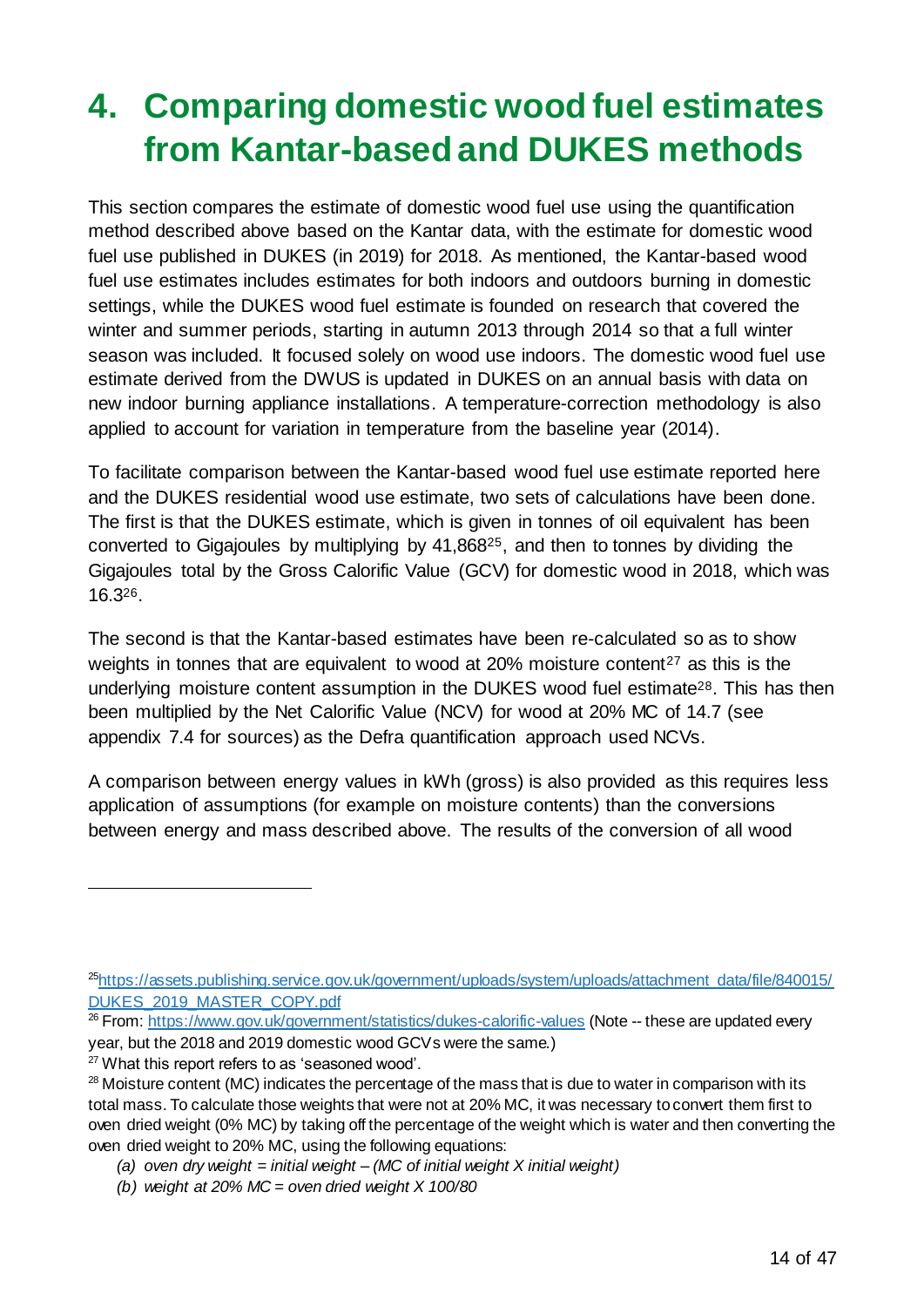categories to 20% moisture content in relation to tonnes are provided in Table 4 below. Overall, this has led to a small reduction in the total figures for wood fuel consumption in comparison with Table 1 (above), which included wood of different moisture content: the quantity of wood consumed indoors decreased from 1.74 Mt (at mixed moisture content) to 1.73 Mt (at 20% moisture equivalent) and the quantity consumed outdoors fell from 0.70 Mt to 0.67 Mt. Combined, this standardisation of the moisture content means a reduction in our estimate for all wood consumed domestically in 2018-19 of <0.01 (0.0034) Mt, from 2.41 Mt to 2.40 Mt29.

| <b>Solid Fuel</b>            | Indoor estimate at<br>20% MC (tonnes) | <b>Outdoor estimate</b><br>at 20% MC (tonnes) | <b>Total estimate at</b><br>20% MC (tonnes) |
|------------------------------|---------------------------------------|-----------------------------------------------|---------------------------------------------|
| <b>Wood logs (pre-dried)</b> | 290,615                               | 12,312                                        | 302,927                                     |
| Wood logs (seasoned)*        | 798,239                               | 22,021                                        | 820,260                                     |
| Wood logs (wet)              | 326,233                               | 21,683                                        | 347,917                                     |
| <b>Wood briquettes</b>       | 40,811                                | 6,337                                         | 47,148                                      |
| <b>Wood pellets</b>          | 63,342                                | 3,093                                         | 66,435                                      |
| <b>Wood chips</b>            | 14,834                                | 6,822                                         | 21,656                                      |
| <b>Waste wood</b>            | 199,517                               | 596,937                                       | 796,454                                     |
| <b>WOOD TOTAL</b>            | 1,733,590                             | 669,205                                       | 2,402,795                                   |

| Table 4: Defra UK wood fuel estimates for 2018-19 at 20% moisture content (MC) |  |  |  |  |
|--------------------------------------------------------------------------------|--|--|--|--|
|                                                                                |  |  |  |  |

\*This includes 0.07 Mt of wood burned indoors for which respondents did not know the seasoning.

Table 5 below compares this adjusted estimate for wood fuel use above, using the Kantar data and the quantification method described in this report, with the DUKES estimate for 2018. What this shows is a significant difference between the two estimates for UK annual wood fuel consumption for similar periods<sup>30</sup>. The DUKES estimate for 2018, when converted from tonnes of oil equivalent units to gigawatt hours is 26,063 GWh (gross) for domestic indoor wood fuel burning whereas the Kantar-based estimate is 10,886 GWh (on a gross basis) for indoor and outdoor burning. This is 58% less than the DUKES estimate.

<sup>29</sup> Differences due to rounding.

<sup>&</sup>lt;sup>30</sup> The periods are similar, but not the same: Defra's estimate is for April 2018 to March 2019, whereas DUKES is for the 2018 calendar year. The possible implications of this are discussed later.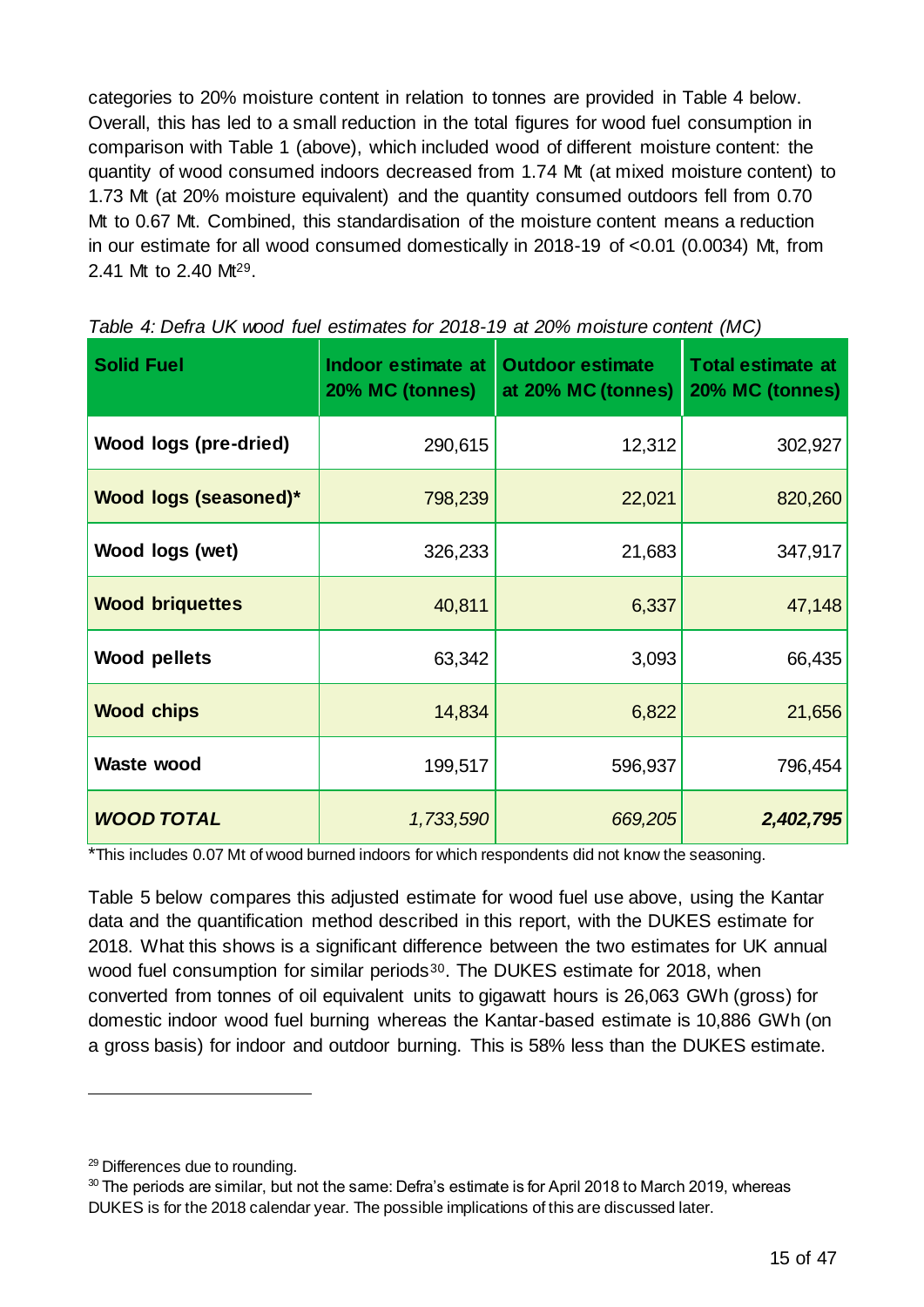The difference in tonnes - 5.76 Mt (GCV) for the DUKES estimate, and 2.40 Mt (NCV) for the Kantar-based estimate – is very similar.

|                                              | <b>Kantar-based estimate</b>      | <b>DUKES estimate (2019)</b>                       |  |
|----------------------------------------------|-----------------------------------|----------------------------------------------------|--|
| Year                                         | 2018-19                           | 2018                                               |  |
| <b>Original units</b>                        | kWh net                           | 2,241 kilotonnes of oil<br>equivalent (ktoe) gross |  |
| <b>Converted to kWh gross</b>                | 10,885,519,970 kWh<br>$(gross)**$ | 26,062,830,000 kWh<br>$(gross)***$                 |  |
| <b>Converted to tonnes</b>                   | 2.40 M****                        | 5.76 M <sup>*****</sup>                            |  |
| <b>Assumed moisture</b><br>content of tonnes | 20%                               | 20%                                                |  |

*Table 5: Comparison between the Kantar-based and DUKES domestic wood fuel use estimates*

\* In DUKES 2020, this has increased by 2.2 ktoe.

\*\*This is equivalent to 9,817,002,672 kWh net (7,082,788,528 kWh indoors and 2,734,214,144 kWh outdoors). To convert to gross for comparison with the DUKES kWh estimate, this is divided by 14.7 NCV gross and multiplying by 16.3 GCV.

\*\*\*1 ktoe = 11,630,000 kWh (DUKES 2020 standard conversion factors from

[https://assets.publishing.service.gov.uk/government/uploads/system/uploads/attachment\\_data/file/924591/D](https://assets.publishing.service.gov.uk/government/uploads/system/uploads/attachment_data/file/924591/DUKES_2020_MASTER.pdf) UKES 2020 MASTER.pdf). This gives 26,062,830,000 kWh for 2,241 ktoe gross.

\*\*\*\*Of which approximately 1.73 Mt burned indoors and 0.67 Mt outdoors as in Table 4.

\*\*\*\*\*This is based on wood burned indoors only.

## <span id="page-15-0"></span>**4.1 Potential sourcesof difference between Kantarbased and DUKES domestic wood fuel use estimates**

There are a number of differences between the data used, the methods adopted and the assumptions made to produce the DUKES and Kantar-based estimates that are likely to have an impact on the results and could explain the differences between the two. These are largely related to differences in the questionnaire design of the DWUS and Kantar surveys that informed the estimation methods adopted. The design of Kantar's core activity survey was based on learning from the DWUS in collaboration with BEIS.

Some of the differences identified are qualitative in nature (in the sense that it is not possible to quantify their potential impact) and a couple may narrow the gap between the estimates rather than explain the current size of the difference. These are mentioned later in this section, but we start by looking at the factors deemed most likely to explain why the Kantar-based estimate is lower than that of DUKES, based on the evidence available.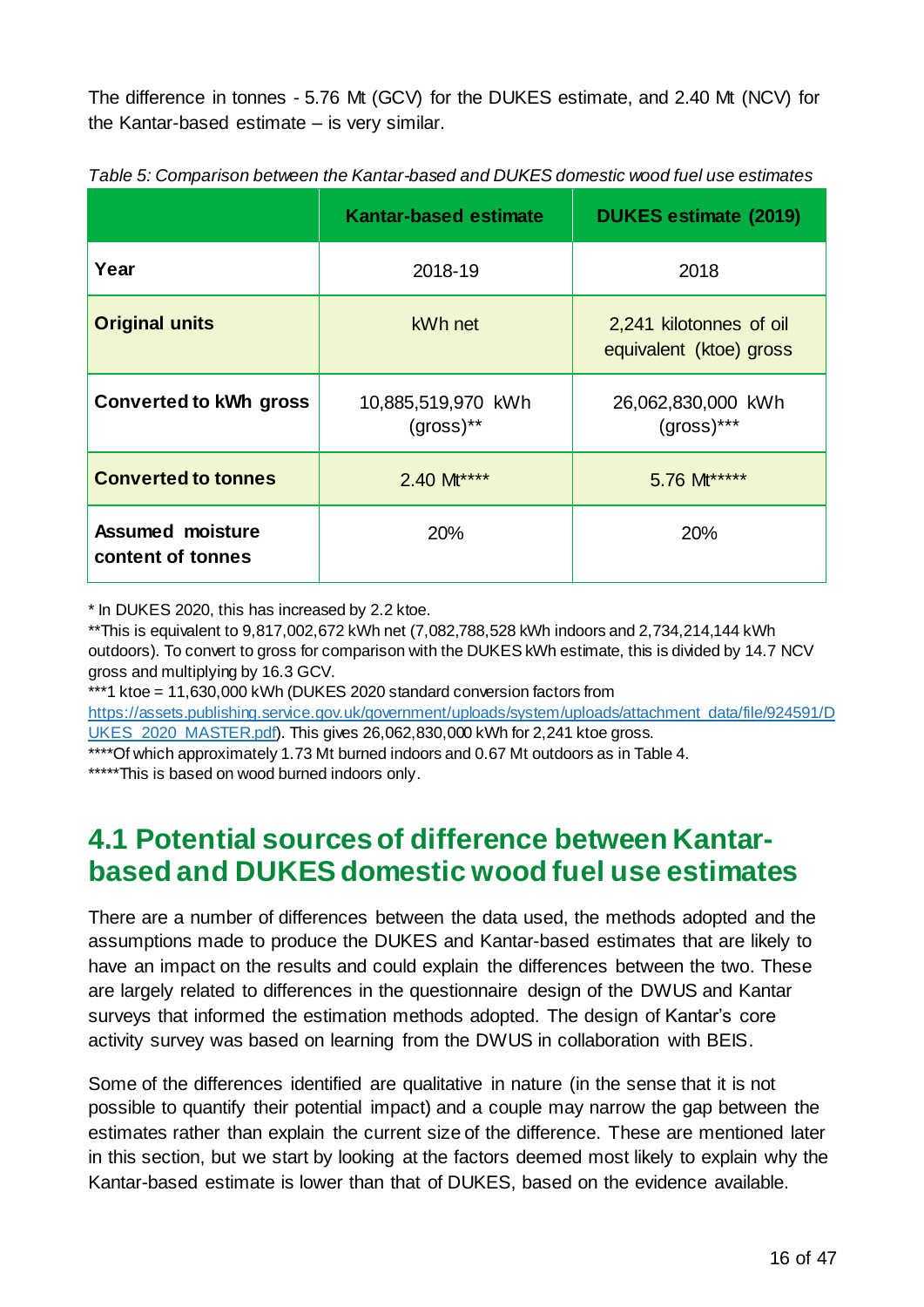## **4.1.1 The proportion of UK households that burn per week**

Whilst the Kantar research found that the proportion of households in the UK burning solid fuels in the year prior to being surveyed was 8.0%<sup>31</sup>, on a weekly basis this proportion was lower, particularly in the early summer months). This is illustrated in Figure 1 below, which shows that in the summer period of later June to August 2018, the incidence of indoor burning was 1% or below. Even at the peak winter period in late December/early January, it was about 6.5%32.



*Figure 1: Incidence of indoor burning from April 2018 to Feb 2019, showing which main appliances were used*

The average number of hours of appliance operation each week appear to be a little higher according to the Kantar data than the DWUS for both winter and summer<sup>33</sup> (see section 3.1.6 later). However, the Kantar data presented above suggests that throughout the year only a proportion of in-use appliances<sup>34</sup> were lit in a given week, with the

<sup>&</sup>lt;sup>31</sup> This is similar to the DWUS figure of 7.5% for households that burned wood fuel, although the percentage for wood fuel users is 6.9% in the Kantar study. The questions to determine incidence were a little different: whilst the Kantar research took place in 2018-19, it asked a retrospective question about burning in the last year to determine incidence; the DWUS question which determined incidence asked about burning more generally.

 $32$  The question on whether someone who said they had burned in the last year had burned in the last week was asked every wave of the Kantar omnibus survey (approximately every 2 weeks over a 10.5 month period) of a different nationally-representative sample (so different respondents each time).

<sup>33</sup> When using the DWUS parameters for winter (21 weeks) and summer (31 weeks); the DWUS-based quantification identified only two seasons in the year.

<sup>34</sup> Which are nevertheless used.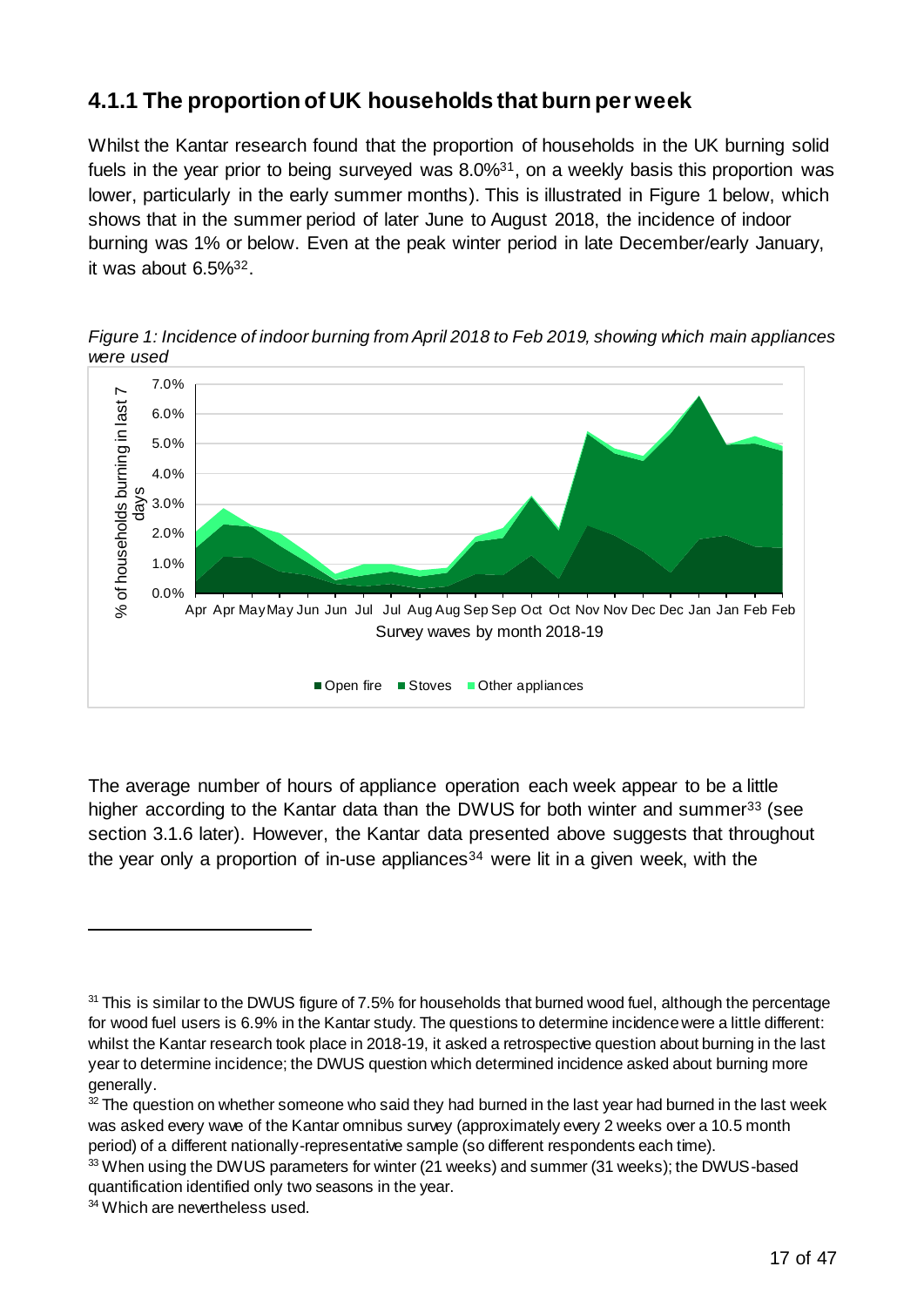percentage higher in winter than in summer. This may suggest that DWUS respondents who gave responses on weekly hours of usage in a season may have overestimated their use and/or not adequately accounted for periods when they did not use their appliance. These differences in appliance usage between the findings of the two surveys are likely to be a very significant source of difference between the wood fuel consumption estimates they have provided.

## **4.1.2 What is burned in the appliance when it is lit**

Another potentially important reason for the difference in estimates is that the quantification method applied to the DWUS findings, which provides the baseline residential wood use estimate for the DUKES method, assumes that all of the heat output from the hours a stove is lit are due to the burning of wood. The Kantar-based method, meanwhile, apportions a proportion of the appliance running time to each of the solid fuels burned. Both the DWUS and the Kantar surveys found respondents who burned both coal and wood: 31% of DWUS indoor wood burners said they also burned some form of coal, and Kantar's CAS data suggests 25% of indoor burners had burned both wood/waste wood and coal in the week prior to being surveyed<sup>35</sup>.

The Kantar core activity survey findings are given in Table 6 below, although it is important to note that this table is about the proportion of respondents who burned in the last week who reported burning those solid fuels and not the quantities of those solid fuels they burned (those mixing fuels may systematically burn in greater or lesser quantities than those sticking to one fuel, for example).

| Proportion of respondents who burned solid fuels in the<br>previous week | <b>Weighted %</b> |
|--------------------------------------------------------------------------|-------------------|
| % who burned wood fuel (including waste wood) only                       | 58.4%             |
| % who burned coal of any type only                                       | 12.5%             |
| % who burned wood and coal (including other fuels)                       | 25.0%             |
| % who burned other combinations of fuel used <sup>36</sup>               | 4.2%              |

| Table 6: Proportion of CAS respondents who burned different fuel combinations in the last week |
|------------------------------------------------------------------------------------------------|
|------------------------------------------------------------------------------------------------|

<sup>&</sup>lt;sup>35</sup> In the PiT, 45% said they burned wood or a wood mix at least occasionally. However, unsurprisingly, given this, it seems the figure for the CAS in terms of burning coal and wood in the last week is lower. <sup>36</sup> Wood and other fuels, coal and other fuels, and other fuels only.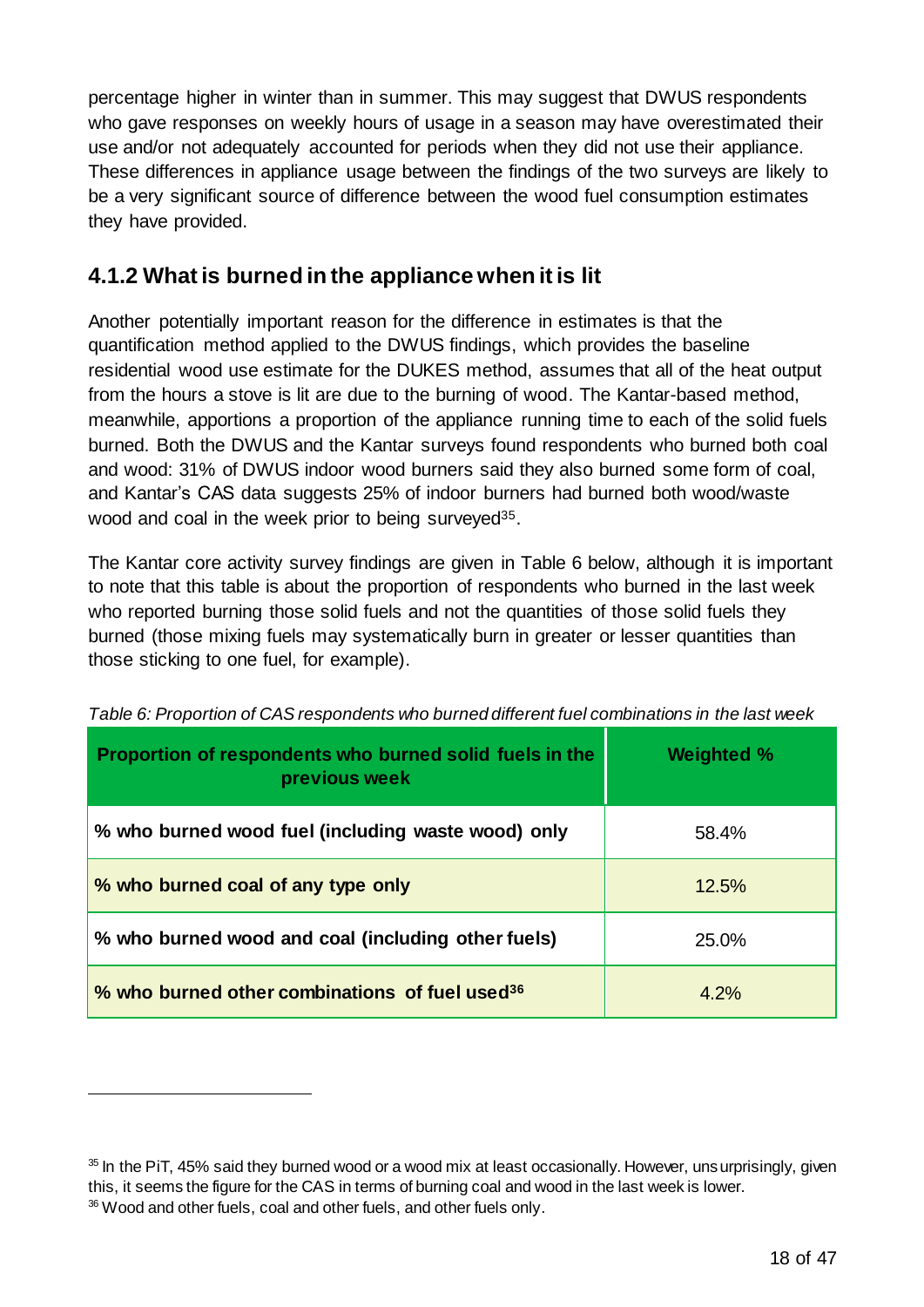It is clear therefore that some people are burning both wood and coal on their appliance, and it is likely this is often on the same fire. The exact quantities and therefore contribution this makes to the emissions from coal is a recognised challenge to quantify. However, the Kantar-based study suggests that 58% of the estimated hours of burning in the UK is attributed to wood, 41% to coal, and 1% to the other solid fuels identified (Table 7 below) with only 12.5% burning coal-based solid fuels exclusively (Table 6).

The contribution of coal to burning and the resulting emissions becomes more evident when the conversion to kWh is taken into account, because of the energy intensity of coal. Once this is taken into account, the Kantar-based quantification suggests that 52% of the estimated kWh of energy use indoors is attributable to wood and 47% to coal (see Table 7 below). It is likely therefore that the incorporation of the coal burned by those who burn both wood and coal within the Kantar-based method is a significant source of difference between the two estimates.

| Solid fuel type | <b>Number of hours</b><br>of burning<br>indoors* | <b>Proportion of</b><br>indoors hours<br>total | kWh indoors         | <b>Proportion of</b><br>indoor kWh total |
|-----------------|--------------------------------------------------|------------------------------------------------|---------------------|------------------------------------------|
| <b>Wood</b>     | 656,611,381                                      | <b>58%</b>                                     | 7,082,788,528       | 52%                                      |
| Coal            | 468,492,827                                      | 41%                                            | 6,417,457,927       | 47%                                      |
| <b>Other</b>    | 8,824,624                                        | 1%                                             | 119,775,944         | 1%                                       |
| <b>TOTAL</b>    | 1,133,928,833                                    |                                                | 100% 13,620,022,399 | 100%                                     |

*Table 7: UK estimates of hours of burning indoors & kWh in 2018-19 by main category of solid fuel*

\* The percentage of wood burned to coal increases if taking account of the outdoor component (approximately 60% wood to 40% coal). The Kantar survey suggested very little coal is burned outdoors.

It should be noted that the Kantar-based quantification of the UK annual total usage for coal and coal-related solid fuels, though relatively similar to coal usage in 2018 reported in DUKES 2019<sup>37</sup> (which is seen as relatively reliable) is 16% higher<sup>38</sup> (see section 3.2 below). Therefore, Defra may be overestimating the contribution of coal to the hours of burning, though probably to a small degree, and this may also contribute to the lower estimate for wood consumption produced as a result.

 $37$  DUKES 2020 has been published since the analysis was done, and any changes to the 2018 figures as a result of updates are not accounted for in these comparisons.

<sup>&</sup>lt;sup>38</sup> This does not account for any temperature correction to align the periods of the two quantifications (see section 3.1.7).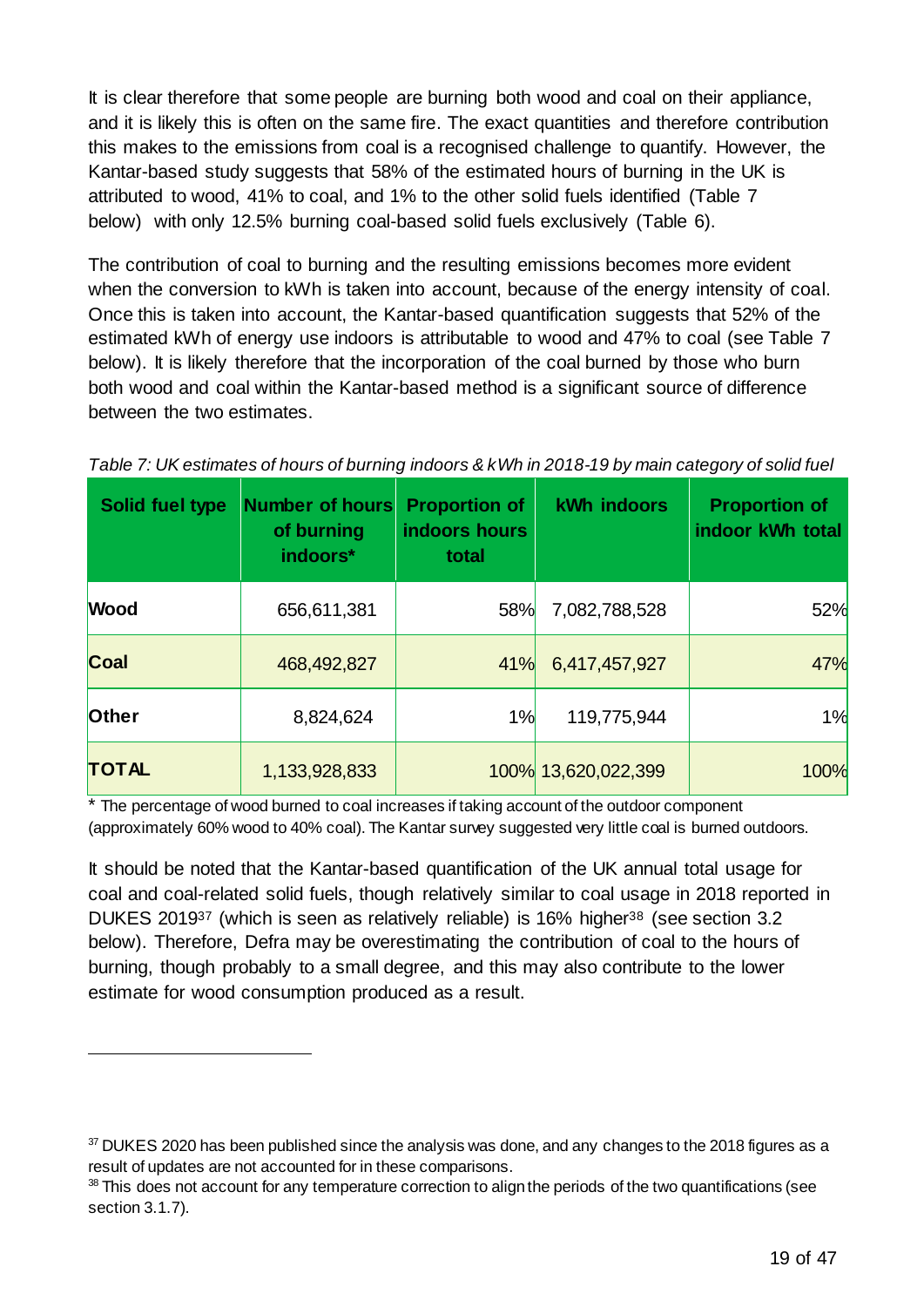It should also be noted that the sensitivity analysis conducted on the quantity results suggested that they were particularly sensitive to the moisture content assumptions for wood logs (see methodology section for what assumptions were used). The proportion of wood logs that were assumed to be burned wet indoors was 26%; this was based on responses from households that had mainly burned wood in the previous week that had been seasoned for a year or less; the assumption made in the estimation was that this had a moisture content of 30%. However, the proportion of wood logs that was assumed to be burned very dry because they were bought or got pre-dried was 18% and this had an assumed moisture content of 10%. Waste wood was assumed to have been seasoned and have a moisture content of 20% as there was no Kantar data on which assumptions could be made about how dry or wet it generally was when burned.

## **4.1.3 The proportion of wood fuel burners in the UK population**

Table 1.1 that is published as Annexe B alongside this report uses data from the Kantar CAS survey, together with 2018 data on household numbers, to reproduce Table 1.1 that was published as part of the outputs from their DWUS project. This shows that 6.9% of the sample weighted to the UK population burned wood fuel in the year prior to the research being conducted (April 2018 to February 2019). The DWUS, covering autumn 2013 through '14, found that wood fuel users made up 7.5% of the sample.

Because the UK has seen a small growth in the number of households since the DWUS in absolute terms the 7.5% and 6.9% equated to a similar number of households: c. 1.9 million and 2.1 million respectively. This difference in the calculation of the total number of UK wood fuel burning households might underpin some of the difference between the Kantar-based and DUKES estimates, although not directly as neither quantification method simply grossed results by the estimated number of UK burner households. The DWUS results for all appliance usage in kWh over 2014 was grossed by multiplying by the 2014 estimate for UK household numbers divided by the number of survey respondents, whilst the Defra quantification method used the survey weighting to calculate the percentages who burned which was then applied to the UK household projection. It is therefore not clear how significant this potential source of difference may be, if at all.

### **4.1.4 The number of appliances used overall and within a household**

In order to estimate domestic wood fuel use for DUKES each year, data on appliance installations and capacity, as well as heat days are used to adjust the baseline provided by the DWUS. The assumption made is that most new appliance sales are new installations, although there is also an assumption for replacement rates. With approximately 120,000 appliances (largely stoves) estimated to be sold each year since 2014, this has led to an increase in the DUKES estimates of the quantity of wood burned in homes in each of the subsequent years.

The Kantar data itself is not able to provide any direct evidence for or against this assumption. However, analysis of the English Housing Survey (EHS) data from 2003 to 2016 undertaken as part of the Kantar-led research project does suggest that whilst there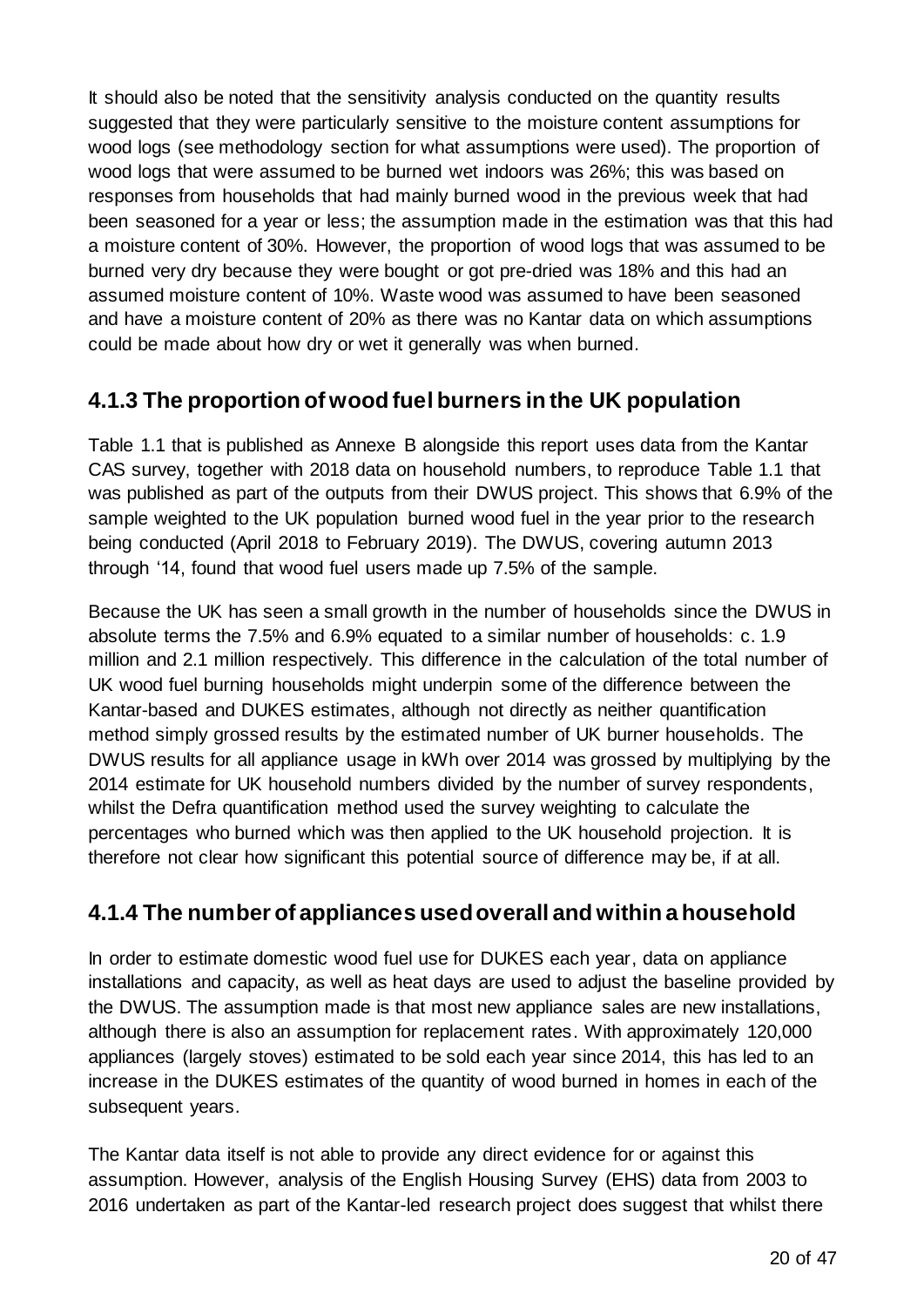was an uplift of 1.3 percentage points in appliance ownership of stoves and open fires within the English population over those 13 years (from 13.4% in 2003 to 14.7% in 2016), the main change has been a shift in the appliance mix from open fires to closed stoves.

Ownership is not the same as use, however. Analysis of the 2011 Energy Follow-Up Survey (EFUS) also undertaken as part of the Kantar research project indicates that a fifth of households were not using their appliance(s) in 2011 (c.9.5% used them when c.12% households were recorded in the EHS that year as owning at least one burning appliance in the same year). The figures on incidence of appliance usage from the EFUS, BEIS and Kantar are not directly comparable, because the focus and questions are a little different; however they suggest that the percentage of households using burning appliances indoors have remained relatively stable and may even have declined to a little extent since 2011.

This could be interpreted as indicating that many new stove installations are replacements for existing burning appliances that were being used, in particular open fires, rather than additional installations. Therefore, it is possible that a potential source of some of the difference in estimates between the two methods is due to the assumption that new installations represent additional appliances. However, it is also possible that many of the new installations identified through new appliance installation figures are actually new stove installations within existing burner households that are increasing the number of appliances on which they burn and are therefore indeed additional.

There is no direct evidence that is able to definitively support either position. However, the DWUS did ask about all appliances a respondent used indoors in their home, including of the same type (for example, when a household used two or more open fires). Their findings suggest that on average a household that burned wood fuel at that time used 1.05 appliances, although this did include some appliances that were not used during the period the survey covered (14% of all the appliances identified). Of those appliances that were used during the period the survey covered, 9% were second, third or fourth appliances (open fires or stoves) in the same household.

The more recent Kantar research found through the point-in-time burner survey that 10% of respondents did (at least sometimes) use another type of indoor appliance too (though the options mostly did not provide the possibility for the respondent to include an appliance of the same type). This could suggest that the average number of burning appliances being used per household is increasing, at least to a small extent, in support of the assumption that at least some of the new appliances are new installations. However, the evidence is not conclusive, and what there is appears to be more supportive of the supposition that many new installations are replacements for existing appliances that are in use with only some additional to the existing number of appliances already being used in the UK.

In terms of questions on appliance running time and the quantities of fuel used, the Kantar core activity survey (CAS) focused on the usage of the main appliance the respondent said they used in the previous week, and not on any additional appliances they may have used. Respondents were therefore not asked about the usage of such additional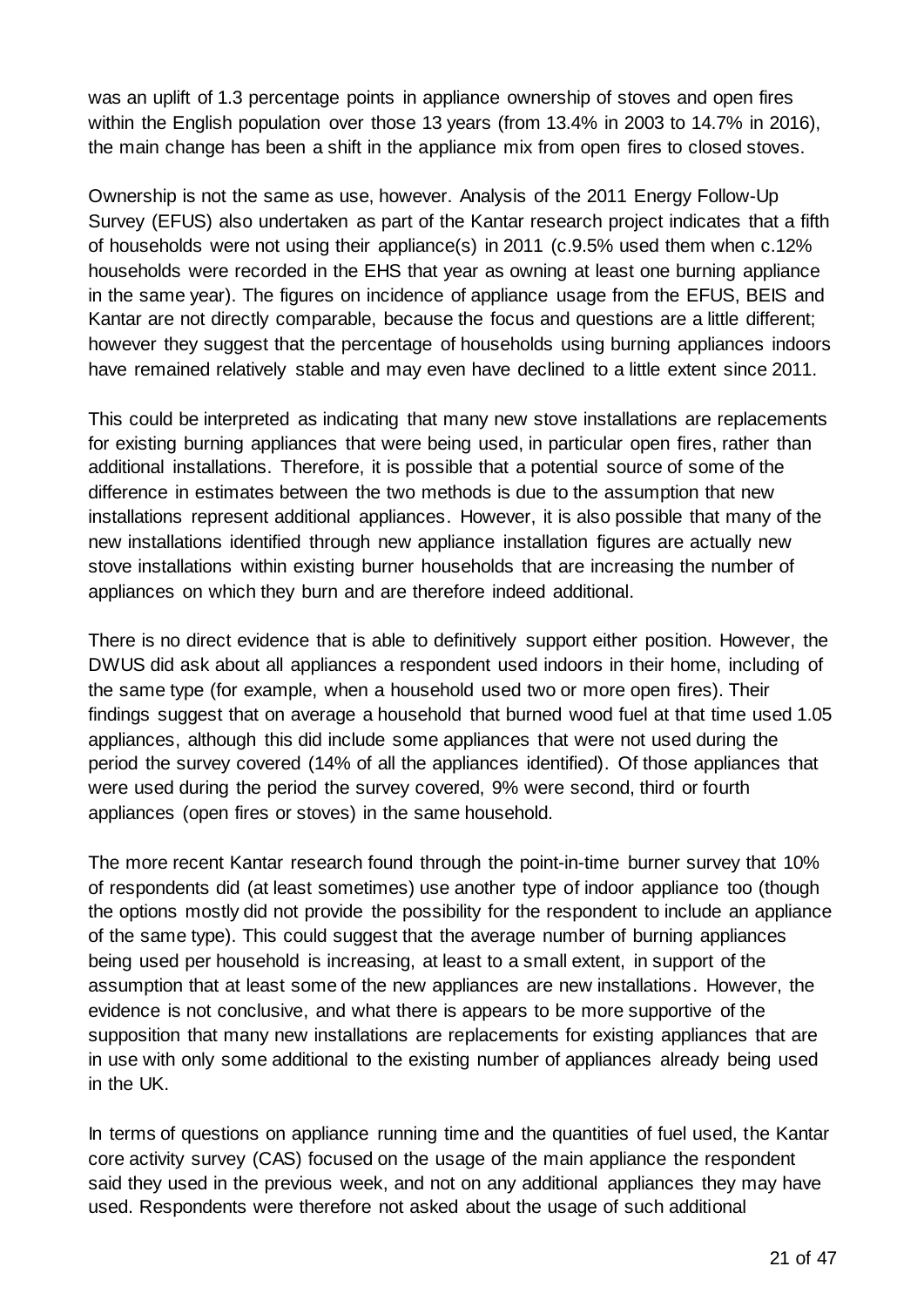appliances and therefore the use of secondary burning appliances is not factored into the Kantar-based quantification of wood fuel usage.

This may be a source of some underestimation within the Kantar-based domestic wood use results from the quantification method reported here, and therefore may have contributed to the differences in estimates seen, although it is not known by how much because it would depend on how much a household used any additional appliances. Defra's assessment is that it is unlikely to be a significant source, given the data available and expert advice. The steering group suggested that secondary burning appliances were unlikely to be used frequently, which is why it was felt acceptable for the core activity survey to focus on the main appliance.

### **4.1.5 The UK appliance mix in use**

1

Linked to the above, it is possible that there are underlying differences in assumptions about the UK appliance mix between DUKES and the Kantar-based quantification which have also contributed to the difference in estimates. Modern stoves tend to be more efficient and use less wood per hour than older stoves, and be much more efficient than open fires.

The percentages of appliances used (including secondary appliances) from the DWUS, which underlie the quantification that informs DUKES were 44% open fires, 52% closed stoves, and 2% all other appliances. However, as mentioned, the calculation of the DUKES wood fuel estimate also incorporates additional appliances installed since the 2014 baseline provided by the DWUS (accounting for average kW capacity). This will have changed the appliance mix that underpins the 2018 DUKES estimate and probably shifted it towards closed stoves, although it is not clear what the current mix is.

The UK appliance mix inherent in the Kantar-based estimate presented in this paper is based on the CAS data on main appliances used in the last week: 32% were open fires, 60% closed stoves (two-thirds of which were newer, modern stoves39), 1% biomass boilers and 7% other appliances (when excluding the 4% of respondents who did not know what the main appliance used was). However, the results of the quantification method (see Table 5.1 in Annexe B for quantities burned in two main appliance categories) suggests the proportion of the wood fuel burned in this appliance mix was a little different, with 26% of wood (including waste wood) burned on open fires, 68% in stoves, and 6% on the other appliances.

It is feasible therefore that differences in assumptions in the two methods about the UK appliance mix may be a source of difference between the two estimates. However, with

<sup>39</sup> Meaning these appliances were installed after 2009, and the efficiencies for stoves up to 5 years in age from the BEIS DWUS quantification were applied in the Defra quantification.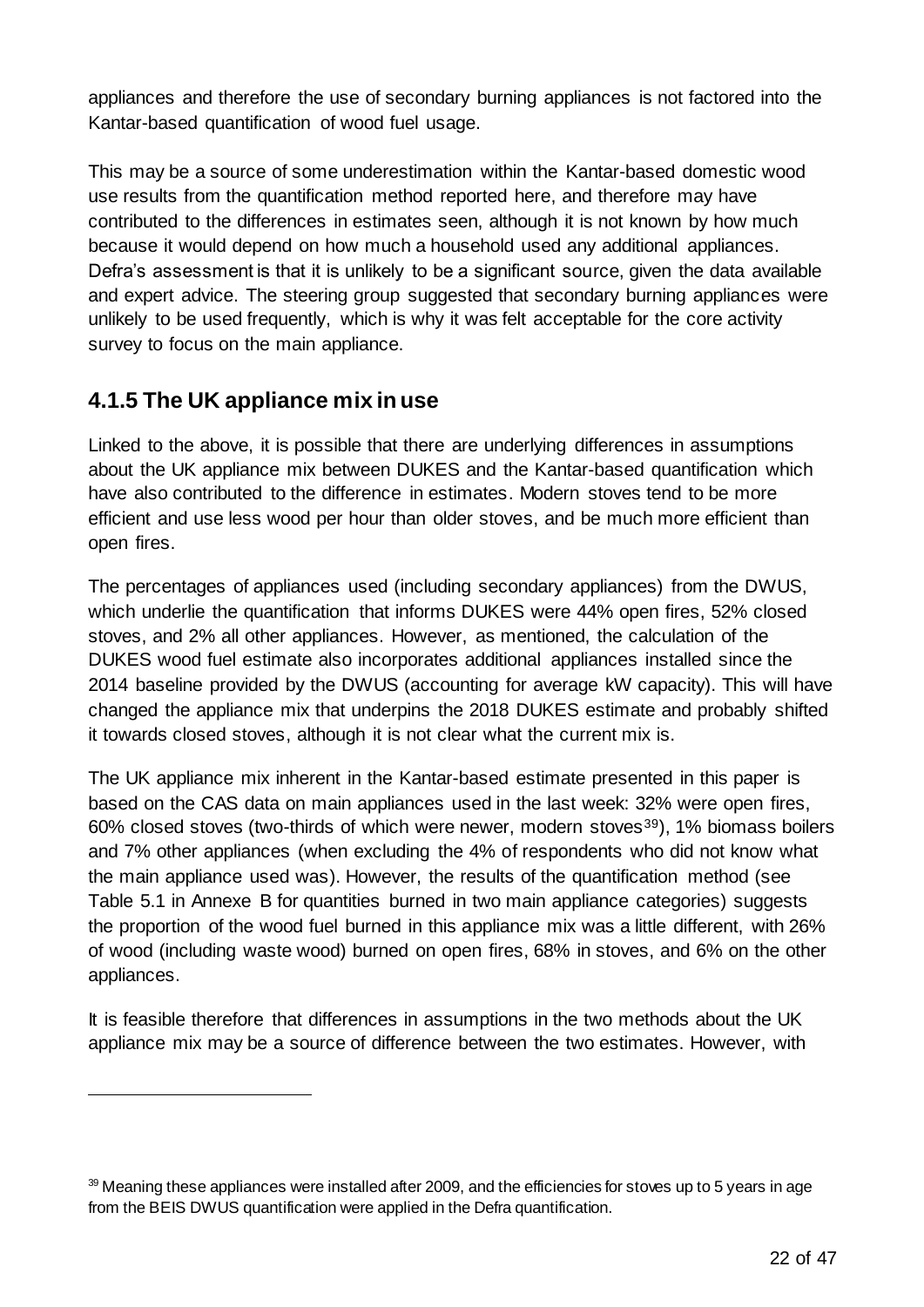the incorporation of new installations as part of the DUKES method, it is probable there is not a large difference in the underlying appliance mix assumptions. Moreover, it is not clear whether the nature of any difference would contribute to increasing or decreasing the gap between the estimates.

### **4.1.6 The meannumber of hours per week an appliance is lit**

The estimation method based on the DWUS used the results of a question asking about average weekly appliance running time during the winter and summer respectively in the autumn 2013 to '14 period, based on 7 pre-defined options<sup>40</sup>. The Kantar-based estimation method uses survey data about hours of use of the main appliance in the previous week as reported by the respondents sampled in each survey wave. This was not categorised into ranges but used as given. In consultation with the Steering Group, it was felt that the latter approach was likely to elicit more accurate information because it does not ask an individual to generalise across a whole season; instead it asks about the actual hours of usage the week before they were surveyed.

Though the questions and their approach are rather different, the appliance running time data from both can be used to provide average hours of burning in a week in a particular season, which whilst not completely comparable, provide a sense of whether there are differences in hours that might help to explain the difference in estimates. The DWUS estimation result is based on survey data that suggested the peak burning season was of 21 weeks' duration over the winter, and the summer season, which had fewer average hours of burning, lasted 31 weeks of the year. The average hours of use per week per appliance according to the DWUS was 22 hours in the winter and 10 hours in the summer.

Table 8 below divides the Kantar core activity data on appliance running time into four seasons of 3 months each<sup>41</sup>. The average (mean) hours of use per week for the 2018-19 period was 28 hours in winter, 15 hours in spring, 9 hours in summer and 21 hours in autumn. Overall, this suggests that the average hours of burning reported in the Kantar survey are higher, not lower, than that of the DWUS and therefore appliance running time does not on its own appear to be a cause of the lower Kantar-based domestic wood fuel estimate.

However, similar to point 3.1.1 above, what this table indicates in the columns showing percentages are the average proportions of burners<sup>42</sup> who burned indoors the previous

<sup>&</sup>lt;sup>40</sup> The options given were: over 80 hours per week; between 41 and 80 hours per week; between 21 and 40 hours per week; between 12 and 20 hours per week; less than 12 hours per week; never; and don't know. <sup>41</sup> The seasons were classified as Spring = Feb-Apr, Summer = May-Jul, Autumn = Aug-Oct, Winter = Nov-Jan. This does require using data from April 2018 with February 2019 to provide the spring data, which is also missing any data from March 2019. This means that the spring data will not be fully representative of spring 2019.

 $42$  Burners are those who said they had burned at home in the last year.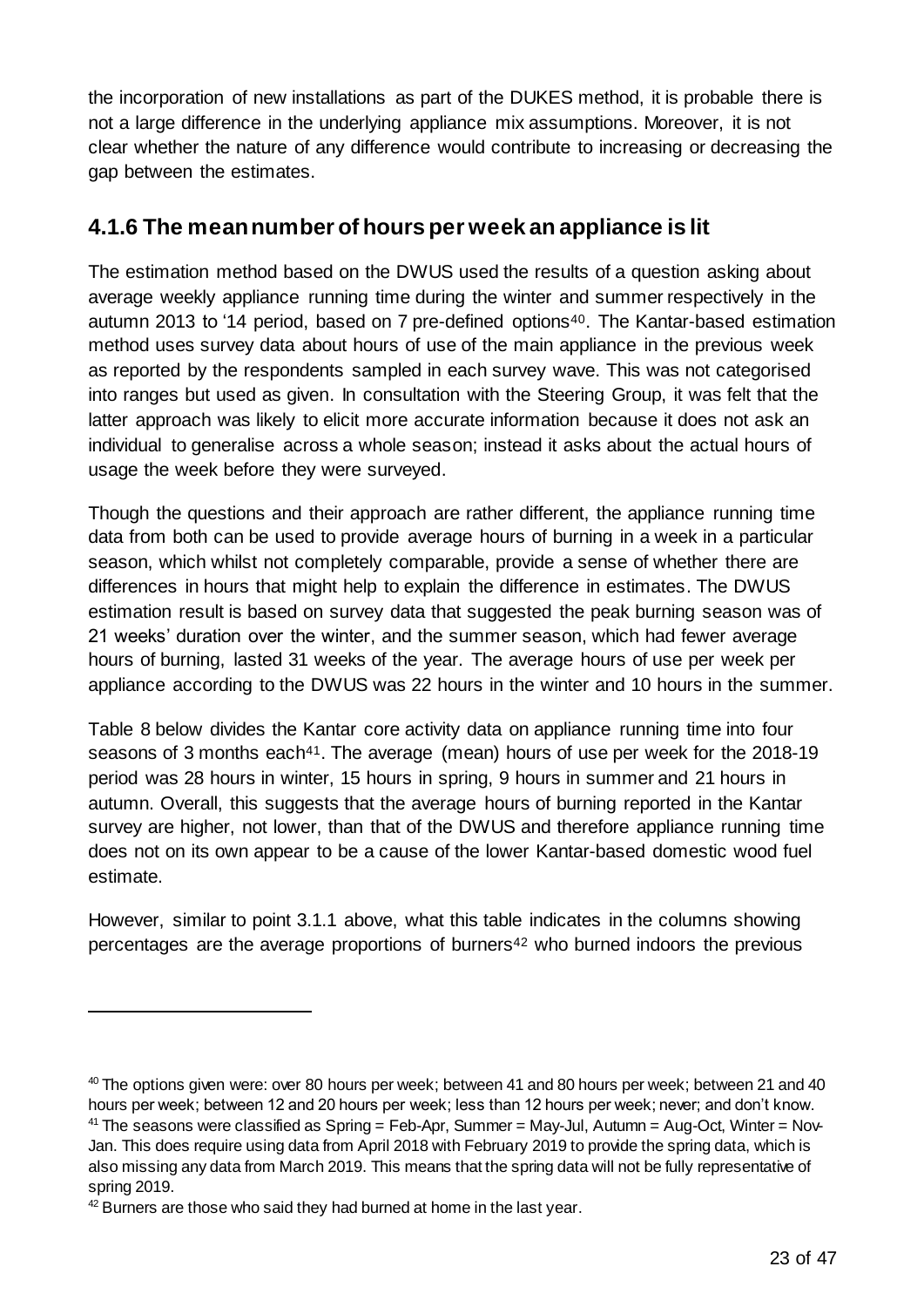week during that season: 61% in the winter, 19% in the spring, 7% in the summer and 33% in the autumn. Therefore although the average hours of those who did burn in the previous week appear to be higher in the CAS, the number of those who are burning those average hours are much lower.

|               | <b>Spring</b> |      | <b>Summer</b> |      | <b>Autumn</b> |      | <b>Winter</b> |     |
|---------------|---------------|------|---------------|------|---------------|------|---------------|-----|
| <b>Day</b>    | Mean          | $\%$ | Mean          | $\%$ | Mean          | $\%$ | Mean          | %   |
| <b>Monday</b> | 2.1           | 12%  | 0.9           | 2%   | 2.7           | 21%  | 3.7           | 42% |
| Tuesday       | 1.6           | 10%  | 0.8           | 2%   | 2.7           | 20%  | 3.7           | 43% |
| Wednesday     | 1.7           | 11%  | 0.8           | 2%   | 2.6           | 20%  | 3.6           | 41% |
| Thursday      | 1.5           | 10%  | 0.7           | 1%   | 2.7           | 20%  | 3.7           | 42% |
| Friday        | 1.5           | 9%   | 1.1           | 3%   | 2.8           | 20%  | 3.9           | 43% |
| Saturday      | 1.5           | 9%   | 1.1           | 3%   | 3.3           | 24%  | 4.5           | 50% |
| <b>Sunday</b> | 1.7           | 10%  | 0.9           | 2%   | 3.3           | 23%  | 4.5           | 49% |
| <b>Total</b>  | 15.1          | 19%  | 8.7           | 7%   | 20.8          | 33%  | 27.9          | 61% |

*Table 8: Mean number of hours indoor burners burned and proportion of indoor burners that burned on that day during the last week by season (mean and % of indoor burners)*

### **4.1.7 The period that the estimates cover**

Another credible source of difference in the estimates is that the periods covered are slightly different. The DUKES estimate is for January-December 2018, whereas the Kantar-based estimate is for April 2018-March 2019. There was an unusually cold spell in March 2018 which likely impacted on appliance usage (certainly the Kantar qualitative interviews suggested as much) and may be a reason that the DUKES estimate is higher. BEIS has indicated that it did lead to quite a significant increase in the 2018 wood fuel estimate from the baseline and appliance adjustments. However, Defra is unclear how big an effect applying temperature-corrective methodology to account for this period would have on the quantity estimates produced based on the Kantar data.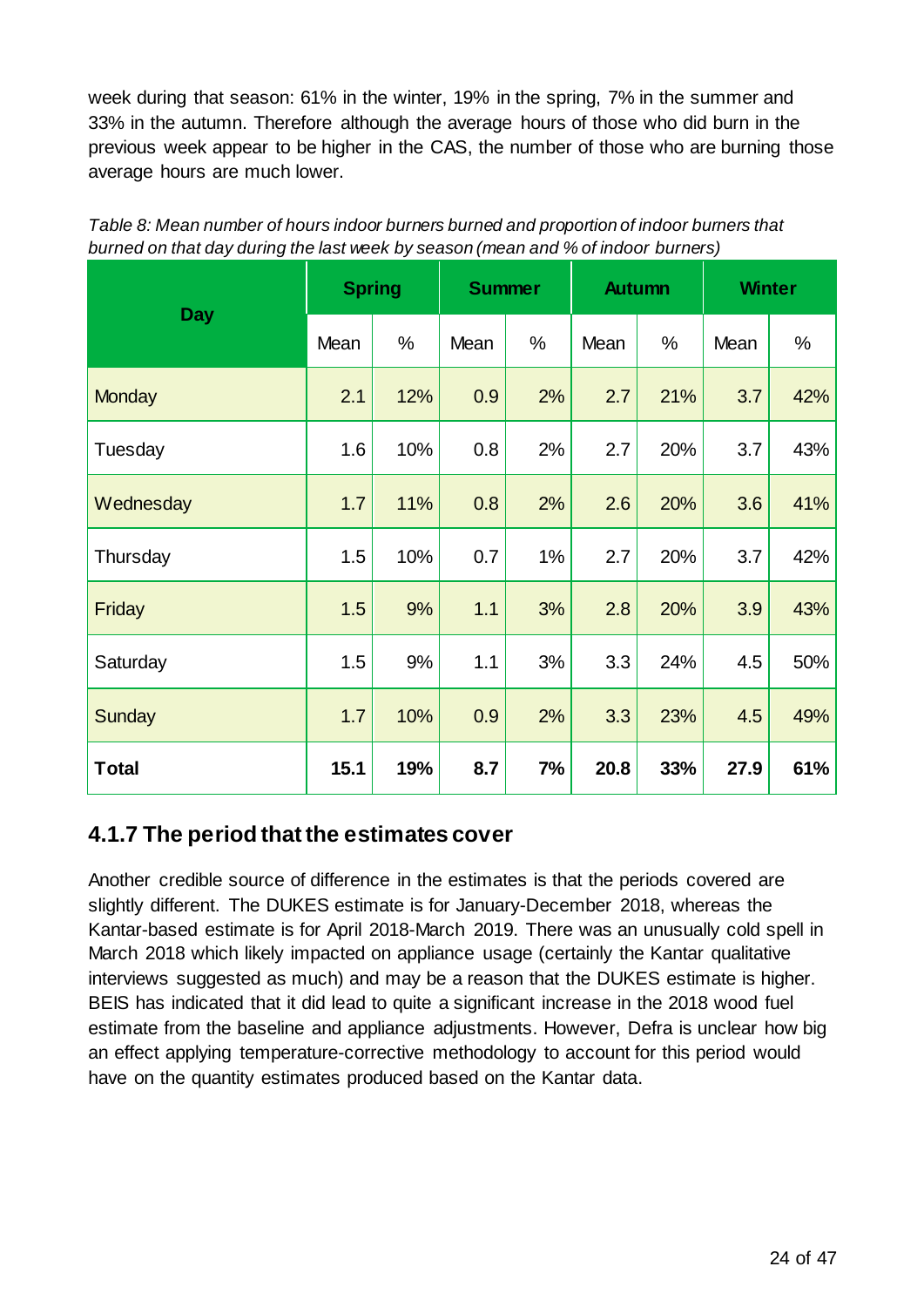### **4.1.8 Differences in regional indoor wood burning incidence rates**

There are differences in the regional wood-burning incidence rates<sup>43</sup> that the two surveys provided (see Tables 1.1 in Annexe B) which might also be a source of difference in the estimates based on the two sets of data, although it is not known what the impact of this is. The estimated quantities of wood fuel burned indoors by region are available in Table 4.1 in Annexe B, but there is no equivalent for comparison in the published results of the DWUS.

# <span id="page-24-0"></span>**5. Comparing domestic coal estimates from Kantar-based and DUKES methods**

The main focus here is in the comparison of the total estimates for coal, including coalbased MSFs, given in Table 9 below. Whilst relatively similar – the Kantar-based estimate is 0.88 Mt as opposed to the DUKES estimate of 0.76 Mt – the Kantar-based estimate is 0.12 Mt more than DUKES and therefore 16% higher.

| Kantar-based estimate <sup>44</sup> : 2018-19<br>(tonnes) |         |  | DUKES estimate <sup>45</sup> for 2018<br>(tonnes) |         |  |
|-----------------------------------------------------------|---------|--|---------------------------------------------------|---------|--|
| <b>House coal</b>                                         | 357,000 |  | <b>Steam coal</b>                                 | 327,000 |  |
| <b>Smokeless</b>                                          | 424,000 |  | <b>Anthracite</b>                                 | 191,000 |  |
| <b>Briquettes</b>                                         | 97,000  |  | <b>Manufact, solid fuels</b>                      | 240,000 |  |
| <b>TOTAL</b>                                              | 878,000 |  | <b>TOTAL</b>                                      | 758,000 |  |

| Table 9: Comparison between Defra and DUKES' coal estimates |  |  |
|-------------------------------------------------------------|--|--|
|-------------------------------------------------------------|--|--|

The reason for the focus on comparing the total estimates for all coal-based domestic use is that the sub-categories for types of coal-based solid fuels used in the CAS are different to those in DUKES. In DUKES, there is a general category for coal that includes anthracite (a naturally-occurring smokeless coal) and steam coal as sub-categories. Steam coal

<sup>&</sup>lt;sup>43</sup> The percentages of the population in a specified area estimated to burn indoors.

<sup>&</sup>lt;sup>44</sup> Net calorific values for different categories of coal were used in calculating this quantity (see Appendix 7.4).

<sup>&</sup>lt;sup>45</sup> This is based on actual quantities reported by the industry.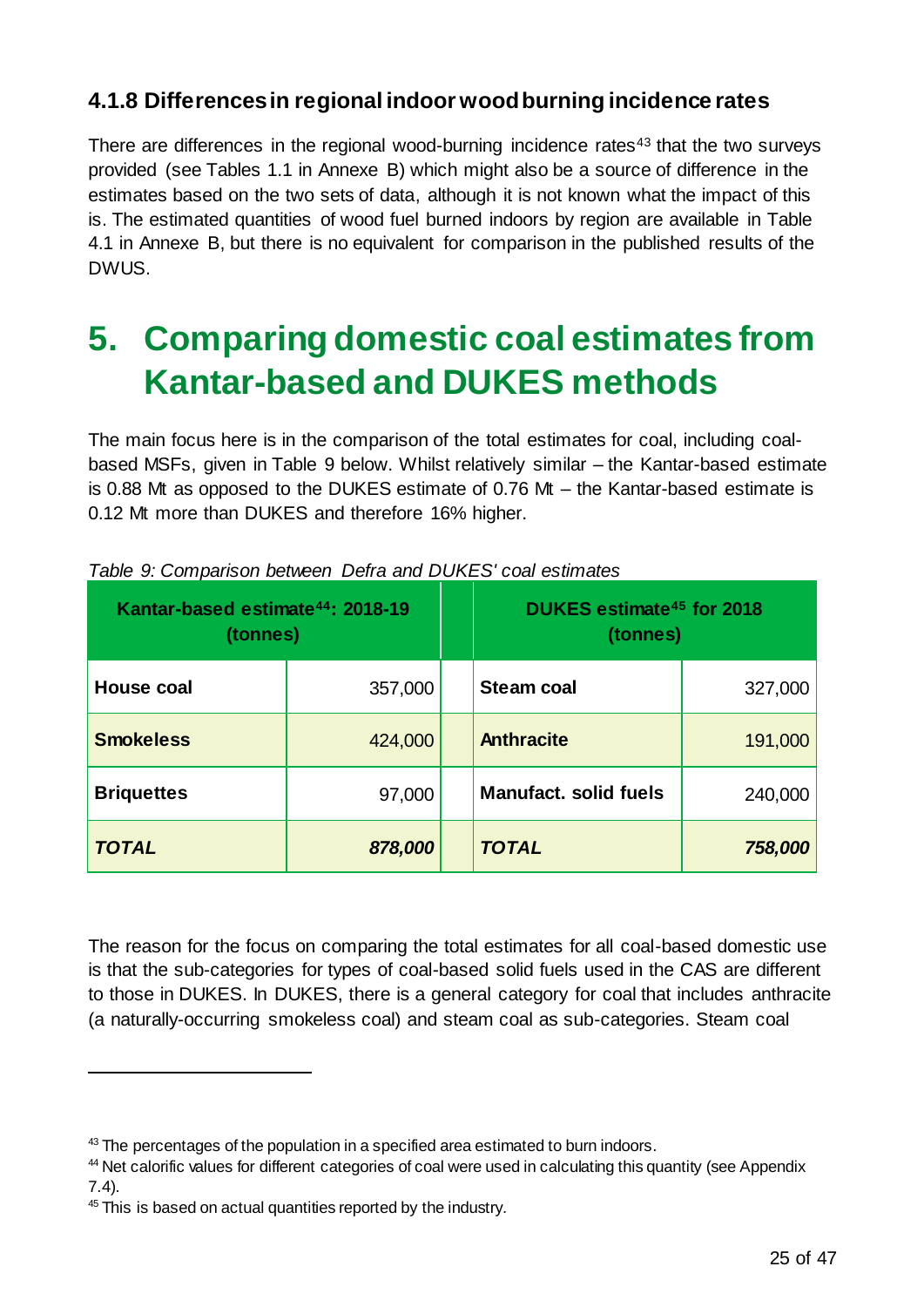covers a variety of other types of naturally-occurring coal, including house coal – or bituminous coal as it is also called – which was one of the three sub-categories for coal in the Kantar survey. The Kantar survey did not specify anthracite. It is assumed most of those burning anthracite will have classified it as smokeless.

DUKES then has a separate category for manufactured solid fuels (MSFs), which are largely presumed to be coal-based. A lot of coal-based MSFs are smokeless, but not all. Again the Kantar study did not have a category for MSF as it was not a term that the qualitative research suggested is used by burners, but instead picked up on the usage of terms such as briquettes (or ovals or ovoids). However, as Table 9 above indicates the estimates for briquette usage is small, so it is assumed that the majority of those burning a smokeless MSF will have categorised it as smokeless. Generally what this means is that although at an overall level the Kantar-based and DUKES estimates are comparable, at sub-category level they are not (or not directly).

There is relative confidence in this overall total for coal from DUKES, given domestic coal usage is easier to assess from sales data than wood, although BEIS is collecting data to update the split between different coal-related sub-categories. There are a number of possible reasons for what may be a relatively small over-estimation arising from the Kantar-based quantification. However, it is not known which – if any – are significant:

- Individuals may have over-estimated the weight or number of buckets of coal they used in a week which impacted how the hours of usage were apportioned to different fuels in Defra's quantification.
- The aggregation approach (the same as used for all the solid fuels, including wood and waste wood) used to gross up to UK households exacerbated over-estimation at respondent level.
- The use of the NCV for manufactured solid fuel for all the smokeless solid fuel category, given anthracite (which has a different NCV) was not specified.

It is also important to note, as already mentioned, that the periods that the two estimates cover are different, and that the DUKES estimates include the period that was known in the media as the 'Beast from the East'. If temperature corrective methodology is used to allow the Kantar data to be applied to 2018, it is possible that Defra's coal consumption figure would go up further.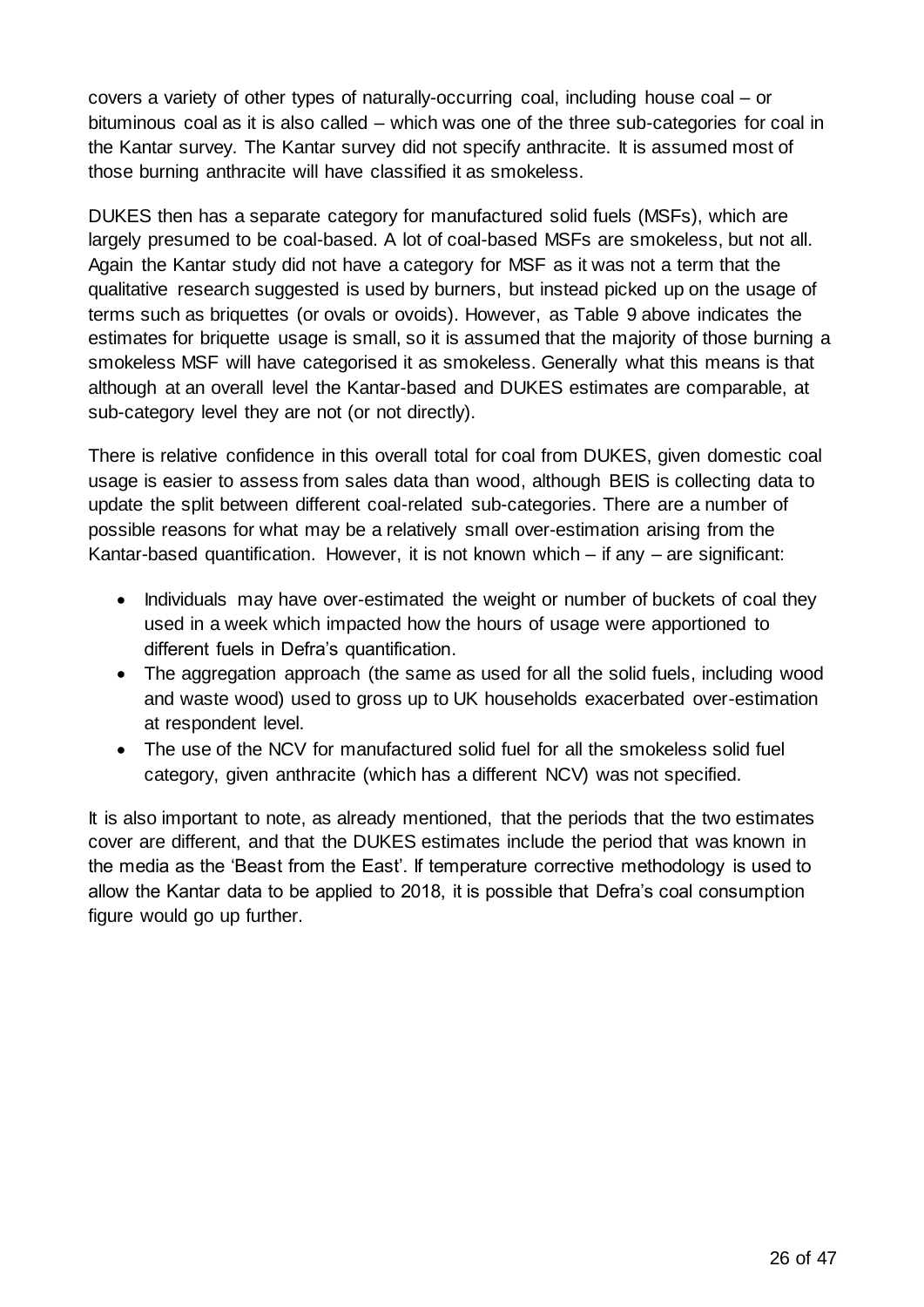# <span id="page-26-0"></span>**6. Conclusion**

In summary, the quantification of UK solid fuel use in homes and gardens in 2018-19 based on the Kantar data has produced an estimate of domestic coal consumption that is a little higher than DUKES estimate for 2018, and one which is a lot lower for wood. The 0.88 Mt of coal the Defra quantification has calculated is 16% higher than the DUKES estimate for 2018, and may be an overestimate, given relative confidence in the DUKES total estimate.

The Kantar-based estimate for wood fuel consumption for domestic burning (indoors and out) for 2018-19 is 10,886 GWh (gross) (or 2.40 Mt [NCV] when converted to tonnes). This is 58% less than the DUKES estimate for 2018, which when converted from tonnes of oil equivalent units is 26,063 GWh (gross) for domestic indoor wood fuel burning (or 5.76 Mt [GCV]). There are a number of potential reasons for this difference in the estimates. However, based on the evidence available, Defra believes that the key ones are:

- 1) An assumption built into the baseline for the DUKES estimate, based on the DWUS, that the average weekly hours of appliance operation for winter and summer is applicable to all appliances used over the year: data from Kantar's core activity survey suggest only a proportion of burners burn at a given time of the year, even when domestic burning peaks in the mid-winter.
- 2) The account taken in the Defra estimate of the coal that was burned on some appliances that also burned wood in the previous week: the quantification done based on the DWUS assumed that all the hours of appliance use could be attributed to wood-burning, though the survey found that 31% of wood fuel users also used coal.
- 3) The fact that the 2018 DUKES estimate covered the significantly cold period called colloquially 'the Beast from the East': the CAS data on hours of burning and solid fuel used in the last week that is the basis of the Kantar-based quantification did not.
- 4) The annual uplift of the DUKES estimate due to appliance installation data based on the assumption that almost all are additional rather than replacement appliances: the evidence taken from the surveys on this is less clear than in other areas, but on balance it seems to point towards more appliance installations being replacements for existing burning appliances that are used than currently assumed within the DUKES estimate.

However, even with the evidence presented in this paper, it is difficult to quantify the extent the factors identified above have contributed to the difference in estimates. This is because the questions on the surveys that are the sources of the data for the quantification that inform each estimate are often very different, and the approach to quantification as a result has also been very different. Therefore both the data used and the methods of arriving at the estimates are difficult to compare. As a result, there may be other differences in the data or the quantification approaches and the assumptions that underpin them that have not been identified but have contributed to the difference in estimates that have been produced.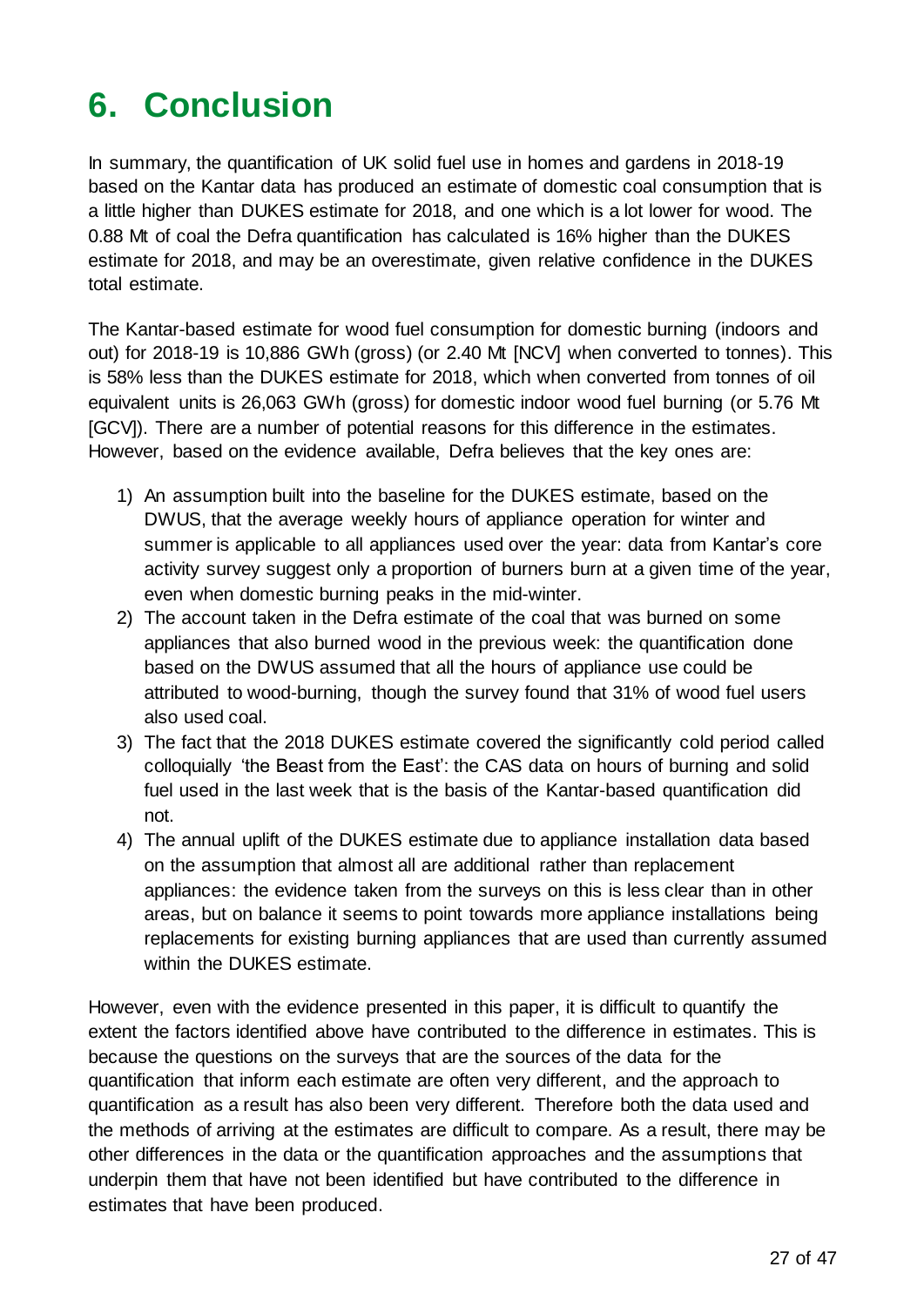Overall, Defra believes the Kantar core activity data is likely to better reflect current burning activity. This is because, building on the experience of the DWUS based on advice from BEIS, the questions on appliance running time and fuel usage were focused on the previous week to aid recollection and to prevent over-generalising. The data is also more recent, with a base sample size that is larger.

However, both surveys depended on the ability and willingness of respondents to accurately report what they did. In both the DWUS and the CAS, there were differences between participant estimates based on appliance running time and those based on solid fuel weights that may reflect respondent difficulties in reporting what they did accurately. Only a study which involved weighing all the fuel burned by representative burning households at different times of the year, and which measured the moisture content of the wood burned, would provide more certainty and this would be a very challenging and expensive study to implement.

The difference in estimates may also be due to challenges in converting the survey data into estimates. Both estimation methods require making a number of assumptions, which lead to some uncertainties. The assumptions used in the quantification method reported here are outlined in the methods section (Section 2) and the appendices.

BEIS will consider the results of this quantification and the explanations of the sources of differences between the resulting estimates reported here and those of DUKES to decide what changes, if any, they will make to the next update of DUKES in 2021 (covering 2020). They will publish their response in Energy Trends. Defra and BEIS will build on this study and continue to work together to develop and improve estimations of solid fuel use in this highly uncertain sector.

DUKES is the key source of activity data in relation to domestic burning and it is used to inform the National Atmospheric Emissions Inventory (NAEI). Changes in DUKES are likely to impact the NAEI but this study does not tell us how much by (or even whether results would be higher or lower).The other key variable in calculating emissions from different sources are the emissions factors that are applied. Defra is embarking on a project to update the emissions factors used to calculate emissions from residential burning to better reflect the nature of the solid fuels and appliances used both currently and into the future, and in order to evaluate the impact of the new solid fuels legislation.

As a result of not yet knowing (a) whether the DUKES estimates will change next year in response to the results of the quantification method reported here, and if so to what extent, and (b) what changes, if any, there will be to emissions factors for domestic burning, it is also not yet known what the impact of Defra's quantification work will be on the NAEI. It is therefore not yet clear what the implications of this work will be for estimates of emissions from the UK residential sector. However, it is clear that UK residential emissions from domestic combustion will continue to be a major contributor to the UK emissions of particulate matter.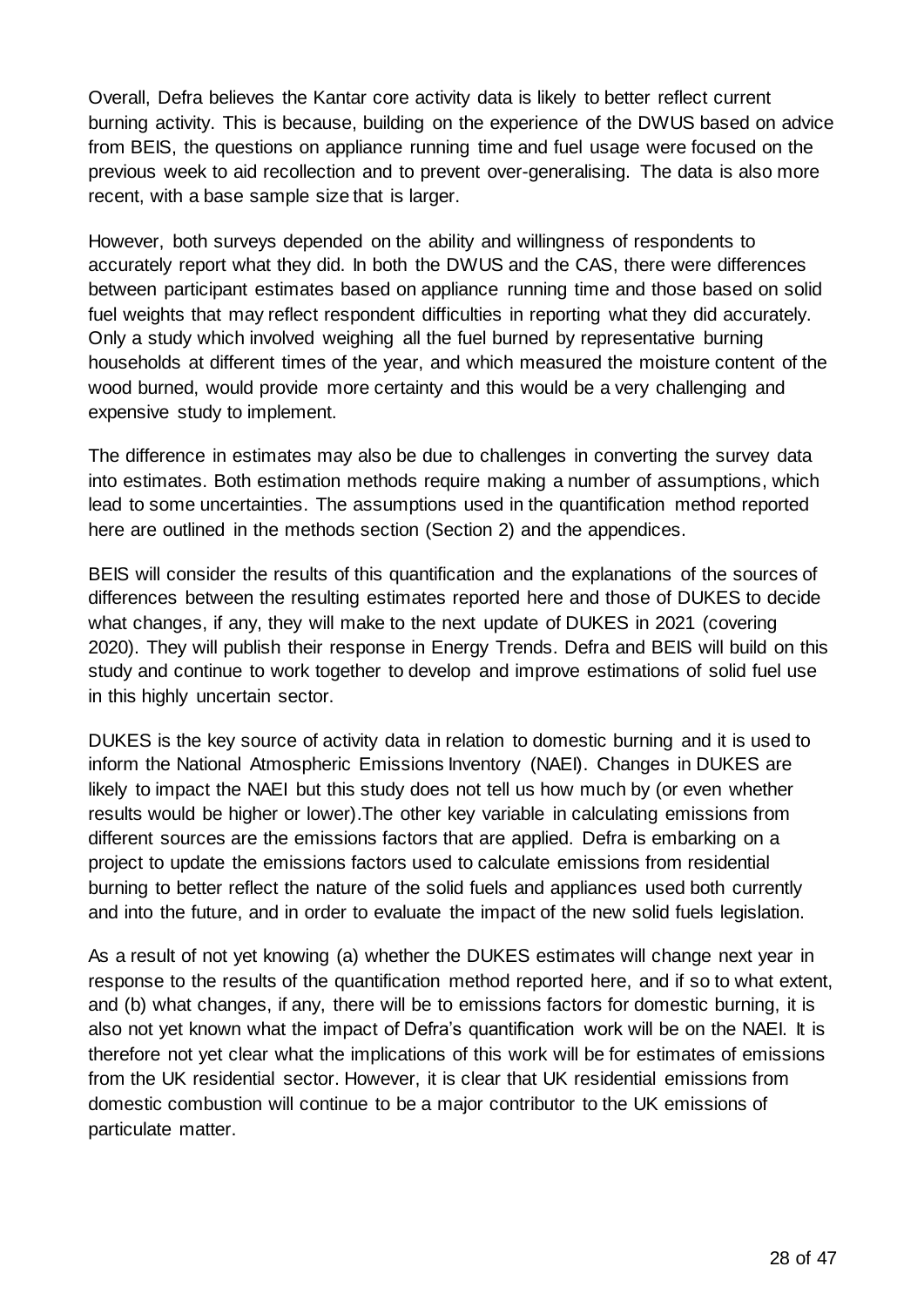# <span id="page-28-0"></span>**7. Appendices**

## <span id="page-28-1"></span>**7.1 Defra UK domestic solid fuel quantification – Quality Assurance**

**Date:** 27/10/2020

#### **Disclaimer**

In the interest of removing bias in the quality assurance process, the assurer was not given any additional documentation (for example, information on preliminary work; references for third party data used, etc.) for the analysis beyond the R script and the raw datasets required to conduct the analysis. Therefore, any concerns and recommendations raised regarding the analysis as part of the quality assurance process were based on the R script and raw datasets alone. Any work that had been undertaken prior to this analysis to obtain the most appropriate data and methodology was not considered in the quality assurance process.

#### **Statement/Summary**

The analysis is asking a straightforward question: what is the amount of solid fuel of different types that was burned in UK domestic homes and gardens in 2018-19. The analysis estimates the extent of domestic solid fuel use across the entire UK, extrapolated from responses of over 46,000 people in a professional survey (the core activity survey) conducted by a third party (Kantar). The survey asked a different representative sample every 2 weeks over the course of nearly a year whether they had burned indoors and/or outdoors in the last year, and if so whether they had burned in the last week, and if so how much of each solid fuel they had burned and how many hours their main appliance had been lit for.

The use of quality survey data is recommended for answering the analysis question because of the informal and particular nature of domestic burning habits from home to home. For example, it is difficult to obtain accurate information on the quantity of wood used for domestic burning through sales data alone due to the fact that some people use wood they have collected for free. However, there are general limitations involved with using proxy data such as surveys as evidence in analyses due to the prevalence of inaccurate or 'Don't know' responses.

In regards to this analysis, particular limitations of this survey include the fact that some respondents did not know the weight of fuel burnt in kilograms, and that respondents could not be asked how long they burnt a certain weight of a particular fuel in their appliance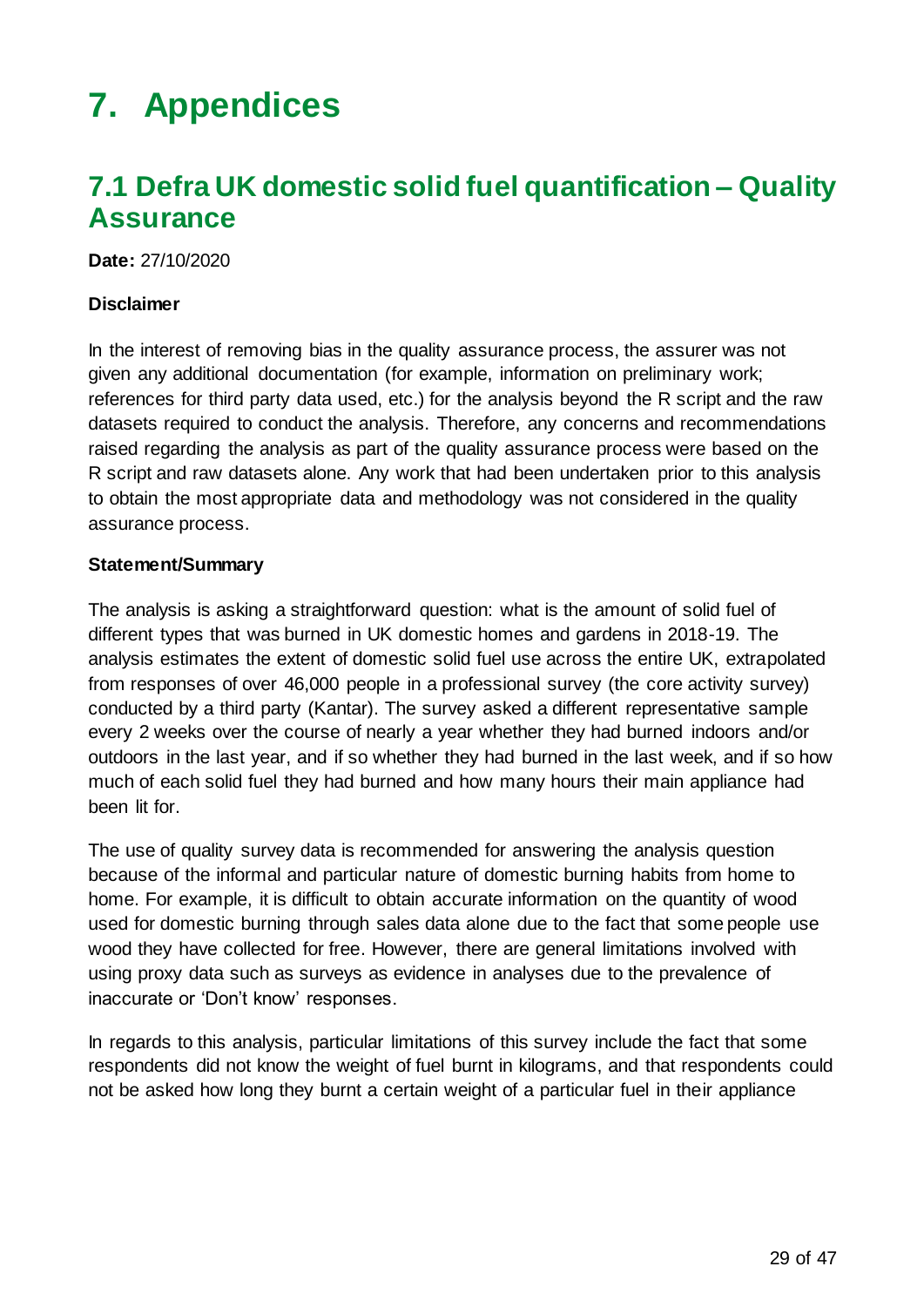directly46. As such, key information is distributed between different questions in the survey. These limitations complicate the analysis.

Multiple steps are undertaken to address these data limitations such as, formatting, standardising and scaling the data. Most of these steps are appropriate, but there are a few steps that rely on some fairly large assumptions (particularly those that gap-fill by imputing data based on similar responses in the survey) that could give inaccurate results.

The number of instances where data are imputed should be recorded for reference, and the method behind each manually created scaling factor should be double-checked to ensure that there are no unanticipated outcomes (e.g. Step 4, c)). In addition, values from third party sources are used to help standardise and scale the data. These values should be referenced and checked to ensure that they are appropriate. They should also be checked to ensure they do not have large upper and lower bounds which might cause a substantially large range of possible results in the output from this analysis. Finally, the results from this analysis should be verified against any similar analyses to ensure values are sensible.

This analysis is fit for purpose provided that:

- The methodology recommendations are addressed;
- Verification is undertaken by comparison of the results to similar analyses, for example.

#### **Part 1: Background and Methodology (including assumptions)**

#### **Background**

1

This analysis aims to use data from an extensive survey (n=46,729) of solid fuel domestic burning in the UK (the Core Activity Survey, conducted by Kantar for Defra from April 2018 to mid-February 2019) to calculate the UK quantities of different fuels burnt in different domestic burning appliances in order to improve domestic solid fuel burning emissions estimates for the UK.

<sup>46</sup> Respondents were asked two separate questions that focused on 1) how many hours their main appliance had been lit for on each of the days of the previous week, and 2) what quantity (in kg or as a bulk estimate [in buckets]) of each solid fuel they had burned in the previous week.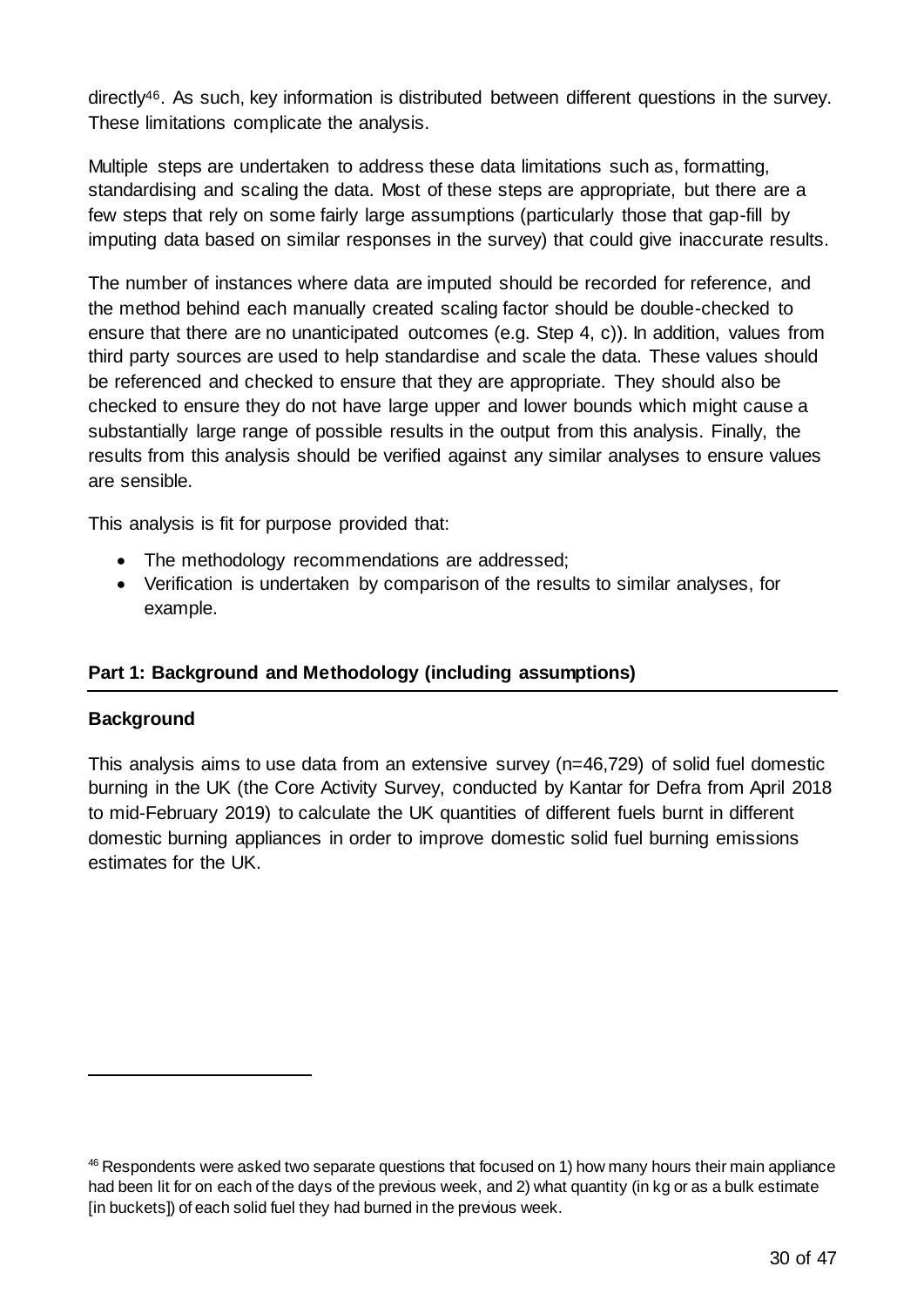#### **Methodology**

*Note: Assumptions are given a RAG rating for their anticipated impact on the results of the analysis. Green = no major concerns; Amber = there are shortcomings; Red = serious concerns.*

**Step 1:** The overall weights (kg) of different fuels burnt were calculated and then multiplied by Net Calorific Values (NCV) to get the energy value for each fuel (in standardised units). This was done separately for wood and other fuels.

- a) The amount of fuels burnt indoors were determined by:
	- Assigning 1 if response indicated explicit indoor burning or;
	- 1 if both indoor/outdoor indicated and month of survey is in winter (October April) and;
	- If a valid response to the quantity burnt was given.
- b) The energy value of fuels burnt indoors was calculated from the weight (kg or bulk density (BD) estimate) of fuel used given in the responses by:
	- Multiplying by the NCV specific to each fuel, where given weights (kg) of fuel used were given;
	- Multiplying by the BD-weight conversion factor, then the NCV where BD estimates of fuel used were given.

#### Assumptions:

- i. NA responses for Smoke Control Area (SCA) are not SCAs there may be cases where very new SCAs are missed, but this is unlikely.
- ii. When unclear, burning is assumed indoors if burning is during winter months and the fuel is wood or coal.
- iii. The NCV and BD conversion factors are appropriate for each fuel used.

**Step 2:** The number of hours of burning indicated per day in the survey were scaled to make them representative of the adult population and typical week in that year (by each: region, urban/rural classification, SCA, day of the week, and survey wave).

- a) The number of hours respondents indicated burning for per day was multiplied by the:
	- Wave coefficient (number of weeks each wave represents);
	- Uplift scale (to get population-level estimates);
	- Weight (scaling factor accounting for oversampling in certain areas theoretically 1 if representative of the population);
	- Non-response scaling factor (weight of responses who indicated any burning activity (including 'don't know' for hours) divided by the weight of responses who explicitly stated the number of hours of burning).
- b) Scaled hours of burning per day were summed across rows to get a weekly value.

#### Assumptions:

i. Respondents' burning during the specific week asked about can be generalised over longer periods (using the wave coefficient).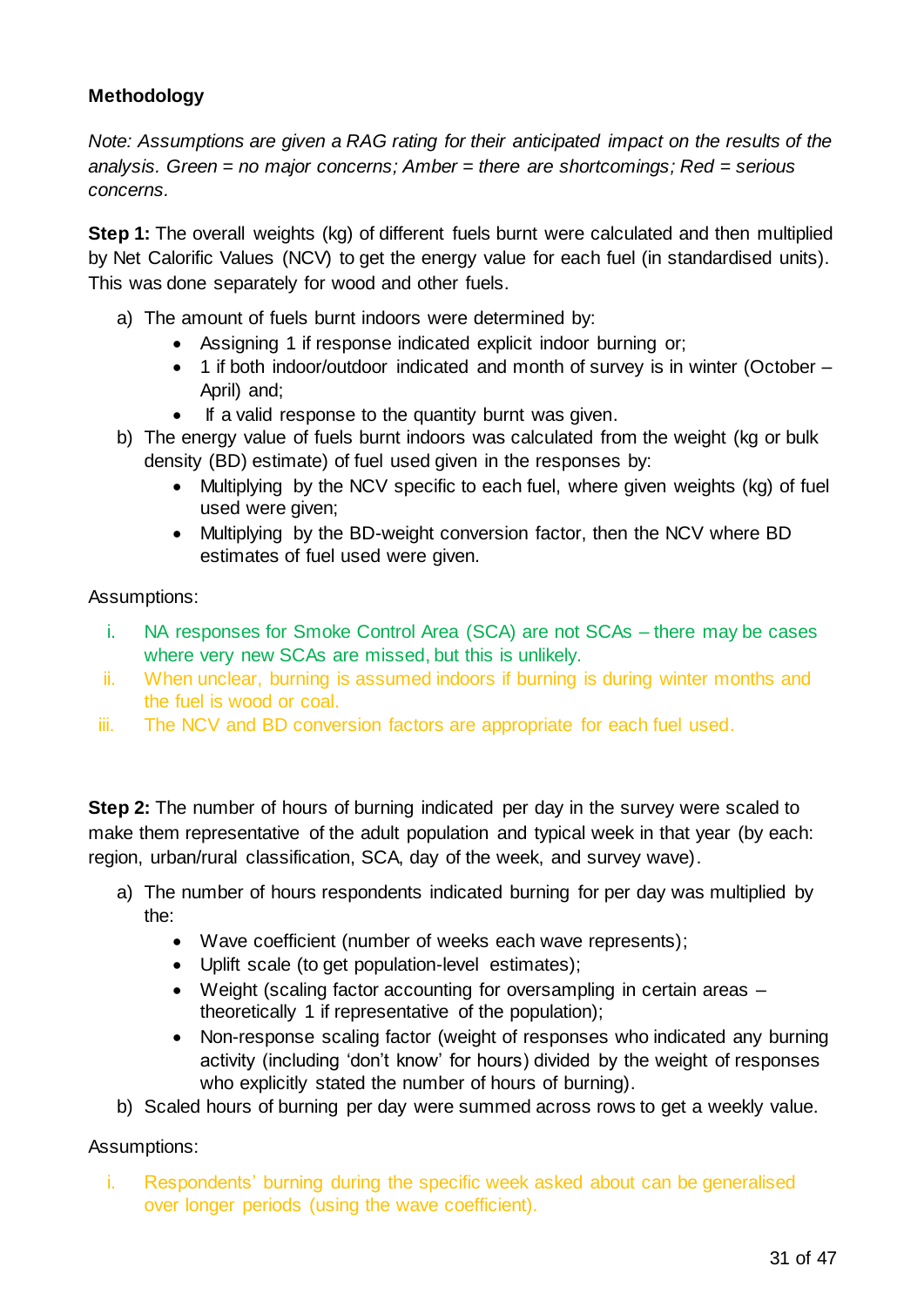- ii. The uplift scaling factor is appropriate for each type of region (urban/rural; SCA/no SCA).
- iii. Weights for respondents are calculated correctly using adult population estimates.
- iv. Respondents who did not know how many hours they burnt for had similar patterns of burning to those that supplied answers in the same subset category (i.e. the nonresponse scaling factor is appropriate).

**Step 3:** The overall hours of appliance operation calculated in step 2 were proportionately assigned to each fuel based on the percentage energy use of each fuel (energy values were calculated in step 1).

- a) For respondents that indicated only 1 fuel use (calculated in step 1), all hours were assigned to that fuel.
- b) For >1 fuel:
	- For each response, the energy value of each fuel used was divided by the total energy value of all fuels used (% energy use).
	- The total number of hours of appliance operation was multiplied by the % energy use of each fuel to proportionately assign hours to different fuels.

#### Assumptions:

- i. All hours of burning for respondents that indicated they used 1 fuel can be allocated to that fuel.
- ii. The energy value of fuel burnt is proportional to hours of appliance operation using that fuel.
- iii. Fuels were burnt in the main appliance of the home and not secondary appliances.

**Step 4:** The hours assigned in Step 3 were summed by appliance type in each category (region, source of fuel, seasoning behaviour, urban/rural classification, SCA), scaled to include the month of March, and poor/non-response in hours was accounted for.

- a) Hours were summed by category (region, source of fuel, seasoning behaviour, urban/rural classification, SCA).
- b) If no split by fuel was given in the response: for those non-responses, the proportion of hours a certain fuel was used was calculated using the proportion of hours that that fuel was used for across the whole dataset.
- c) If the total number of hours given was different [less] than the sum of the hours of usage indicated by responses for each fuel: this proportion was taken and multiplied by the responses for each fuel (uplift).
- d) To account for March, all hours (including the total) were multiplied by the March scaling factor.

#### Assumptions:

i. When there is no split of hours by different fuels, the number of hours that a particular fuel was burnt for are related to the proportional split between fuels as indicated by typical responses in the survey.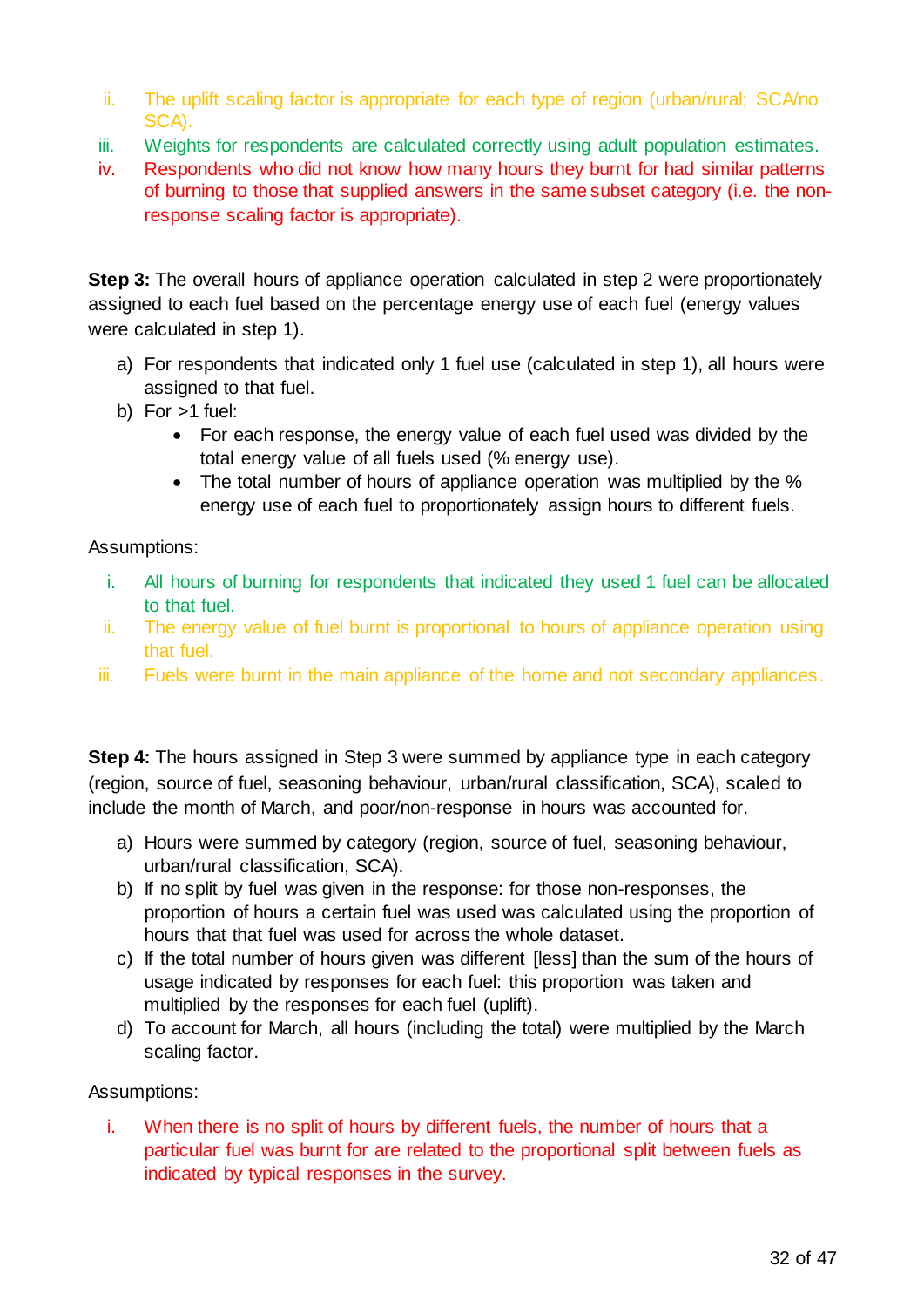- ii. The uplift is appropriate (i.e. the total hours indicated represents burning of other fuels not detailed in the survey, and is not due to inaccuracies in the response).
- iii. The March scaling factor is representative of burning activity in that month.

**Step 5:** The hours were converted back to weights (kg) using a conversion factor to get: weights of different fuels burnt in different appliances in different regions over the course of ~1 year (April 2018-March 2019). Additional formatting of the dataset was undertaken to exclude unwanted columns and include other variables of interest through merging of datasets.

#### Assumptions:

i. The conversion factor (constant) can be applied to all fuel types equally.

#### **Part 2: Recommendations and Questions**

#### **Recommendations – Methodology**

- Each scaling factor created (as listed in the assumptions) should be doublechecked for whether it is appropriate and whether it is doing what is intended. Particular regard should go into checking the Step 4 ii) assumption – that not only does it create an uplift for when total hours are more than the total of those split by fuel, but also whether there are any cases where the opposite is true.
- The number of cases where missing values are imputed based on similar responses in the survey should be recorded to make sure there are not too many instances that would lower confidence in the accuracy of the results.
- Assumptions about how the survey sample can be extrapolated to the population should be double-checked to ensure there is not too much generalisation for certain areas/time periods.
- Values taken from other analyses/sources should be double-checked to ensure that they are accurate and appropriate and references should be provided. For example, whether the NCV and BD conversion factors are applicable to the fuels indicated in the survey; are there a large range of values for a single fuel that could be used resulting in large upper/lower boundaries in the results?
- To calculate the hours\_unadj variable in Step 2, rows of hours of burning for each day of the week in the survey are summed. These hours include -5 values (substituted in place of NAs). The inclusion of -5 values causes confusion: positive, valid hours could theoretically be summed alongside -5 values. At best, this would give negative values for the hours unadj variable and could be filtered out (as is done later in Step 4). However, positive values could result in keeping some instances of an underestimated hours unadj variable in further calculations. It is recommended to include some checks in the analysis to verify whether -5 appears alongside positive values in the R script to avoid underestimation in the hours unadj variable (some checks have been done in the attached R script – see below).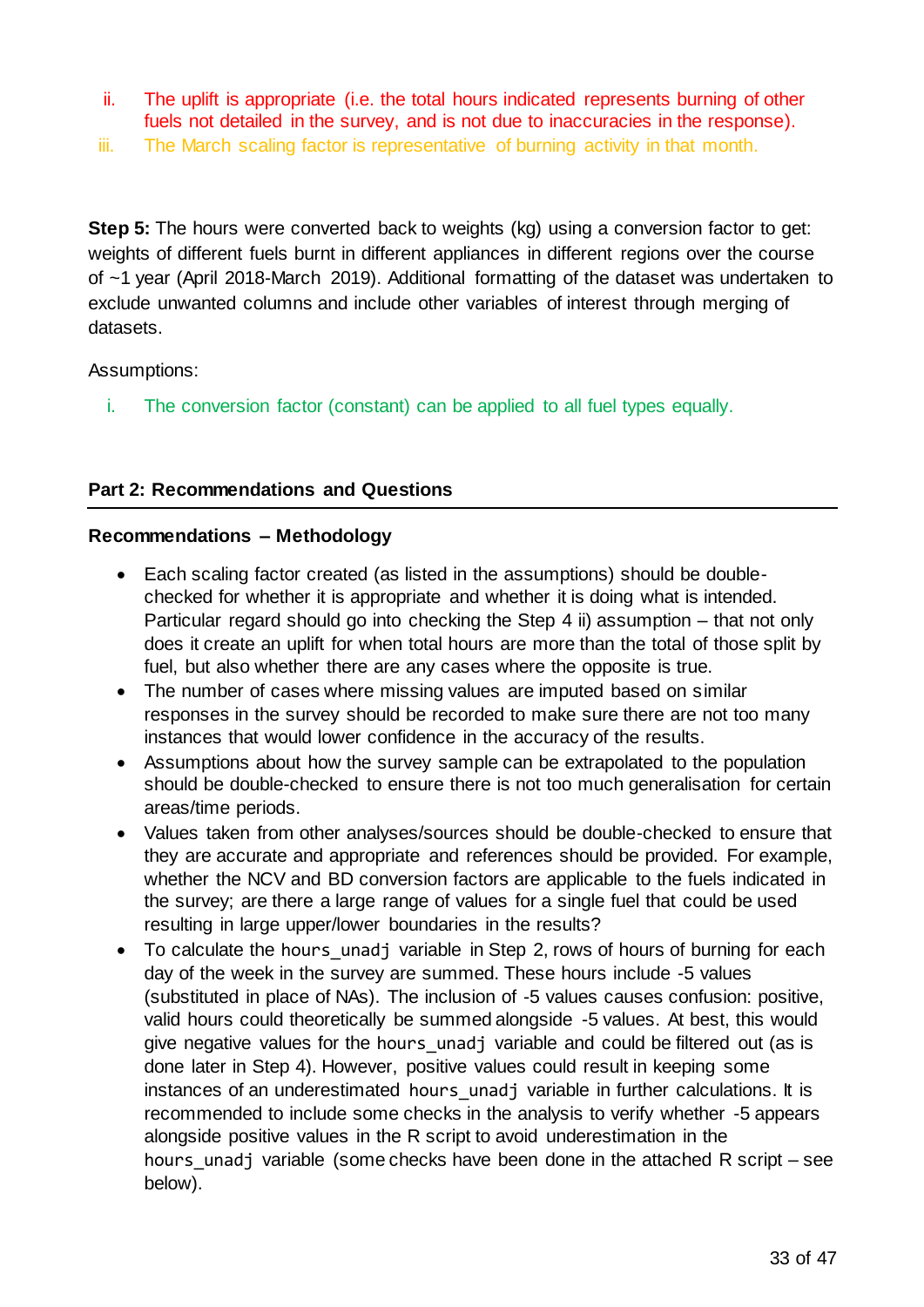#### **Recommendations – R code**

*Note: an amended R script 'dc\_v8\_QA\_TWP.R' has been produced which implements some of the recommendations below. The R script is broken down into steps which correspond to the steps outlined in the methodology, above.*

- The script should be annotated with dates and authors (e.g. Analysis last updated on 01/01/2020 by Joe Bloggs). In addition, the time period which the data cover should be explicitly stated in the script.
- Superfluous lines of code should be removed (e.g. artefacts of previous versions of the analysis).
- The analysis should be broken down into obvious sections to aid comprehension (e.g. Step 1 etc.). Headings for each step should be created as annotations using '####' that can be navigated to quickly using the scripting tools in RStudio. For larger scripts, a single script should be created for each section with its own output that feeds into the next, etc.
- The code should be annotated fully to facilitate comprehension, especially steps in 'for loops', and new variables or columns as and when they appear (e.g. the 'zero' column; 'wavecoefficient'). Alternatively, a variable 'key' should be provided alongside the analysis. A 'key' would be especially useful in this analysis since many of the columns appear as 'q3' in the analysis and further interrogation is needed to understand what each refers to.
- New temporary variables should be created for each step in complex calculations (e.g. within the 'for loop' in Step 2).
- Create a new line for each new step in complex calculations to avoid lengthy and unreadable lines (e.g. within the 'for loop' in Step 2)
- In future analyses, new columns should be created within a dataset (or even a new data frame) when undertaking processes such as scaling instead of overwriting existing values in the dataset. This facilitates error checking and means the whole analysis does not need to be re-run if something goes wrong (e.g. within the 'for loop' in Step 4).
- Units should always be provided in annotations even if they are explicitly stated at the start of the analysis (e.g. kg).

#### **Questions**

- Are there any results from similar analyses that can be used to verify whether the results are at least in the correct range of values?
- In the survey, why weren't individuals asked to try and estimate the number of hours of burning of each fuel in each appliance type directly? If there were concerns about the accuracy of these estimations, they could have at least been used as a verification method.
- What work was done to ensure values taken from third party sources are appropriate, and can references be provided for them?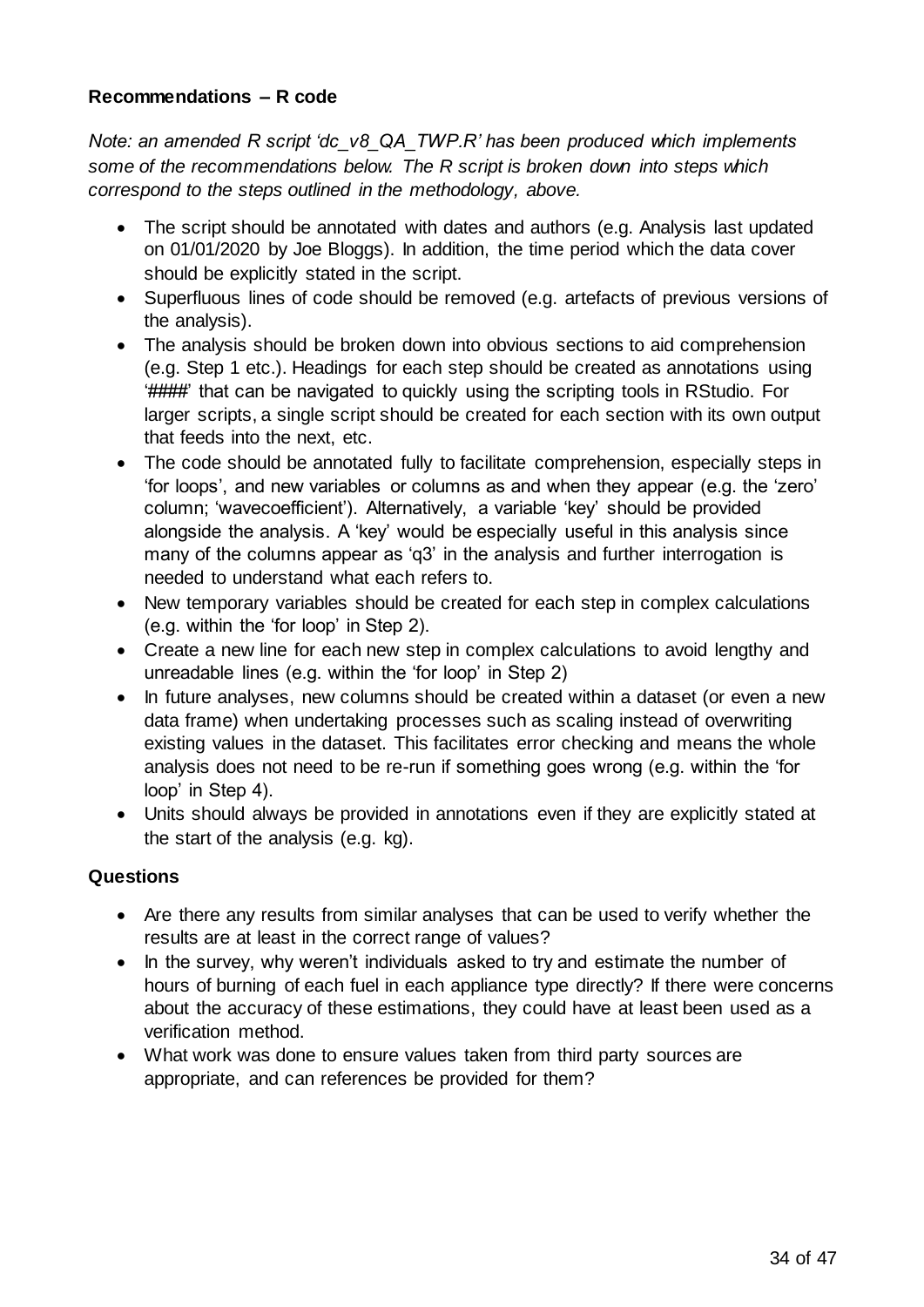# <span id="page-34-0"></span>**7.2 Response of quantification team**

### **7.2.1 Methodology recommendations**

a) Attribution of factors used in the quantification and keeping records of imputed cases

*The QA rightly notes the need to be clear on where any factors used in the quantification approach that are drawn from external sources come from. This paper includes attribution of these sources, many of which are already used for the DUKES calculations, or are standard conversion factors. The choice of bulk density conversion units was based on a literature review that was conducted by Wood plc for the Kantar research project, with further review by the Steering Group (that is included in Appendix 7.3).*

*The scaling factor mentioned in Step 4ii) is accounting for a small percentage of respondents who indicated fuel use but could not provide a quantification. This can only increase the total appliance running time. Cases where this happens are not imputed directly; the valid responses for appliance running time are instead inflated to account for the quantification non-response. Overall this is less than 5% uplift in running time. It is not practical to publish the full set of non-response uplift figures because there is a different uplift for each combination of region, rural-urban classification, smoke control area status, and survey wave.*

b) Appropriateness of scaling factors to UK households

*The point raised in the QA to check that extrapolation to UK households is appropriate for*  each time period is a slight misreading of what the process is doing. The scaling is applied *to the sum of all the waves with each wave being uplifted to account for several weeks of burning. We were conscious that the aim was to provide an annual total and therefore the running time is summed across all waves and then scaled up to UK household totals.*

*Contrary to the concern expressed in the QA about over-generalising the scaling factors, our main concern has been that our post-stratification of the data produces some strata with small sample sizes in unusual combinations of region, rural-urban classification and smoke control area status. We did not look in-depth to see if there was a more efficient stratification we could use (for example collapsing some of the categories with small sample sizes into some of the larger categories).* 

c) References to conversion factors and dealing with N/A values in the data set

*Reference tables for NCVs and bulk density conversions are included in section 2; these were not available to the quality assurer. Error checking has been carried out to ensure that the coded N/A values were not treated as negative values in the calculation, but we*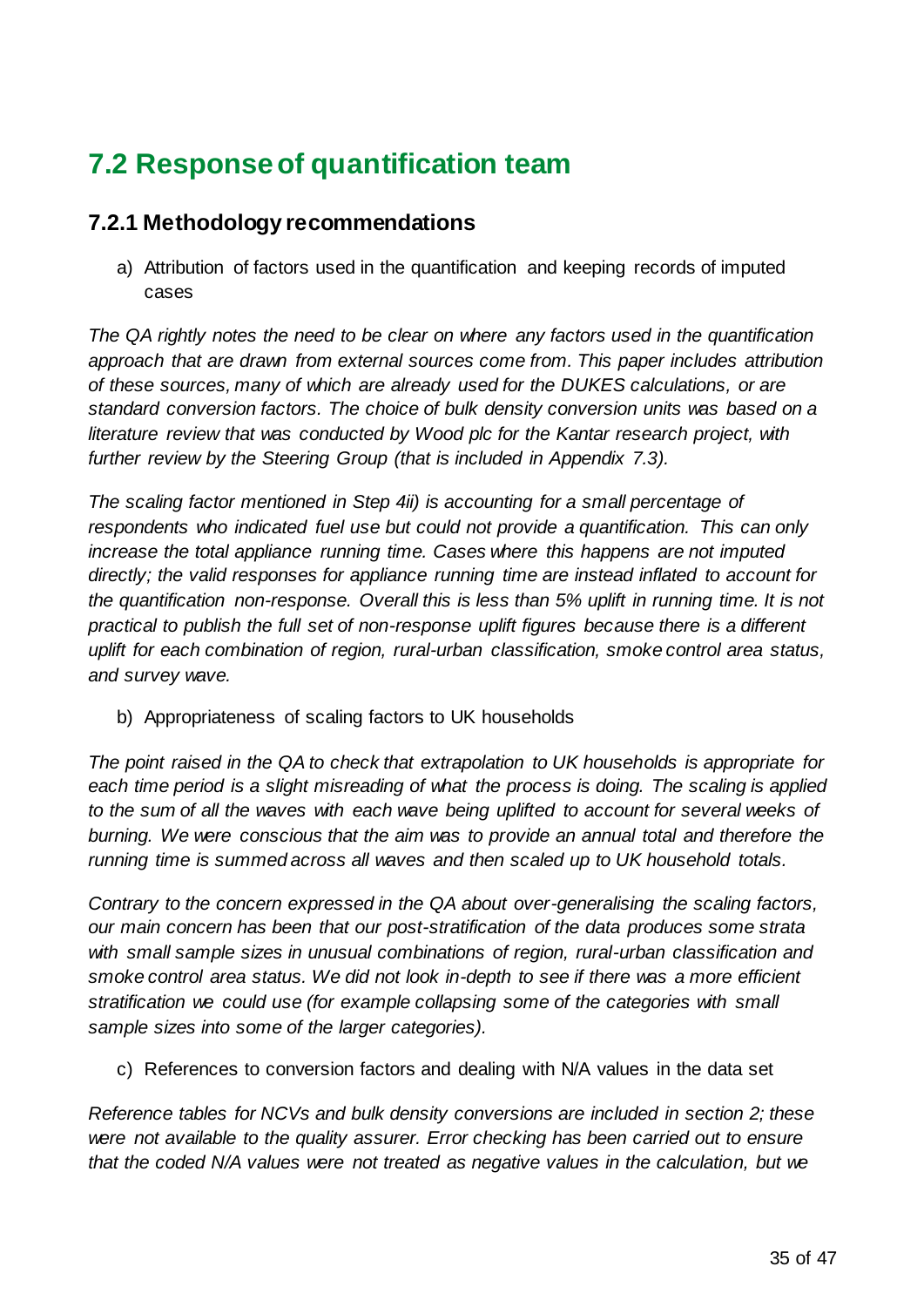*agree that the coding could filter these out at an earlier step to avoid confusion and potential for errors.*

*We accept in full the recommended changes to the analysis script, and these do not impact on the final results.*

*In addition, it should be noted that a sensitivity analysis was conducted to explore the potential impact of a number of the key assumptions. As the final method used the appliance running times given by the respondents, these relate to indoor burning and so the sensitivity analysis is also limited to indoor burning. The analysis focused on the assumptions that were found to be most sensitive to change (other than assumptions that have a linear impact on the results). The two assumptions that had the greatest impact on the results were the choice of method to gross the sample up to the UK household total, and the moisture content assumption for wood logs.*

### **7.2.2 Question design to facilitate the quantification approach used**

*This project has been advised by a Steering Group that includes experts on domestic combustion. Two approaches to quantification of domestic solid fuel use were identified with their assistance and this informed the design of the core activity survey:* 

- *1. the appliance running time approach, which uses the hours a burning appliance is lit to calculate heat output per hour which allows for estimating the quantities of solid fuel used for that stove, where only one type of solid fuel is used*
- *2. the weight-based approach, which uses estimates given by domestic solid fuel users of the quantities of solid fuels a domestic solid fuel user has burned*

*The appliance-running time approach is usually seen as likely to provide more accurate results because hours of appliance usage is assumed to be easier for individuals to*  estimate reliably than the weight (or bulk) of different solid fuels burned. However, the *appliance running time approach is not able to provide useful data on quantification where a solid fuel user is burning more than one type of solid fuel. The preliminary qualitative interviews with a diversity of domestic burners suggested that burning both wood and coal was relatively common, and this was confirmed in the surveys.*

*Therefore, as with the original BEIS study, it was decided to collect data for both hours of appliance usage and estimated weight of solid fuel use, but focus relevant questions on the burning a household had done in the last week rather than the last year, as it was thought this would help recall and provide more accurate estimates of both the period of appliance usage and of how much of each solid fuel was burned.* 

*The BEIS study chose to use the appliance-running time data alone (average hours an appliance was lit in winter and in summer), as the assessment was that the household estimates for the weight of wood burned in the last year was too high. The initial Defra quantification used each set of data separately (the hours an appliance was lit and the*  weight of solid fuel burned) and compared results from the two approaches. Using *respondent data from the last week, the weight-based approach produced lower quantities*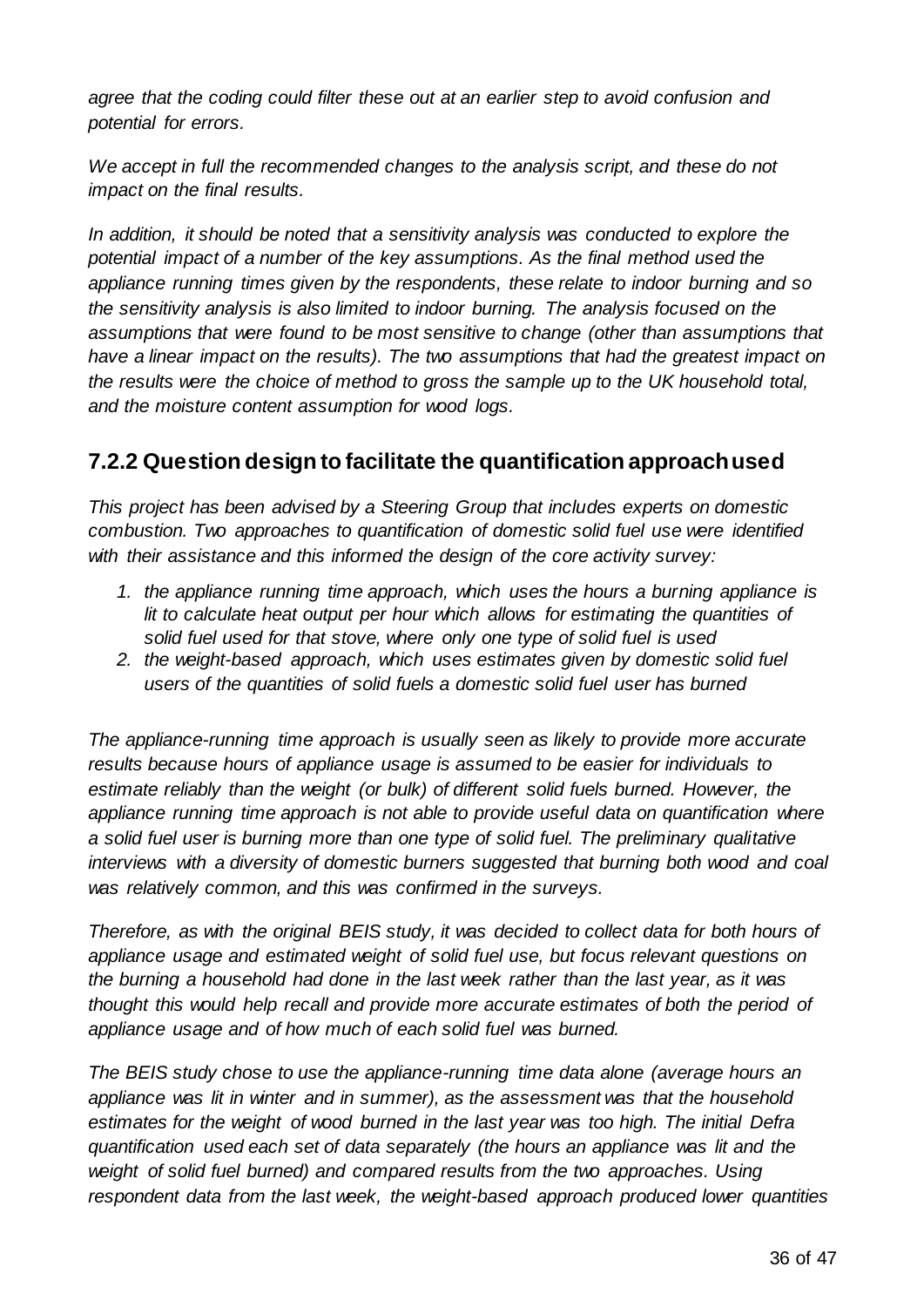*figures than the hours, and having sense-checked them with the Steering Group, it was decided that the hours data was likely to be more reliable. However, it was also decided to use the weight data to apportion the hours of usage of the main indoor appliance by a household to the different solid fuels they said they had burned that week as otherwise it would not have been possible to attribute the resulting energy consumption calculated from appliance running times to the range of solid fuels being burned.* 

*The questions on the hours an appliance was lit and on the weights/bulk of the solid fuels used were asked separately because initially it was assumed that the quantification approach used would use one set of data or the other. However, given a quarter of the weighted sample burned wood and coal in the previous week, and that the qualitative interviews indicated this was probably on the same fire, it is not clear how a question that attempted to ask respondents to attribute the hours an appliance was lit to the quantity of a particular solid fuel would be feasible as it is unknown how those who burned more than one type of fuel would attribute hours to that fuel.* 

### **7.2.3 Verification of results**

1

*Defra is not aware of any survey data that is similar enough to the Kantar core activity survey to be able to verify the quantification results Defra has produced in that way. The nearest in terms of focus is the BEIS study, but as mentioned the approach that BEIS took was to ask about appliance and fuel usage over the last year, and therefore the data from the questions is very different, and the quantification approach therefore very different. The Stove Industry Alliance (SIA) ran a larger survey of burners<sup>47</sup> in 2018. However, the questions asked were based on the BEIS survey and therefore not comparable to the Kantar data for the same reasons as the above. Having said this, their reported results were much closer to the Kantar results48.* 

*As part of the Kantar research project, analysis was done by BRE of data on appliance ownership from the English Housing Survey from 2003 to 2016<sup>49</sup> to explore trends in ownership. However, that survey only provides information on the presence of solid fuel appliances, not their usage and so cannot be used for quantification of solid fuels burned. BRE also did some analysis on the 2011 Energy Follow-Up Survey50, as part of this*  workstream, as this gives more insight into usage; however, again the nature of the *reported data does not allow for any direct comparison with the Defra quantification. Another Energy Follow-Up Survey was completed recently, but the results have yet to be published. It is possible that there may be some data here that can be compared with the* 

 $47$  It is not known how representative the burners who participated were.

<sup>&</sup>lt;sup>48</sup> These have not been published, but the SIA made a presentation on their analysis to Defra and to BEIS.

<sup>49</sup> <https://www.gov.uk/government/collections/english-housing-survey>

<sup>50</sup> <https://www.gov.uk/government/statistics/energy-follow-up-survey-efus-2011>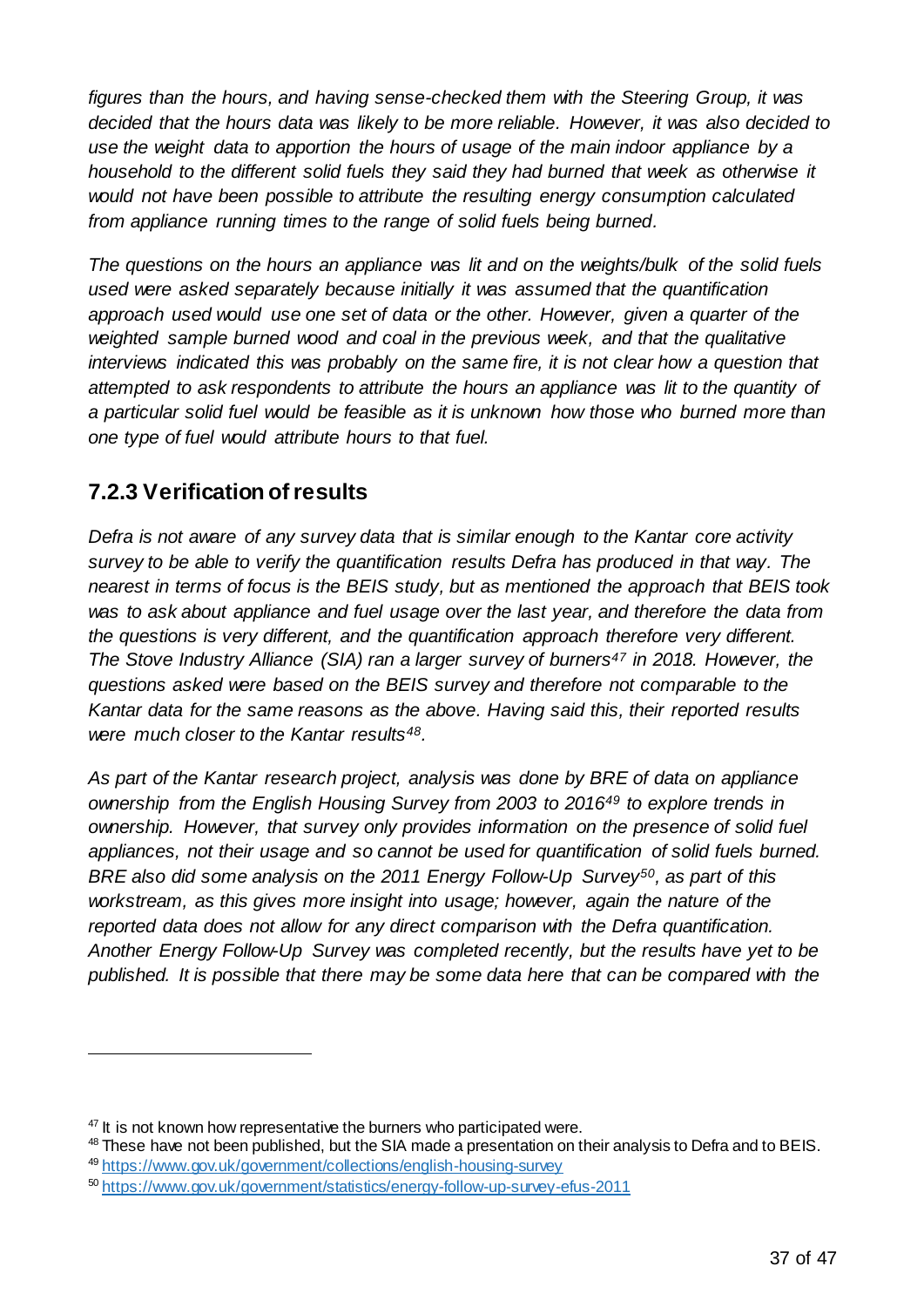*Kantar data, although again it is unlikely that there will be any that is directly comparable to the weekly data that has informed the Defra quantification.*

*Defra has sought out other information to sense-check the wood results, beyond the expertise on the Steering Group. This includes confidential wood industry reports on sales, and on the timber harvest and market; on-line retail consumer advice on how much wood to purchase for a winter season; and analysis of data from the black carbon network over a number of years that provides another means to monitor domestic burning51. The market data seems to support a figure for domestic wood fuel use that is much closer to the Defra quantification, although the degree of reported use of commercial wood fuel in domestic*  settings in the Defra quantification may be less than might be expected. There is a lot of *uncertainty with all these data sources, however, and it is possible that some of the commercial solid wood fuel use that is attributed to domestic use is actually being used by the UK's hospitality sector (holiday lets, restaurants, pubs, hotels, campsites, etc). Depending on resourcing, this may be something that Defra will decide to explore in more depth in the future52.* 

<sup>51</sup> Black carbon network data, used together with modelling, has broadly validated the NAEI PM2.5 estimates and mapping based on the DUKES wood use data. However, this particular analysis for Defra found that between 2009 and 2016 PM2.5 emissions from wood burning did not rise, possibly because of a shift from stoves to open fires. Defra has commissioned further analysis that will cover the period 2018-19 in order to provide another means of verification of the quantification results.

 $52$  Covid-19 has prevented any exploration of this possibility this year.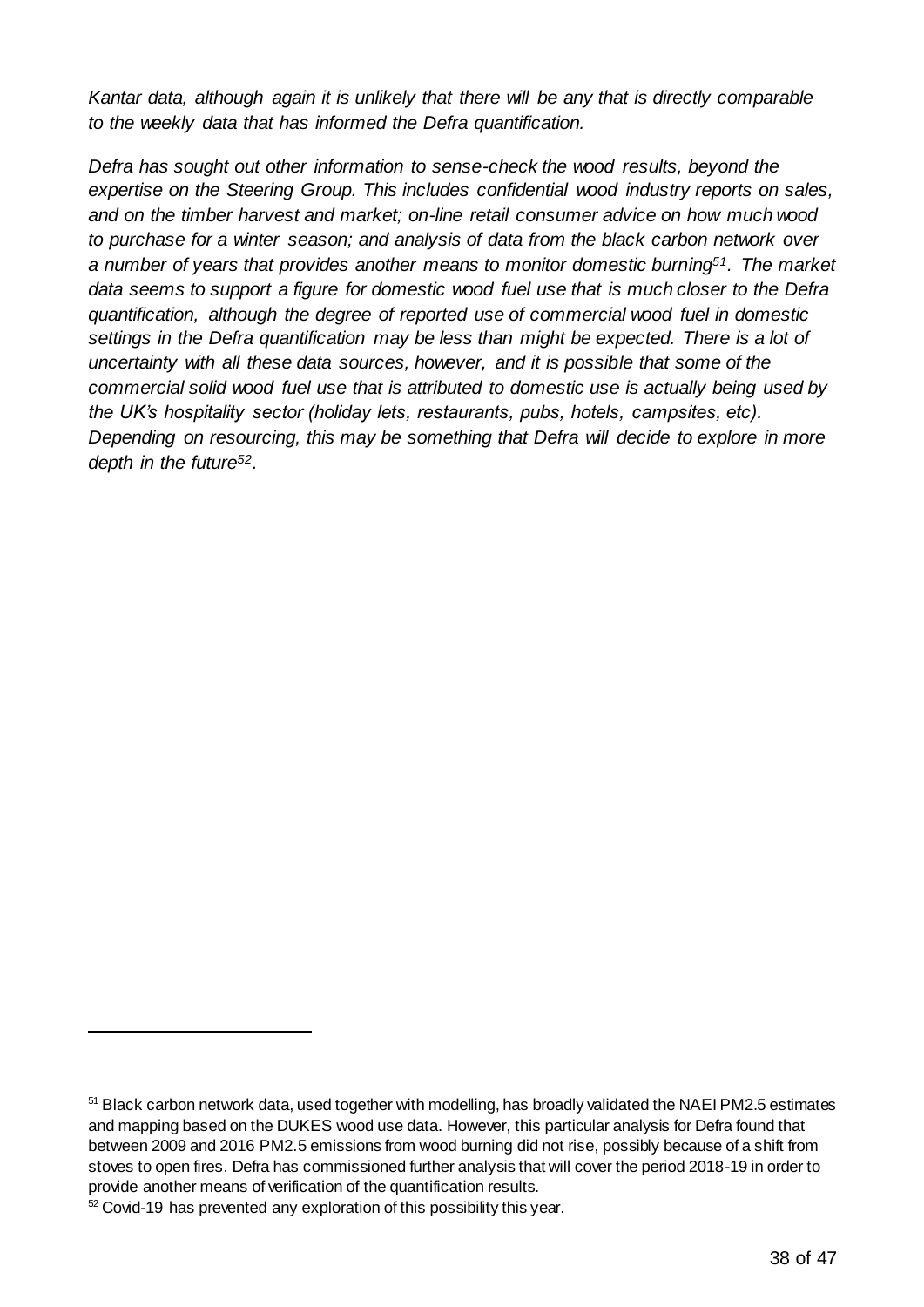# <span id="page-38-0"></span>**7.3 Bulk density conversion factors**

|                      | <b>Bulk density</b><br>conversion from |                                                                                                                                                                                                                                                                                                                     |
|----------------------|----------------------------------------|---------------------------------------------------------------------------------------------------------------------------------------------------------------------------------------------------------------------------------------------------------------------------------------------------------------------|
|                      | volume to weight<br>in kg (kg per 10   |                                                                                                                                                                                                                                                                                                                     |
| Fuel                 | litre bucket)                          | <b>Sources</b>                                                                                                                                                                                                                                                                                                      |
| Wood logs:<br>10% MC | 3.28                                   | Chopped log wood stacked (Fw) for 10% MC from Table 7<br>(page 7) from the FAO's (2015) Wood Fuels Handbook:<br>https://roycestreeservice.com/wp-content/uploads/Wood-<br>Fuels-Handbook.pdf.<br>Assumption: 25% oak, 75% spruce based on information on<br>commercial sales); converted to kg per 10 litre bucket. |
|                      |                                        |                                                                                                                                                                                                                                                                                                                     |
|                      |                                        | Chopped log wood stacked (Fw) for 20% MC from Table 7<br>(page 7) from the FAO's (2015) Wood Fuels Handbook:<br>https://roycestreeservice.com/wp-content/uploads/Wood-<br>Fuels-Handbook.pdf.                                                                                                                       |
| Wood logs:<br>20% MC | 3.49                                   | Assumption: 25% oak, 75% spruce based on information on<br>commercial sales); converted to kg per 10 litre bucket.                                                                                                                                                                                                  |
|                      |                                        | Chopped log wood stacked (Fw) for 10% MC from Table 7<br>(page 7) from the FAO's (2015) Wood Fuels Handbook:<br>https://roycestreeservice.com/wp-content/uploads/Wood-<br>Fuels-Handbook.pdf.                                                                                                                       |
| Wood logs:<br>30% MC | 3.90                                   | Assumption: 25% oak, 75% spruce based on information on<br>commercial sales); converted to kg per 10 litre bucket.                                                                                                                                                                                                  |
|                      |                                        | Equated to wood (solid - oven dry) from Forest Research:<br>https://www.forestresearch.gov.uk/tools-and-<br>resources/biomass-energy-resources/reference-<br>biomass/facts-figures/typical-calorific-values-of-fuels/                                                                                               |
| Wood<br>briquettes   | 5                                      | Note: the NCV used for wood briquettes assumes 10% MC.                                                                                                                                                                                                                                                              |
|                      |                                        | FAO (2015) Wood Fuels Handbook, Table 6 - Typical values of<br>bulk density for selected wood fuels:<br>https://roycestreeservice.com/wp-content/uploads/Wood-<br>Fuels-Handbook.pdf.                                                                                                                               |
| Wood<br>pellets      | 6.25                                   | Forest Research (10% MC):<br>https://www.forestresearch.gov.uk/tools-and-<br>resources/biomass-energy-resources/reference-<br>biomass/facts-figures/typical-calorific-values-of-fuels/                                                                                                                              |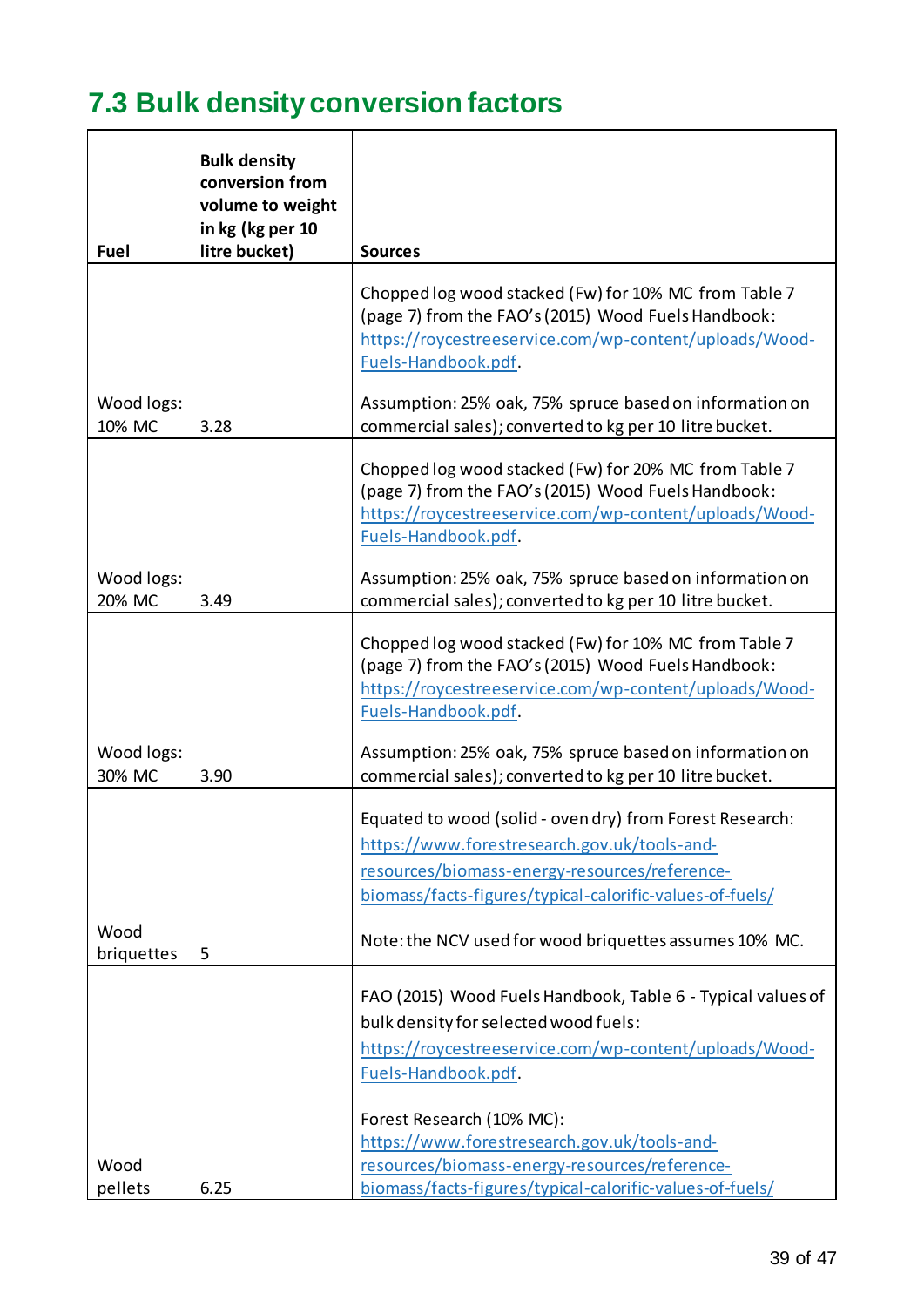|               |      | FAO (2015) Wood Fuels Handbook, Table 7 (average of 0%                                                                |
|---------------|------|-----------------------------------------------------------------------------------------------------------------------|
|               |      | MC for spruce and 50% MC for oak):                                                                                    |
|               |      | https://roycestreeservice.com/wp-content/uploads/Wood-                                                                |
| Wood<br>chips | 3.27 | Fuels-Handbook.pdf.                                                                                                   |
|               |      | Environment Agency (2016) Material comparators for end-of-                                                            |
|               |      | waste decisions, Materials for fuels: charcoal, Report -                                                              |
|               |      | SC130040/R8:                                                                                                          |
|               |      | https://assets.publishing.service.gov.uk/government/upload                                                            |
|               |      | s/system/uploads/attachment_data/file/545578/Material_c                                                               |
|               |      | omparators for fuels - charcoal.pdf                                                                                   |
|               |      | http://www.soliftec.com/fuelproperties.htm (300°C<br>charcoal)                                                        |
|               |      | Chapter 10 - Using charcoal (industrial grade but indicates                                                           |
|               |      | this is often used for domesticalso):                                                                                 |
| Charcoal      | 1.97 | http://www.fao.org/docrep/X5328E/x5328e0b.htm                                                                         |
|               |      |                                                                                                                       |
|               |      | Environment Agency (2016) Material comparators for end-of-<br>waste decisions, Materials for fuels: coal, Report -    |
|               |      | SC130040/R9:                                                                                                          |
|               |      | https://assets.publishing.service.gov.uk/government/upload                                                            |
|               |      | s/system/uploads/attachment data/file/545579/Material c                                                               |
| Smokeless     |      | omparators for fuels - coal.pdf                                                                                       |
| coal          | 8.79 | http://www.soliftec.com/fuelproperties.htm                                                                            |
| Coal          |      | http://www.soliftec.com/fuelproperties.htm (soft coke                                                                 |
| briquettes    | 4.1  | hard briquettes)                                                                                                      |
|               |      | ECN Phyllis2; https://www.ecn.nl/phyllis2/Biomass/View/958                                                            |
|               |      |                                                                                                                       |
|               |      | Environment Agency (2016), Material comparators for end-<br>of-waste Decisions, Materials for fuels: coal. Table 6.1: |
|               |      | https://assets.publishing.service.gov.uk/government/upload                                                            |
|               |      | s/system/uploads/attachment_data/file/545579/Material_c                                                               |
| House coal    | 7.27 | omparators for fuels - coal.pdf                                                                                       |
|               |      | FAO (2015) Wood Fuels Handbook, Table 7:                                                                              |
|               |      | https://roycestreeservice.com/wp-content/uploads/Wood-                                                                |
|               |      | Fuels-Handbook.pdf. (0% MC for spruce and 50% MC for oak)                                                             |
| Waste         |      |                                                                                                                       |
| wood          | 6.93 | Note that the NCV used for waste wood assumes 20% MC.                                                                 |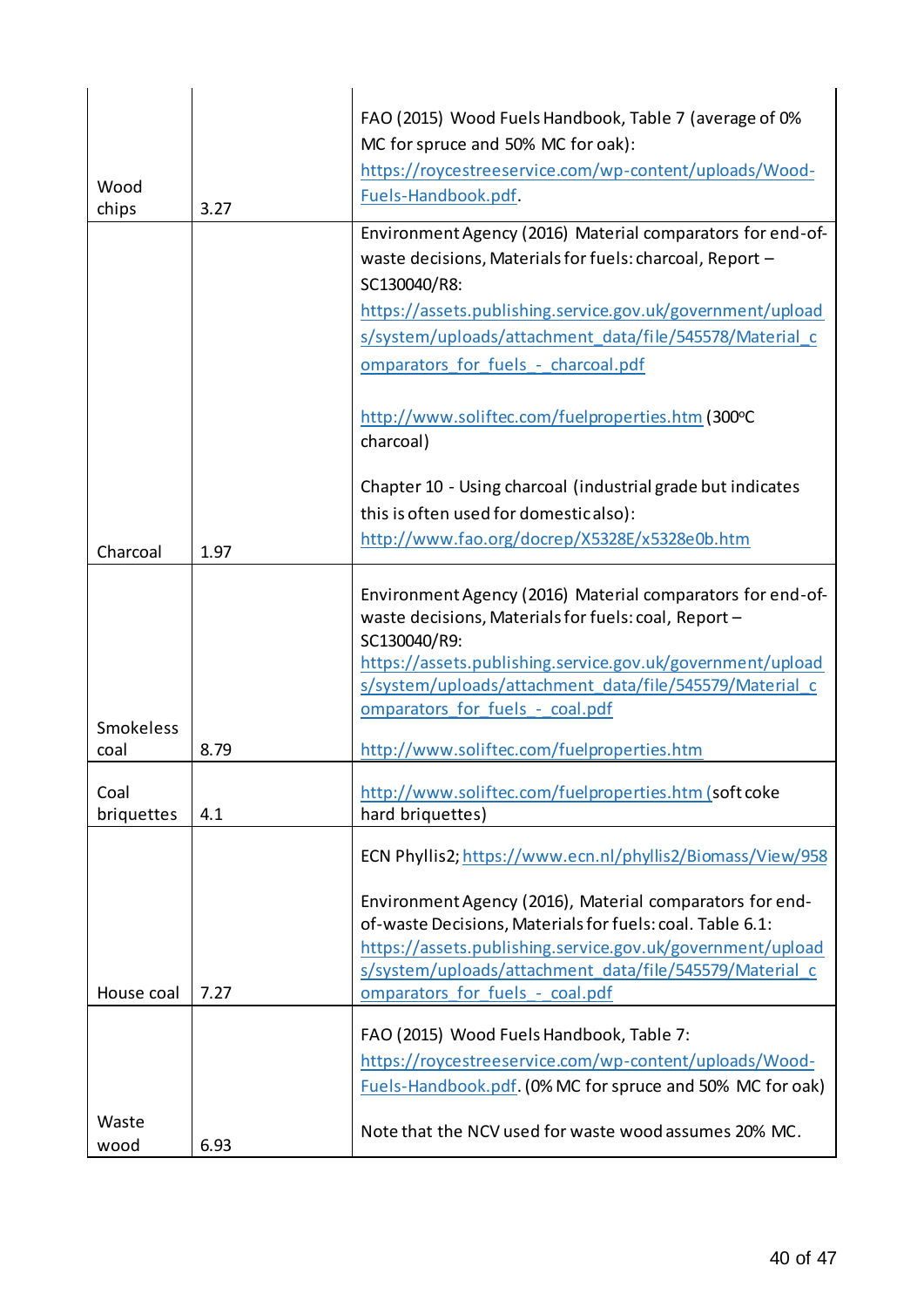| Green<br>waste | 2.48 | WRAP data - Material bulk densities:<br>http://www.wrap.org.uk/sites/files/wrap/Bulk%20Density%2<br>0Summary%20Report%20-%20Jan2010.pdf (Food and<br>garden waste; Field work data: Material bulk density;<br>Historical weighbridge data: Operational bulk density) |
|----------------|------|----------------------------------------------------------------------------------------------------------------------------------------------------------------------------------------------------------------------------------------------------------------------|
| Rubbish        | 2.26 | WRAP data - Material bulk densities:<br>http://www.wrap.org.uk/sites/files/wrap/Bulk%20Density%2<br>0Summary%20Report%20-%20Jan2010.pdf (Drink cartons,<br>mixed paper and card; Self-reported data: Material bulk<br>density)                                       |
| Peat           | 5.5  | FAO - 9. ENERGY USE OF PEAT<br>http://www.fao.org/docrep/x5872e/x5872e0b.htm (Sod<br>peat, 35%M / Milled peat, 45%, Peat pellets/briquettes, 15%)<br>Note the NCV used for peat assumes an MC of 30%                                                                 |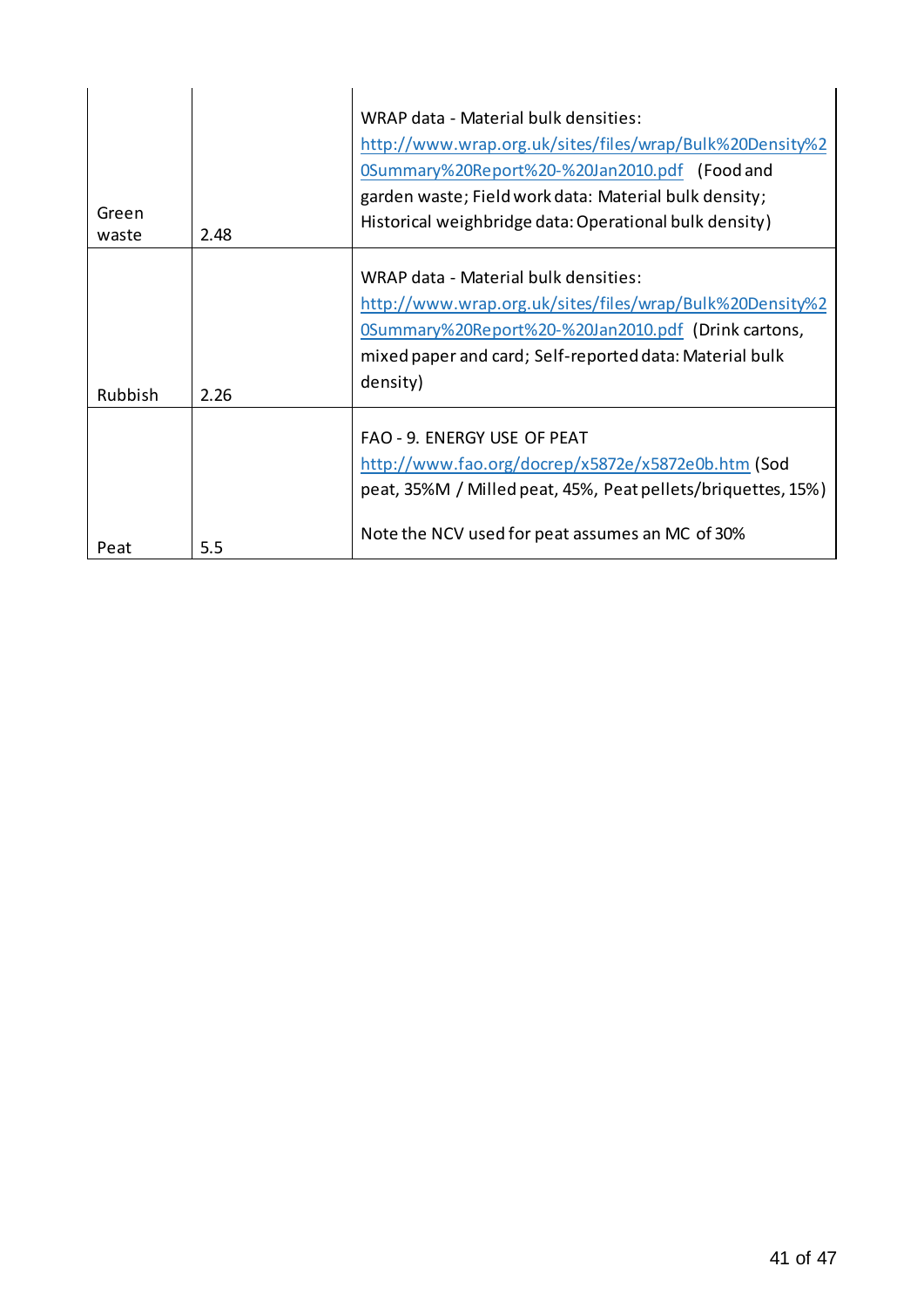# <span id="page-41-0"></span>**7.4 Net calorific values**

|                       | <b>Net Calorific</b> |                                                                                                                                                                                                                                                                                  |
|-----------------------|----------------------|----------------------------------------------------------------------------------------------------------------------------------------------------------------------------------------------------------------------------------------------------------------------------------|
| Fuel                  | Value (NCV)          | <b>Source</b>                                                                                                                                                                                                                                                                    |
| Wood logs -<br>10% MC | 16.86                | Forest research (2013) for wood NCV (GJ/t) with 10% MC:<br>https://www.forestresearch.gov.uk/documents/1953/FR BEC<br>Calorific value vs moisture content v20a 2013.xlsx                                                                                                         |
| Wood logs -<br>20% MC | 14.71                | Forest Research (2013) for wood NCV (GJ/t) with 20% MC:<br>https://www.forestresearch.gov.uk/documents/1953/FR BEC<br>Calorific value vs moisture content v20a 2013.xlsx<br>Also DUKES domestic wood NCV for 2019:<br>https://www.gov.uk/government/collections/calorific-values |
| Wood logs -<br>30% MC | 12.57                | Forest Research (2013) for wood NCV (GJ/t) with 30% MC:<br>https://www.forestresearch.gov.uk/documents/1953/FR BEC<br>Calorific value vs moisture content v20a 2013.xlsx                                                                                                         |
| Wood<br>briquettes    | 16.85                | Equated to wood NCV for 10% MC from Forest Research<br>(2013):<br>https://www.forestresearch.gov.uk/documents/1953/FR BEC<br>Calorific value vs moisture content v20a 2013.xlsx                                                                                                  |
| Wood<br>pellets       | 16.85                | Equated to wood NCV for 10% MC from Forest Research<br>(2013):<br>https://www.forestresearch.gov.uk/documents/1953/FR BEC<br>Calorific value vs moisture content v20a 2013.xlsx                                                                                                  |
|                       |                      | Equated to wood NCV for 20% from Forest Research (2013):<br>https://www.forestresearch.gov.uk/documents/1953/FR BEC<br>Calorific value vs moisture content v20a 2013.xlsx                                                                                                        |
| Wood chips            | 14.71                | Also DUKES domestic wood NCV for 2019:<br>https://www.gov.uk/government/collections/calorific-values                                                                                                                                                                             |
|                       |                      | Equated to wood NCV for 20% from Forest Research (2013):<br>https://www.forestresearch.gov.uk/documents/1953/FR BEC<br>Calorific value vs moisture content v20a 2013.xlsx                                                                                                        |
| Charcoal              | 14.71                | Also DUKES domestic wood NCV for 2019:<br>https://www.gov.uk/government/collections/calorific-values                                                                                                                                                                             |
| Smokeless<br>coal     | 28.11                | Equated to other manufactured solid fuels in DUKES 2019:<br>https://www.gov.uk/government/collections/calorific-values                                                                                                                                                           |
| Coal<br>briquettes    | 28.11                | Equated to other manufactured solid fuels in DUKES 2019:<br>https://www.gov.uk/government/collections/calorific-values                                                                                                                                                           |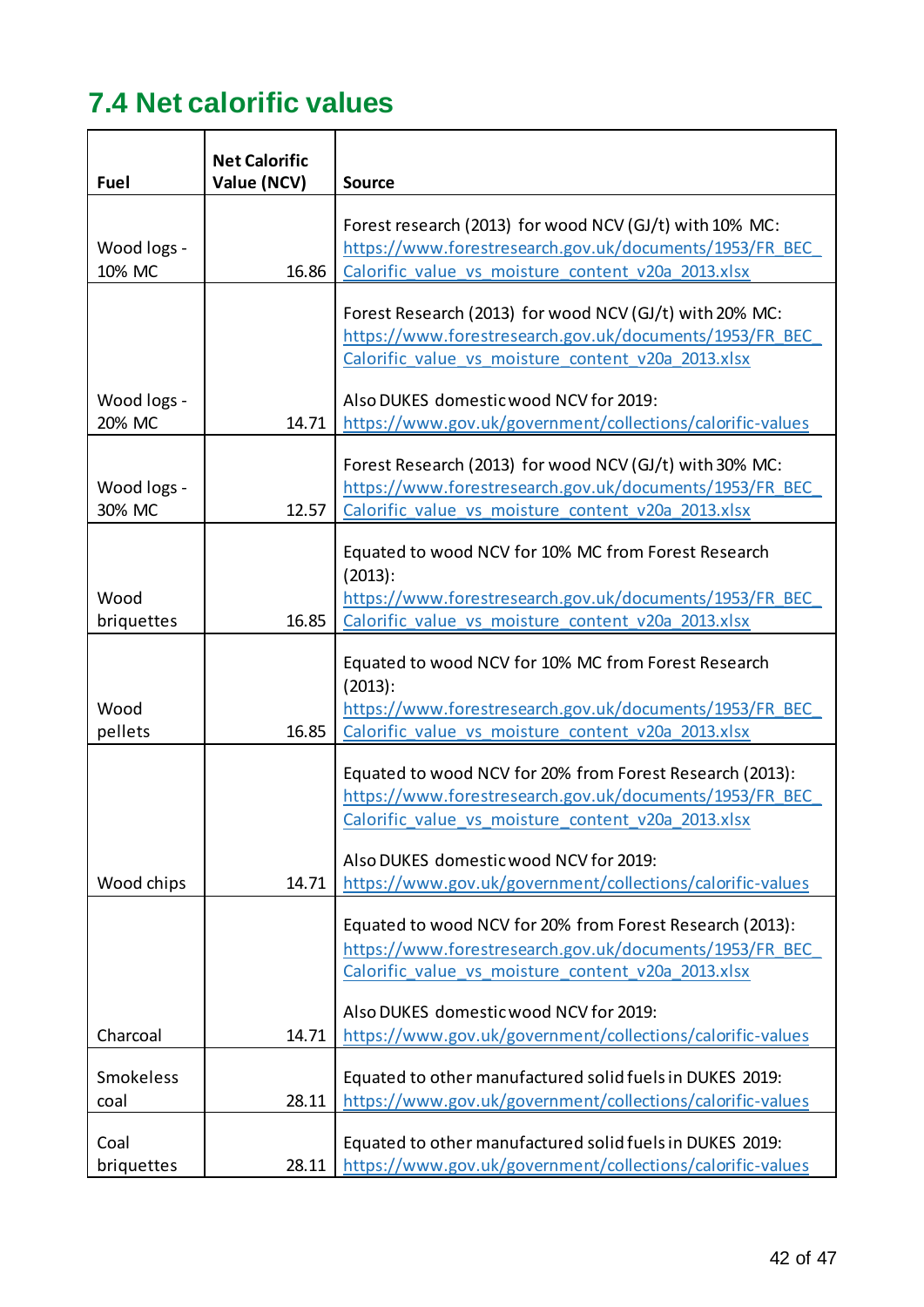| House coal  | 25.14 | Equated to domestic house coal in DUKES 2019:<br>https://www.gov.uk/government/collections/calorific-values                                                               |
|-------------|-------|---------------------------------------------------------------------------------------------------------------------------------------------------------------------------|
|             |       |                                                                                                                                                                           |
|             |       | Equated to wood NCV with 20% MC from Forest Research<br>(2013):                                                                                                           |
|             |       | https://www.forestresearch.gov.uk/documents/1953/FR BEC                                                                                                                   |
|             |       | Calorific value vs moisture content v20a 2013.xlsx                                                                                                                        |
|             |       | Also DUKES domestic wood NCV for 2019:                                                                                                                                    |
| Waste wood  | 14.71 | https://www.gov.uk/government/collections/calorific-values                                                                                                                |
| Green waste | 12.56 | Equated to wood with 30% MC from Forest Research (2013):<br>https://www.forestresearch.gov.uk/documents/1953/FR BEC<br>Calorific value vs moisture content v20a 2013.xlsx |
| Rubbish     | 6.98  | Equated to municipal solid waste NCV (MC 30%) in DUKES<br>2019: https://www.gov.uk/government/collections/calorific-<br>values                                            |
|             |       |                                                                                                                                                                           |
|             |       | Equated to wood with 30% MC from Forest Research (2013):                                                                                                                  |
|             |       | https://www.forestresearch.gov.uk/documents/1953/FR BEC                                                                                                                   |
| Peat        | 12.56 | Calorific value vs moisture content v20a 2013.xlsx                                                                                                                        |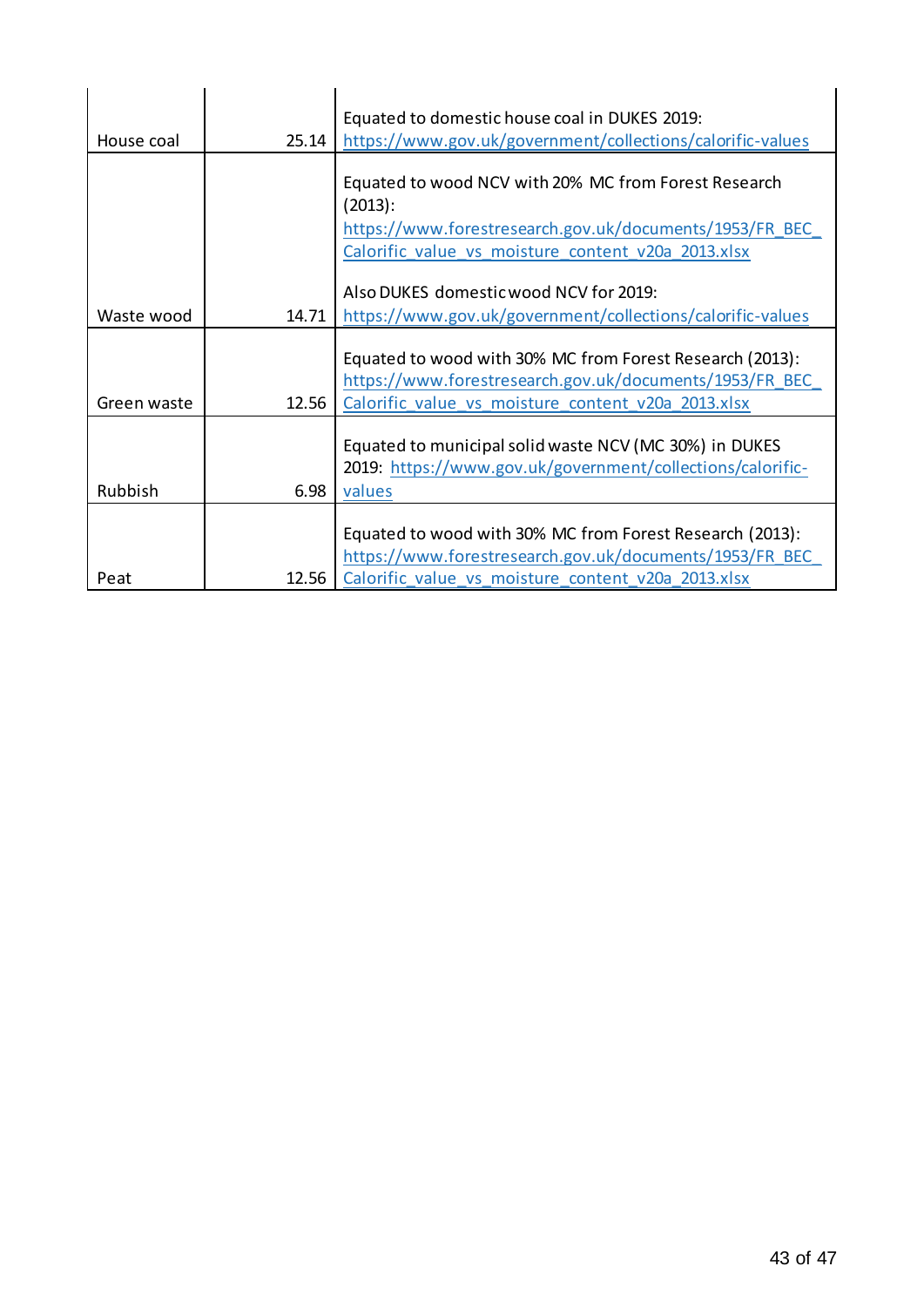## <span id="page-43-0"></span>**7.5 Appliance age and property assumptions**

The appliance heat outputs from the domestic wood use study (BEIS, 2016) were used in the calculations for the Kantar-based estimation, although these were put together for wood fuel burning rather than solid fuel burning more generally. This was because the steering group were not aware of any 'real world' data that might be more appropriate. This was adjusted to take account of the more limited data on appliance types and age within Kantar's core activity survey than in BEIS DWUS.

There was no breakdown of what the 'other' category (a category that included range cookers) comprised within the CAS, apart from biomass boilers. Since the percentages of biomass boiler usage was very small, this was integrated into the 'other' category for the purposes of this quantification and the typical heat output and efficiency assumptions from Table 2.6 in the summary results of the domestic wood use survey<sup>53</sup> were taken for pellet stove, manual boiler, automatic boiler and range cooker, and averaged to use for this 'other' category.

There was no age categorisation for open fires either and so again the typical heat output and efficiency assumption for open fires from Table 2.6 was used for this appliance category.

Respondents were asked for the age of their stove within broad time periods that equated to the closed stove efficiencies within Table 2.6 from the DWUS. In the DWUS all stoves of less than 5 years of age were assumed to be 70% efficient; given the DWUS was focused on the 2014 period and the Kantar study was conducted in 2018-19, this equates to the Kantar-based stove category of post-2009 stoves. Similarly the DWUS category of more than five years ago up to 15 years ago where stoves are assumed to have an efficiency of 65% equates to Kantar's category of 2000-2009 stoves, and the more than 15 years ago DWUS appliance age category where the stove is assumed to be 50% efficient equates to the pre-2000 stove category. For those who did not know the age of their stove, a weighted average across stove ages has been used of 65%.

These figures have been plugged directly into the code calculations in relation to each respondent, and therefore do take account of the appliance mix found in the Kantar study rather than the BEIS study, including in terms of the age of appliances. However as the average efficiency assumption of 65% for stoves of unknown age indicates, there is little difference in this aspect to the results of the DWUS.

The following table provides an overview of the age and appliance property assumptions used in this study, plus associated data.

-

<sup>53</sup> <https://www.gov.uk/government/publications/summary-results-of-the-domestic-wood-use-survey>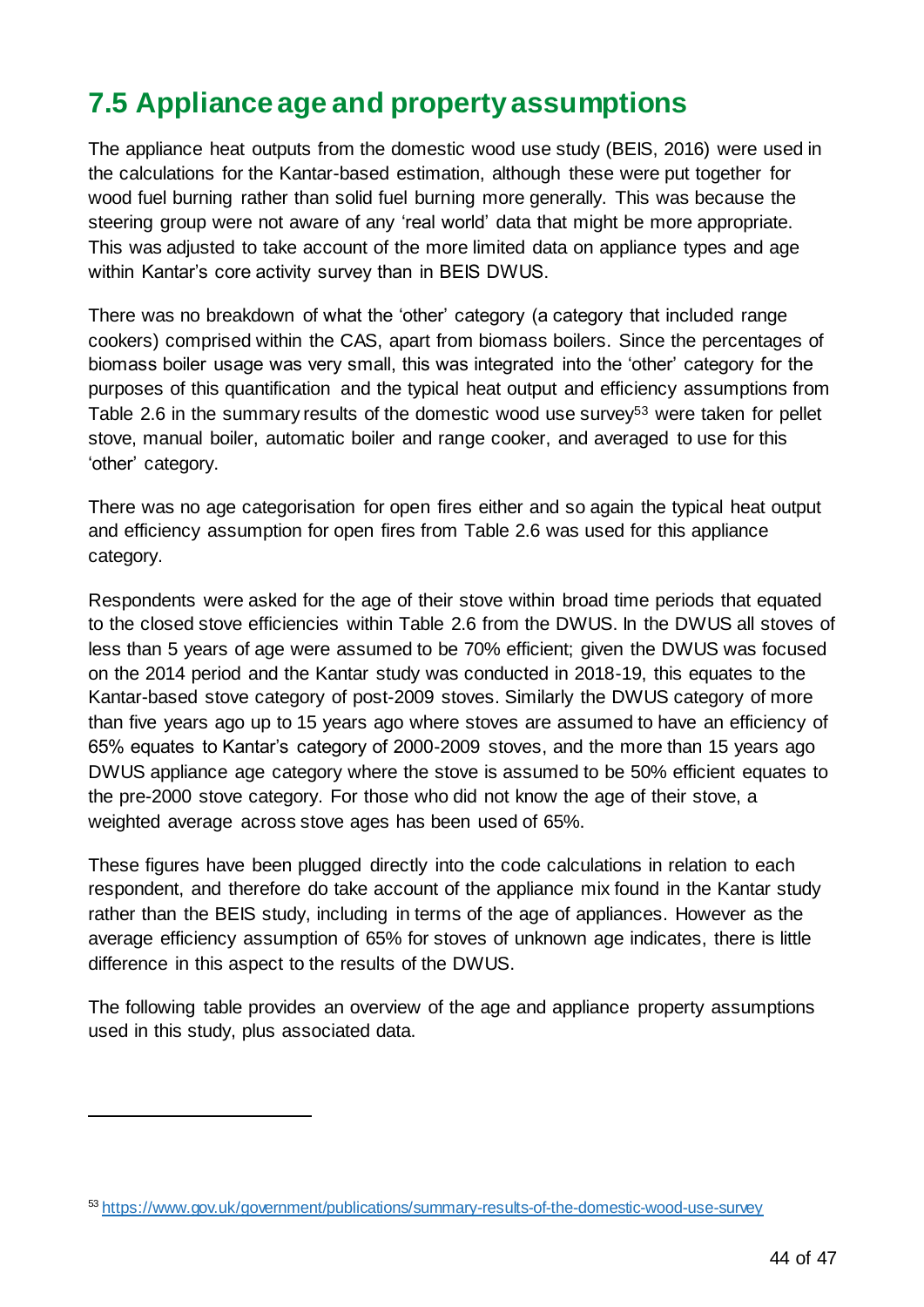*Table 10: Appliance property assumptions plus proportion of main appliances of each type*

|                     | <b>Typical heat</b><br>output (kW) | <b>Overall</b><br>efficiency<br>assumption (%) | <b>Solid fuel</b><br>use per hour<br>(kWh) | <b>Proportion of</b><br>main appliances<br>used of this<br>type** |
|---------------------|------------------------------------|------------------------------------------------|--------------------------------------------|-------------------------------------------------------------------|
| Open fire           | 3                                  | 17%                                            | 17.6                                       | 32%                                                               |
| <b>Closed stove</b> | 6                                  | 65%                                            | 9.2                                        | 60%                                                               |
| Other*              | 14                                 | 71%                                            | 18.5                                       | 8%                                                                |

 $\frac{1}{2}$ This includes both biomass boilers (1%) and the other category (7%).

\*\*These proportions exclude the 4% of weighted respondents who did not know.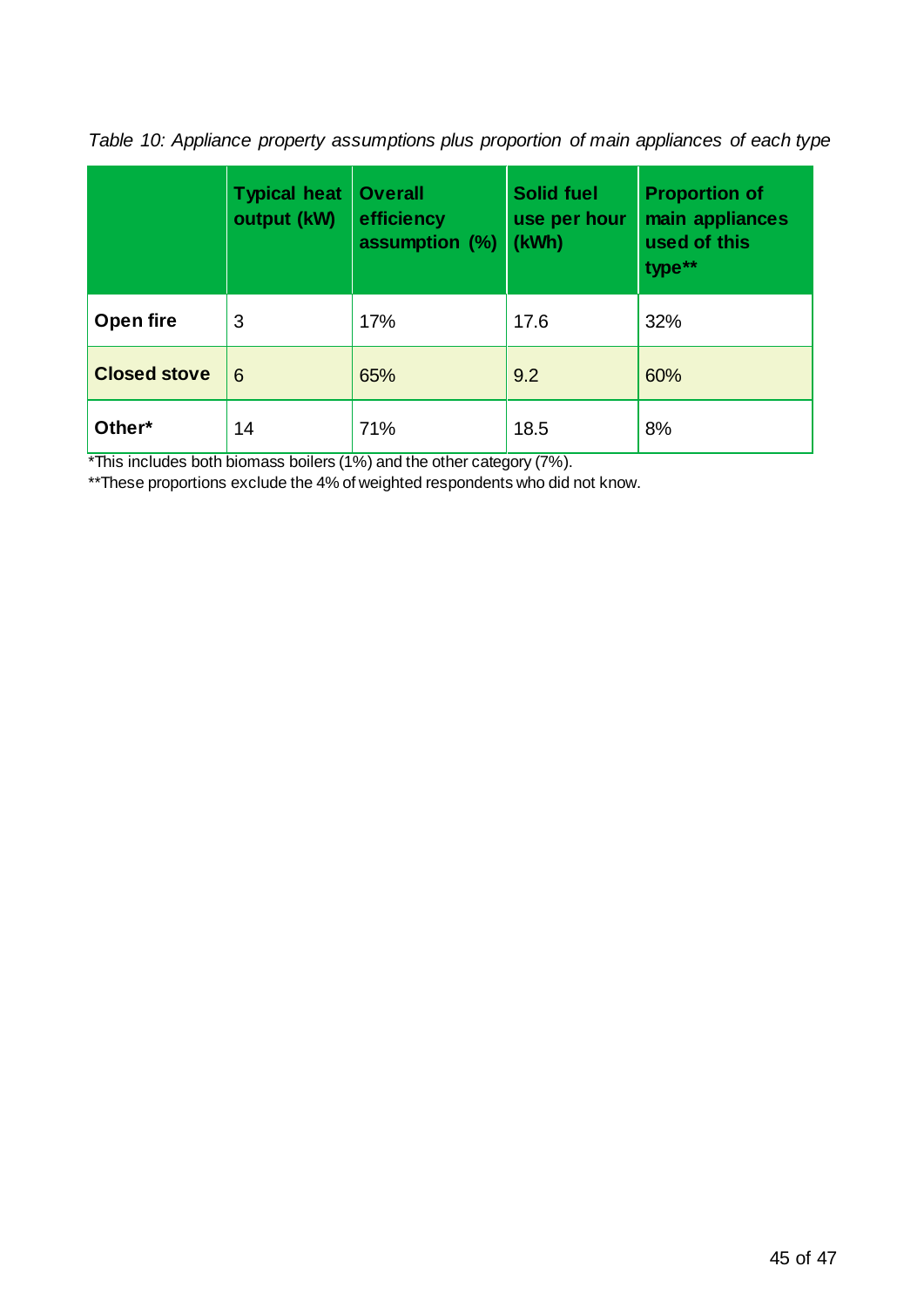# <span id="page-45-0"></span>**7.6 Steering group terms of reference**

Department for Environment **Food & Bural Affairs** 

#### **Domestic Combustion Research Steering Group: Terms of Reference**

#### **1. Aim of the Research**

The domestic combustion research aims to capture and record attitudes and behaviours relating to domestic combustion. In particular, it seeks to collect activity data close to the point at which this takes place in order to record an accurate picture of domestic combustion activities in the UK.

The data obtained will serve to inform policy-making in this area by reducing current gaps in the evidence base and reducing the level of uncertainty relating to domestic combustion in the national emissions inventory.

#### **2. Research Objectives**

The specific research objectives are to:

- 2.1Provide reliable data (at urban and rural level within each of the four nations of the UK) on the **type and quantity of material** being burnt and how this is being burnt;
- 2.2Provide detailed understanding of **knowledge of and attitudes towards burning** at home;
- 2.3Provide detailed understanding of the links between burning behaviours and **socioeconomic factors** (e.g. fuel poverty);
- 2.4Provide detailed understanding of **barriers to behavioural change** (e.g. costs, availability of alternatives, willingness/ability to switch to alternatives; awareness of issues, credibility of messages, and role of burning in the home);
- 2.5Provide data on the change in burning practices over time (specifically, a comparison pre/post 2005 e.g. for those living in their own homes since that time).

#### **3. Research Design**

- 3.1 The research design has both qualitative and quantitative components;
- 3.2 Data collection is anticipated to last for one year in order to capture seasonal variations in domestic combustion behaviours;
- 3.3 The quantitative data is required to be robust enough to allow for breakdown by: key socio-demographic groups; region; urban/rural classification; presence/ absence of Smoke Control Areas (SCAs).